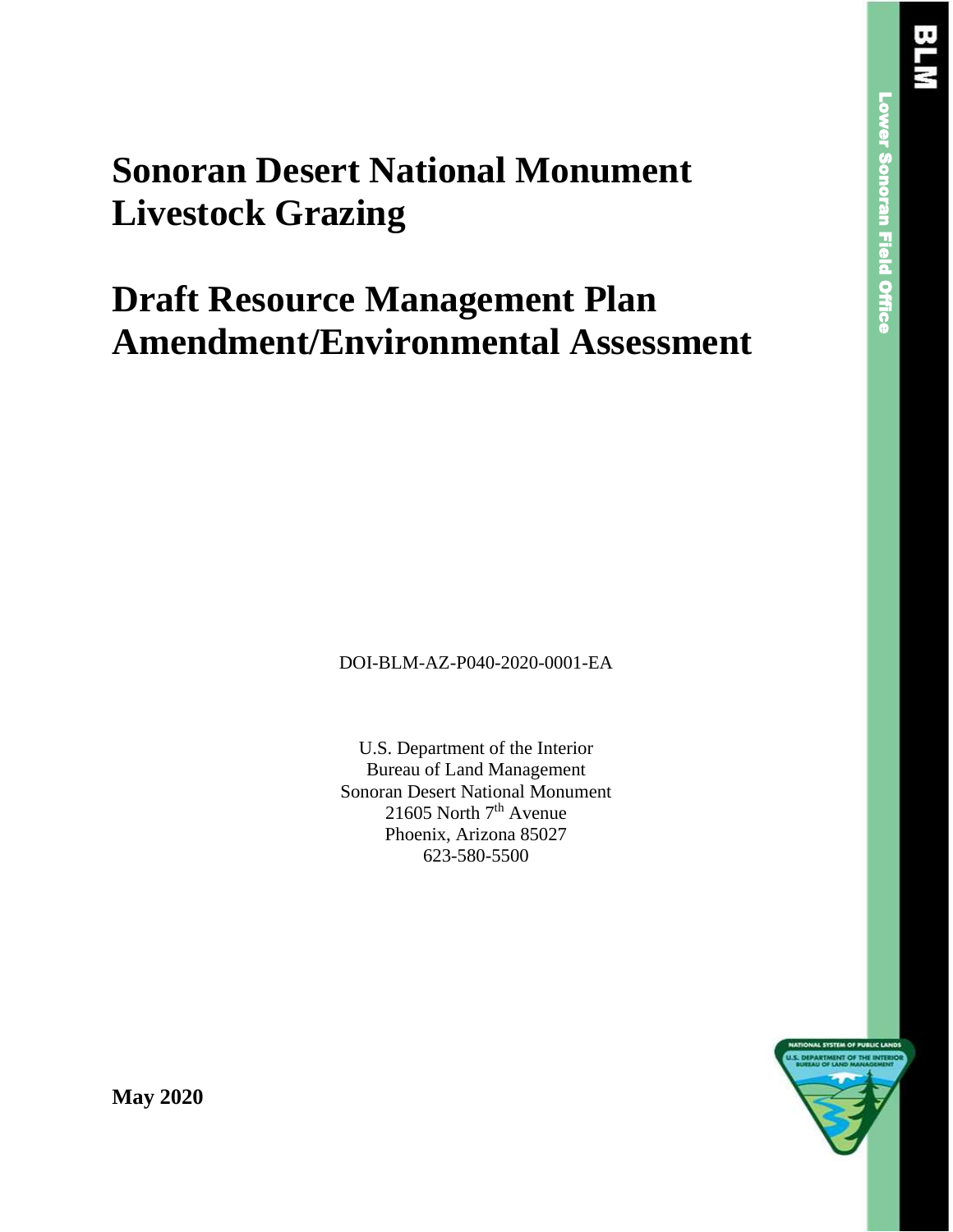It is the mission of the Bureau of Land Management to sustain the health, diversity, and productivity of the public lands for the use and enjoyment of present and future generations.

DOI-BLM-AZ-P040-2020-0001-EA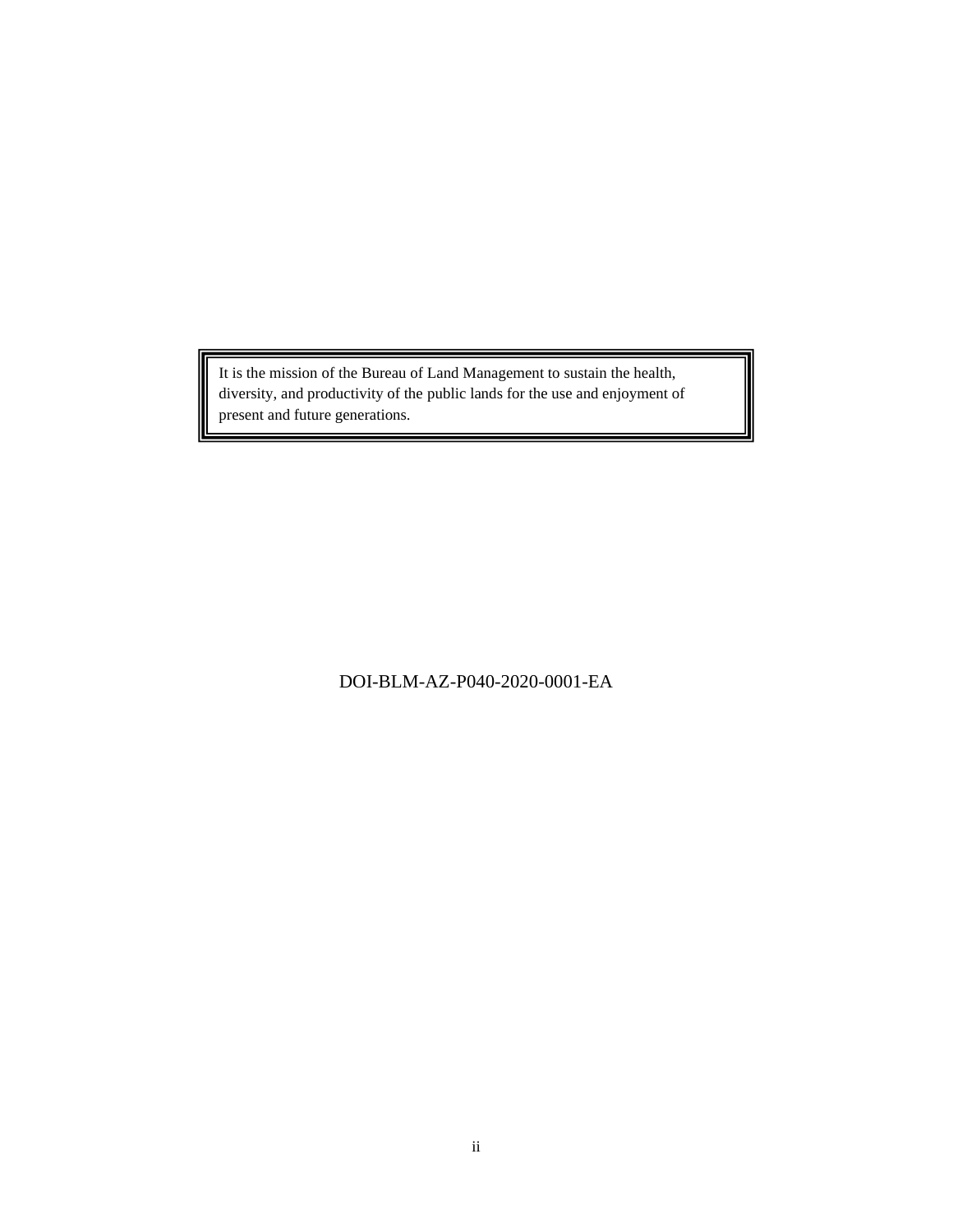# **TABLE OF CONTENTS**

| 1.0   |                                                 |     |
|-------|-------------------------------------------------|-----|
| 1.1   |                                                 |     |
| 1.2   |                                                 |     |
| 1.3   |                                                 |     |
| 1.4   |                                                 |     |
| 1.4.1 |                                                 |     |
| 1.4.2 |                                                 |     |
| 1.5   |                                                 |     |
| 1.6   |                                                 |     |
| 1.7   |                                                 |     |
| 1.8   |                                                 |     |
| 1.9   |                                                 |     |
| 2.0   |                                                 |     |
| 2.1   |                                                 |     |
| 2.1.2 |                                                 |     |
| 2.1.3 |                                                 |     |
| 2.1.4 |                                                 |     |
| 2.1.5 |                                                 |     |
| 2.2   |                                                 |     |
| 3.0   | <b>AFFECTED ENVIRONMENT &amp; ENVIRONMENTAL</b> |     |
|       |                                                 | .15 |
| 3.1   |                                                 |     |
| 3.2   |                                                 |     |
| 3.3   |                                                 |     |
| 3.3.1 |                                                 |     |
| 3.3.2 |                                                 |     |
| 3.4   |                                                 |     |
| 3.4.1 |                                                 |     |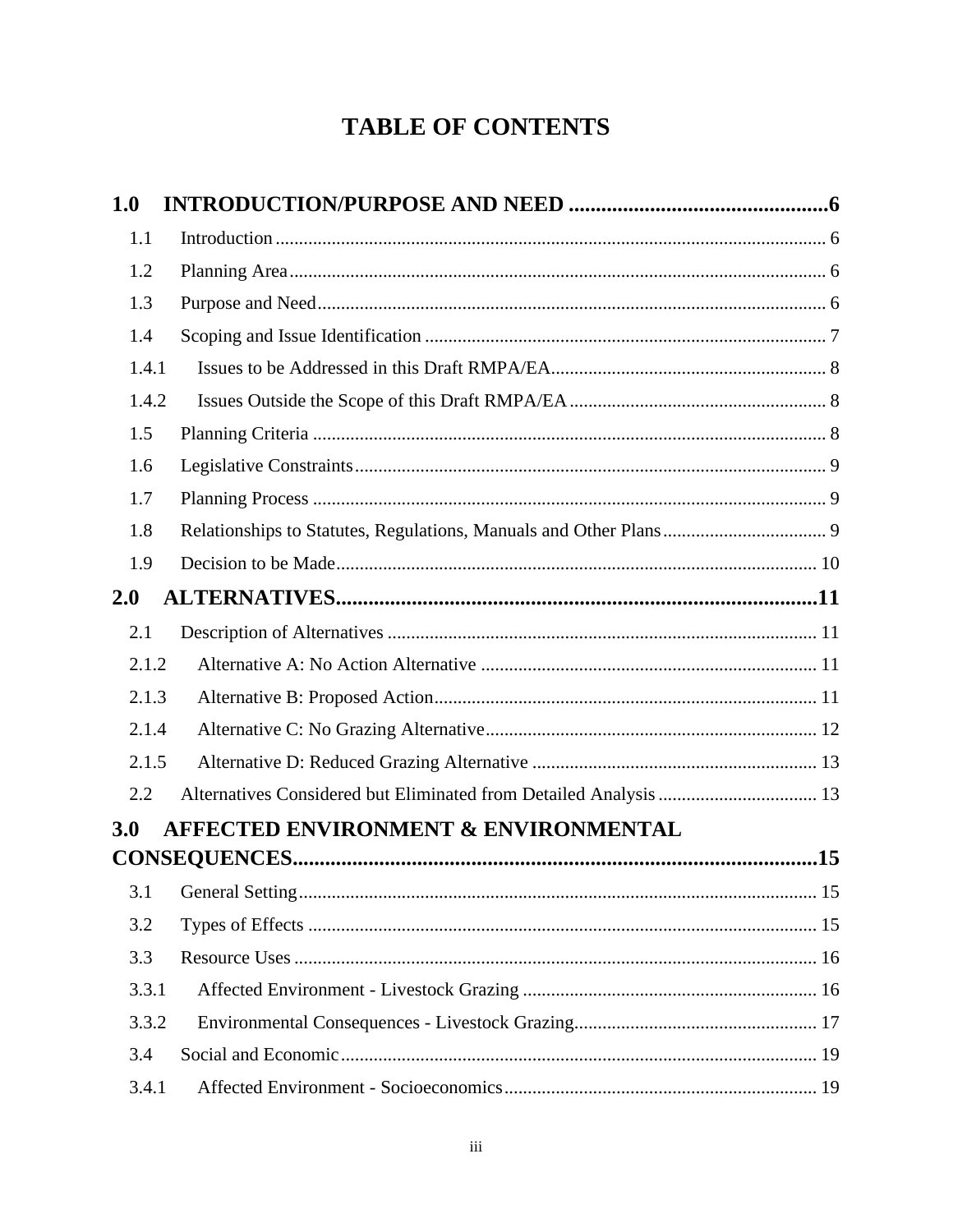| 3.4.2 |                                                                  |  |
|-------|------------------------------------------------------------------|--|
| 3.5   |                                                                  |  |
| 3.5.1 |                                                                  |  |
| 3.5.2 |                                                                  |  |
| 3.5.3 |                                                                  |  |
| 3.5.4 |                                                                  |  |
| 3.5.5 |                                                                  |  |
| 3.5.6 | Environmental Consequences - Cultural and Heritage Resources  34 |  |
| 3.7   |                                                                  |  |
| 4.0   |                                                                  |  |
| 4.1   |                                                                  |  |
| 4.2   |                                                                  |  |
| 4.3   |                                                                  |  |
| 4.4   |                                                                  |  |
| 4.5   |                                                                  |  |
| 4.5.1 |                                                                  |  |
| 4.5.2 |                                                                  |  |
| 4.5.3 |                                                                  |  |
| 5.0   | PERSONS, GROUPS, AND AGENCIES CONSULTED 49                       |  |
| 5.1   |                                                                  |  |
| 5.2   |                                                                  |  |
| 5.3   |                                                                  |  |
| 6.0   |                                                                  |  |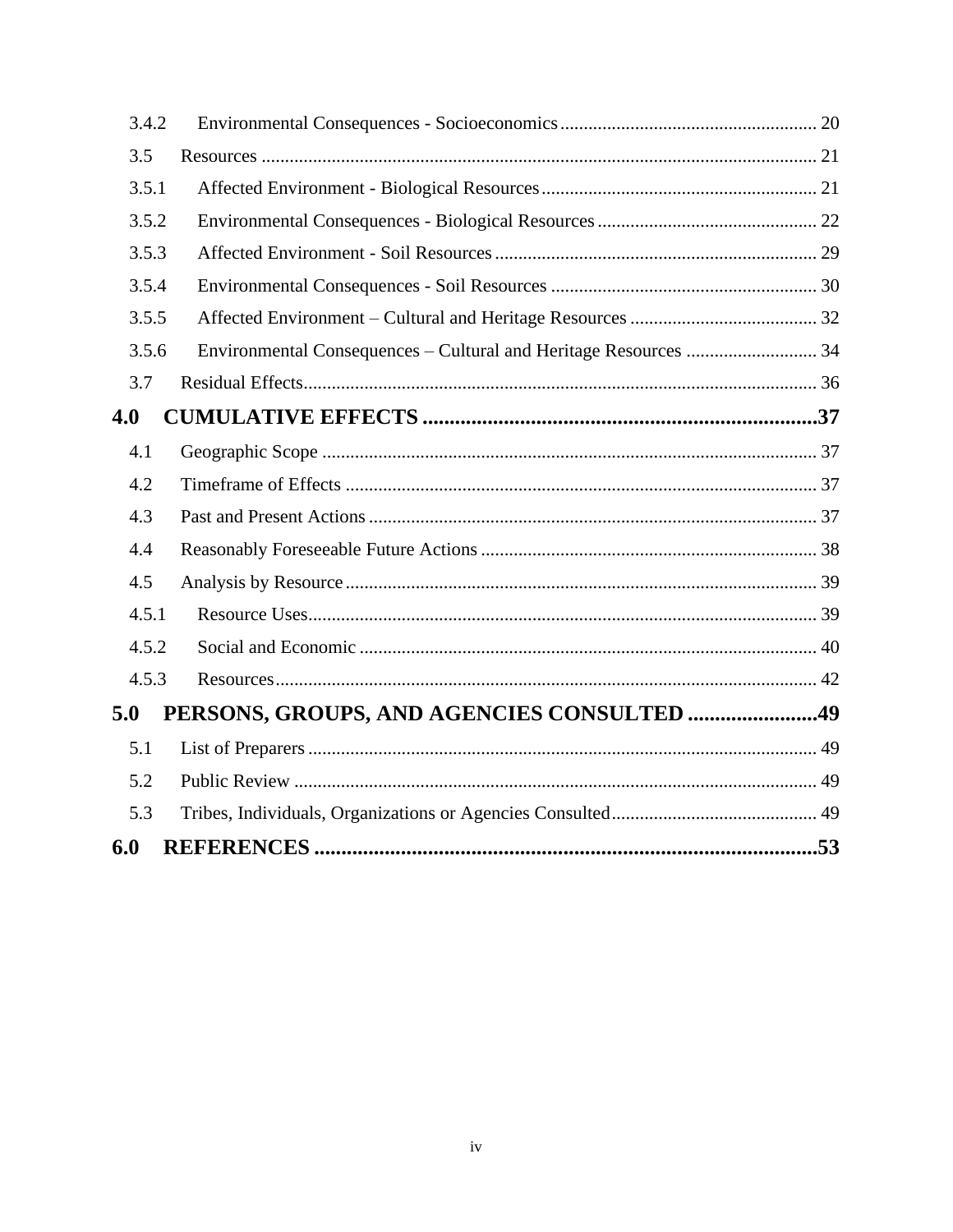## **LIST OF APPENDICES**

- Appendix 1. Updated Grazing Compatibility Analysis.
- Appendix 2. Public Scoping Comments.
- Appendix 3. Resources and Issue Identification Checklist.

## **LIST OF MAPS**

- Figure 1. Planning Area
- Figure 2. Alternative A: No Action Alternative (Current Management)
- Figure 3. Alternative B: Proposed Action
- Figure 4. Alternative C: No Grazing Alternative
- Figure 5. Alternative D: Reduced Grazing Alternative
- Figure 6. Vegetation Communities
- Figure 7. Sonoran Desert Tortoise Habitats
- Figure 8. Juan Bautista de Anza National Historic Trail Corridor
- Figure 9. Cumulative Effects Study Area Vegetation Communities
- Figure 10. Cumulative Effects Study Area Sonoran Desert Tortoise Habitats and Juan Bautista de Anza National Historic Trail Corridor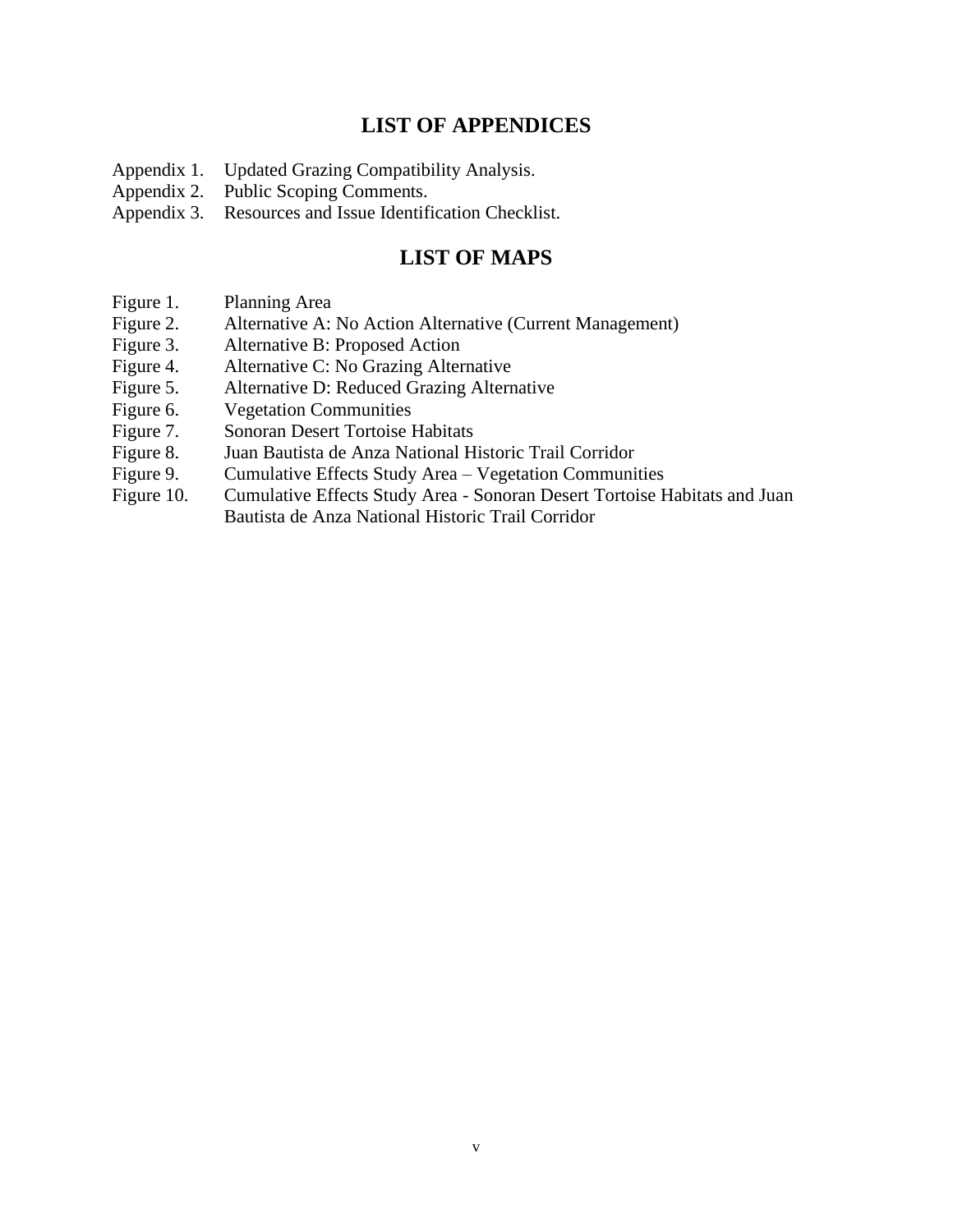## <span id="page-5-0"></span>**1.0 INTRODUCTION/PURPOSE AND NEED**

## <span id="page-5-1"></span>**1.1 Introduction**

The Sonoran Desert National Monument (SDNM) was designated by Presidential Proclamation 7397 on January 17, 2001 (Proclamation), and stated that "[l]aws, regulations, and polices followed by the Bureau of Land Management in issuing and administering grazing permits or leases on all lands under its jurisdiction shall continue to apply with regard to the lands in the monument; provided, however, that grazing permits on Federal lands within the monument south of Interstate 8 shall not be renewed at the end of their current term; and provided further, that grazing on Federal lands north of Interstate 8 shall be allowed to continue only to the extent that the Bureau of Land Management determines that grazing is compatible with the paramount purpose of protecting the objects identified in this proclamation."

In 2016, the U.S. District Court – District of Arizona issued a ruling concluding that the Bureau of Land Management (BLM) did not provide adequate explanations for determining livestock grazing compatibility on the SDNM for the 2012 SDNM, Resource Management Plan/Record of Decision (RMP/ROD) (BLM 2012a). The court found the administrative record did not support the analysis that led to the decisions in the ROD to make grazing available on five allotments north of Interstate-8 (I-8) and ordered the BLM to complete a new Land Health Evaluation (LHE) and grazing compatibility analysis (GCA) to be incorporated into the SDNM RMP by September 30, 2020.

Since the ruling, the BLM developed a new LHE and GCA (Appendix 1). The BLM determined that an RMP Amendment/Environmental Assessment (RMPA/EA) is warranted to address the Court remand and evaluate whether any allotments on the SDNM north of I-8 would be "available" or "unavailable" for livestock grazing, and whether any changes are needed to the available Animal Unit Months (AUMs). The LHE and GCA, along with public scoping comments, assisted the BLM in the development of the alternatives being considered in this Draft RMPA/EA.

## <span id="page-5-2"></span>**1.2 Planning Area**

The Planning Area for this Draft RMPA/EA is defined as approximately 252,460 acres of public land managed by the BLM within the SDNM north of I-8 (Figure 1).

## <span id="page-5-3"></span>**1.3 Purpose and Need**

The purpose of this action is to consider the compatibility of livestock grazing with monument objects for which the SDNM was established and to amend the 2012 SDNM RMP/ROD. 'Objects' identified in the Proclamation were the following:

- Functioning desert ecosystems;
- Diversity of plant and animal species;
- Saguaro cactus forest;
- Scientific analysis of plant species and climates in past eras;
- Vegetation communities;
- Wildlife; and
- Archeological and historic sites.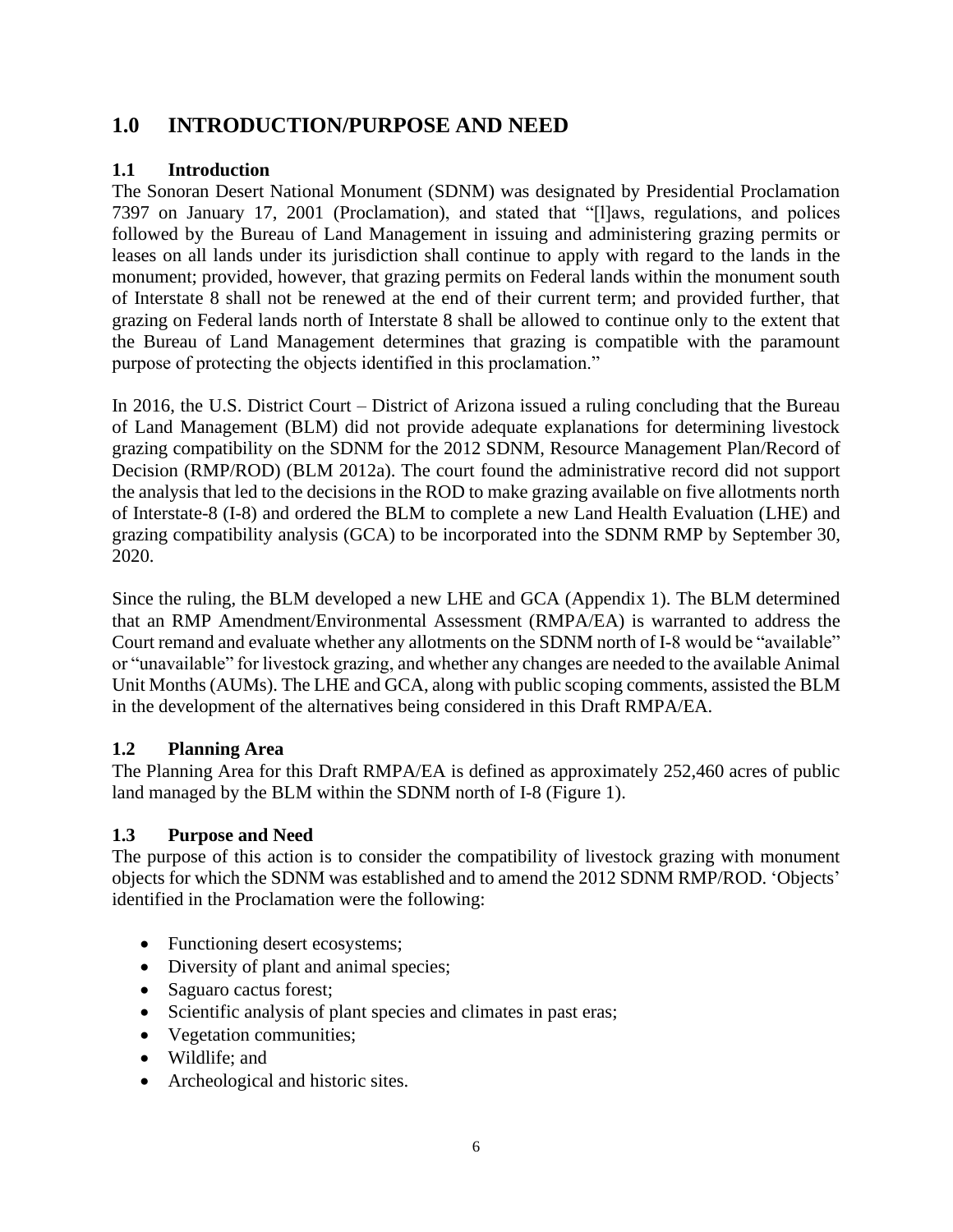The need for this action is established in the Proclamation, Taylor Grazing Act of 1934, the Federal Land Policy and Management Act of 1976, Fundamentals of Rangeland Health (43 Code of Federal Regulation (CFR) 4180), the SDNM RMP and the March 31, 2016 ruling by the U.S. District Court – District of Arizona concluding that the BLM did not provide adequate explanations for determining livestock grazing compatibility on the SDNM in the 2012 SDNM RMP/ROD.

## <span id="page-6-0"></span>**1.4 Scoping and Issue Identification**

On January 12, 2020 the BLM sent Cooperating Agency invitations to 16 potential government organizations and tribal governments to participate in this RMPA/EA. Under the National Environmental Policy Act (NEPA), State agencies, local governments, and tribal governments may serve as a Cooperating Agency for a planning effort. Criteria for being a Cooperating Agency is: a) jurisdiction by law or b) special expertise. Listed below in the Table 1 is their status.

| ruote 1. Cooperunne rigeneres.                              |         |               |
|-------------------------------------------------------------|---------|---------------|
| Government/Organization                                     | Invited | Participating |
| Arizona Game and Fish Department, Region 4                  |         |               |
| Arizona Game and Fish Department, Region 6                  |         |               |
| U.S. Fish and Wildlife Service, Arizona Ecological Services |         |               |
| Arizona State Land Department                               |         |               |
| Arizona Department of Transportation                        |         |               |
| Arizona Department of Agriculture                           |         |               |
| Ak-Chin Indian Community                                    |         |               |
| Hopi Tribe                                                  |         |               |
| Tohono O'odham Nation                                       |         |               |
| Pascua Yaqui Tribe                                          |         |               |
| Salt River Pima-Maricopa Indian Community                   |         |               |
| Gila River Indian Community                                 |         |               |
| Maricopa Department of Transportation                       |         |               |
| Maricopa County                                             |         |               |
| <b>Pinal County</b>                                         |         |               |
|                                                             |         |               |

|  | <b>Table 1. Cooperating Agencies.</b> |  |
|--|---------------------------------------|--|
|--|---------------------------------------|--|

The BLM will continue to reach out to the entities that did not accept Cooperating Agency status during public participation and consider their input on this RMPA/EA. On March 6, 2020 tribal governments with an affiliation with the Planning Area were notified and provided early information on this RMPA/EA under the provisions of Section 106 of the National Historic Preservation Act.

Public scoping for this RMPA/EA was initiated with the publication of a Notice of Intent in the *Federal Register* on March 26, 2020 (Vol. 89, No. 59, 17095). The BLM notified 57 individuals, organizations and agencies by email and postcard of the scoping period on March 25, 2020. The BLM published an updated LHE and draft GCA for public input. The 30-day public scoping period ended on April 27, 2020. Approximately 55 comment emails were of similar nature- opposed to livestock grazing within the SDNM. There were requests that the BLM complete an environmental impact statement, and suggestion the review period for this Draft RMPA/EA be 90-days in length. The BLM received approximately 62 comment letters and emails to consider (Appendix 2).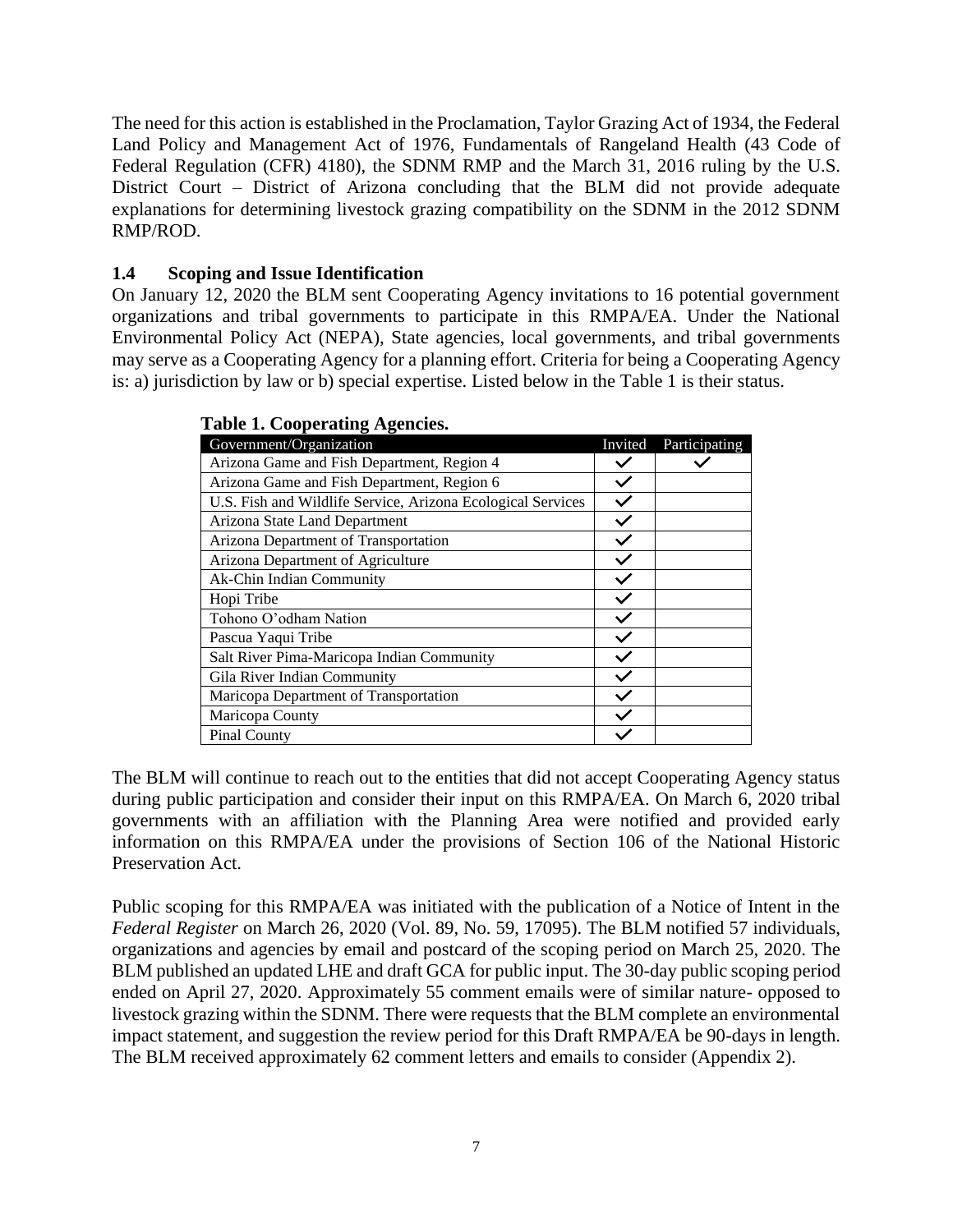## <span id="page-7-0"></span>**1.4.1 Issues to be Addressed in this Draft RMPA/EA**

The BLM through internal scoping and in consideration of public comments, has identified the following issues to be considered in this RMPA/EA:

- Direct, indirect, and cumulative impacts from livestock grazing on monument objects and other resources; and
- Impacts to local economies and livestock operators if allotment(s) made available or unavailable for livestock grazing.

## <span id="page-7-1"></span>**1.4.2 Issues Outside the Scope of this Draft RMPA/EA**

The BLM also received comments on issues that are beyond or outside the scope of this Draft RMPA/EA. These comments included the following:

- Commenters stated opposition to livestock grazing on public lands, in national monuments, in deserts;
- Commenters stated opposition to industry/commercial uses of public lands;
- Commenters expressed concern about BLM funding and staffing to effectively manage public lands;
- Commenters stated opposition to sheep grazing;
- Commenters stated concern about the low fees for livestock grazing on public lands;
- Commenter stated that impacts to livestock operators are not relevant to this RMPA/EA as they are not 'objects' described in the Proclamation;
- Commenter expressed support for voluntary relinquishment of grazing permits;
- Commenter expressed support to turn management of national monuments to the National Park Service.

## <span id="page-7-2"></span>**1.5 Planning Criteria**

The BLM planning regulations (43 CFR 1610.4-2) require the development of planning criteria to guide the preparation of an RMP Amendment. Planning criteria are the standards, rules, and other guidelines developed by BLM staff, with public input, for use in forming judgements about planlevel decision-making, analysis, and data collection. These criteria are used to establish the parameters for making planning decisions and simplifying RMP Amendment actions.

The BLM has identified the following planning criteria:

- The RMPA/EA will cover BLM-administered public lands within the SDNM north of I-8;
- The RMPA/EA will consider a range of reasonable alternatives;
- The BLM will consider current scientific information, research, new technologies, monitoring, and coordination; and
- The RMPA/EA will comply as appropriate with all applicable law, regulations, policy and guidance.

This Draft RMPA/EA is limited in focus, as it is intended to make planning-level decisions for grazing availability and management in response to the U.S. District Court's Order. No planninglevel changes to non-grazing programs (e.g. recreation, travel management, etc.) are proposed in this Draft RMPA/EA. Valid existing rights will not be affected by any alternative analyzed in this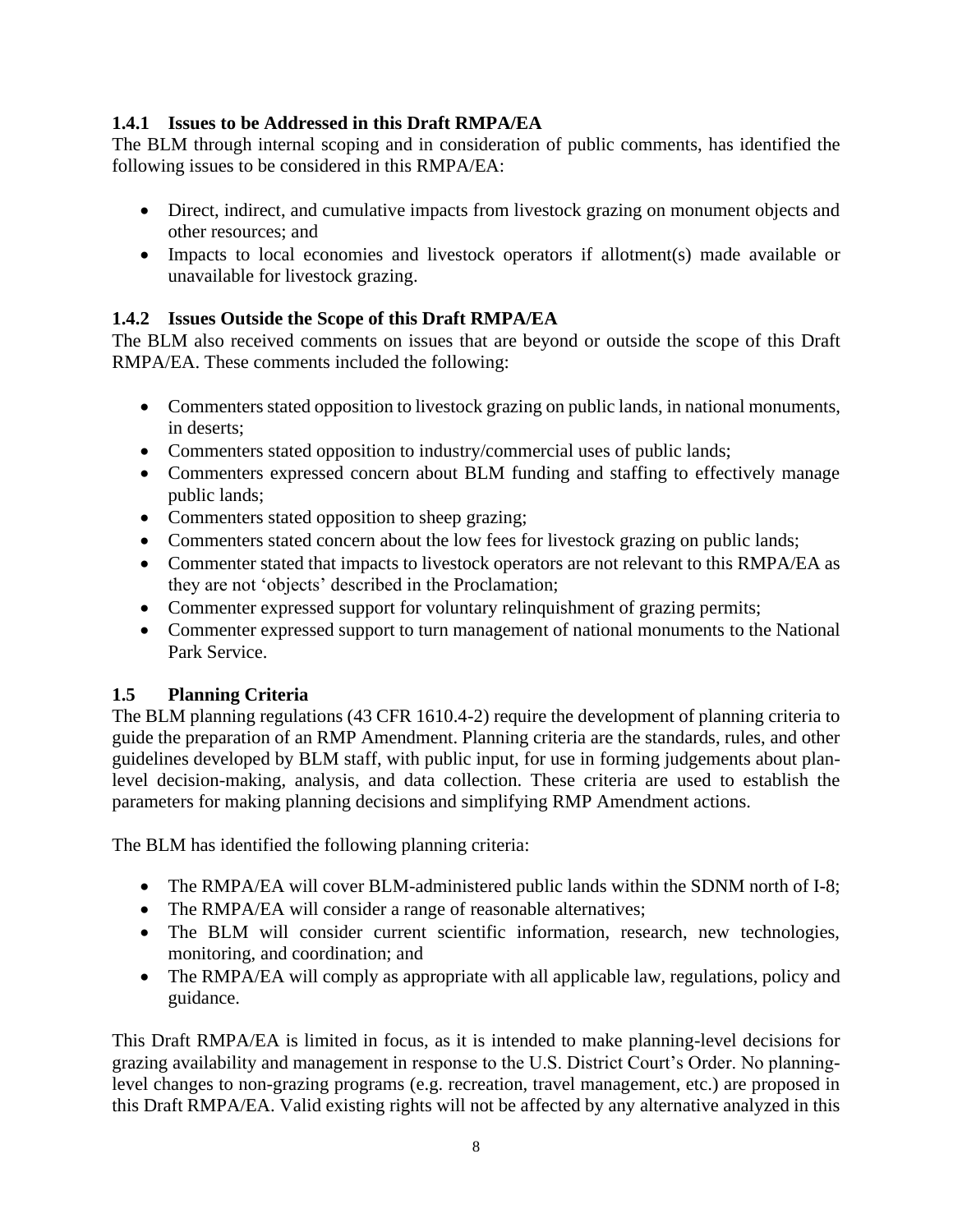Draft RMPA/EA. No proposed decision would have any effect on private, county, State, or other federal lands within the Planning Area.

## <span id="page-8-0"></span>**1.6 Legislative Constraints**

The multiple-use mandates of the Federal Land Policy and Management Act (FLPMA), the Taylor Grazing Act of 1934 and other applicable laws, regulations and policies will be followed. This Draft RMPA/EA also recognizes the mandates in the Proclamation (Appendix 1).

## <span id="page-8-1"></span>**1.7 Planning Process**

Below is the planning process being followed:

- As described in Section 1.4, the BLM provided a 30-day public scoping period after publication of a Notice of Intent in the *Federal Register*. The BLM provided notification to approximately 57 individuals, organizations and agencies in addition to publication of a news release. The BLM received 60 comment letters or emails to consider;
- The BLM released this Draft RMPA/EA and unsigned Finding of No Significant Impact (FONSI) on May 08, 2020 for a 30-day public review and comment. The BLM provided notification individuals, organizations and agencies in addition to publication of a news release, The BLM also published a news release and legal notice announcing the comment period;
- Upon the conclusion of the comment period, the BLM would consider substantive and relevant comments received, revise the alternatives and/or impacts analysis as needed, and then publish a Proposed RMPA/EA. If appropriate, the BLM would also publish an approved FONSI;
- A 30-day protest period and concurrent 60-day Governor's Consistency Review will follow the release of the Proposed RMPA/EA and approved FONSI; and
- After resolution of any protests and conclusion of the Governor's Consistency Review, the BLM will issue a Decision Record and RMP Amendment.

## <span id="page-8-2"></span>**1.8 Relationships to Statutes, Regulations, Manuals and Other Plans**

Actions considered under this Draft RMPA/EA are consistent with all federal, State, and local laws, regulations, and policies deemed relevant to the Draft RMPA/EA. The following statutes, regulations, or plans apply to BLM-managed lands within the Planning Area:

- Maricopa County 2020, Eye to the Future Comprehensive Plan (2008).
- Pinal County Comprehensive Plan (2009).
- Presidential Proclamation 7397
- Taylor Grazing Act of 1934.
- Federal Land Policy and Management Act of 1976 (43 U.S.C. 1701 et seq.).
- Public Rangelands Improvement Act of 1978.
- 43 CFR 4100 Grazing Administration Exclusive of Alaska.
- Section 106 of the National Historic Preservation Act of 1966, as amended.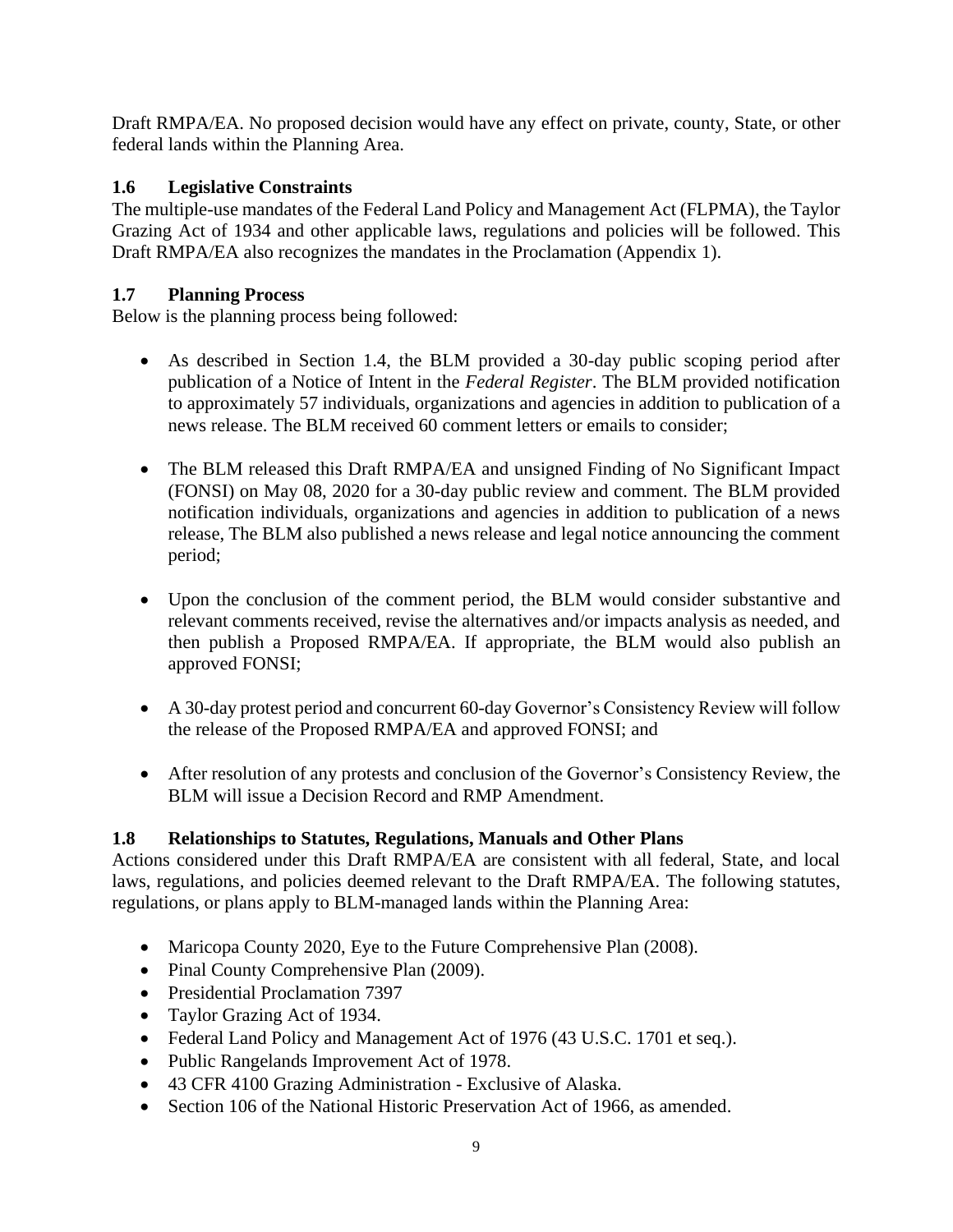- National Environmental Policy Act of 1969.
- Migratory Bird Treaty Act of 1917, and Executive Order 13186 *Responsibilities of Federal Agencies to Protect Migratory Birds.*
- Secretarial Order 3362: Improving Quality in Western Big-Game Winter Range and Migration Corridors.
- SDNM RMP/ROD (2012).

## <span id="page-9-0"></span>**1.9 Decision to be Made**

The Arizona State Director is the Authorized Officer responsible for planning-level decisions within the SDNM. This RMPA/EA will provide information for the Authorized Officer to make an informed decision whether livestock grazing is compatible with the SDNM objects in the SDNM north of I-8.

Decisions to be made include:

- Allotments available/unavailable for livestock grazing; and
- Range of AUM's available for livestock grazing across all SDNM allotments north of I-8.

In Arizona, allotments are classified as perennial, ephemeral, or perennial-ephemeral. The determination of each individual allotments classification and AUMs would be made at the implementation-level and not in this planning effort.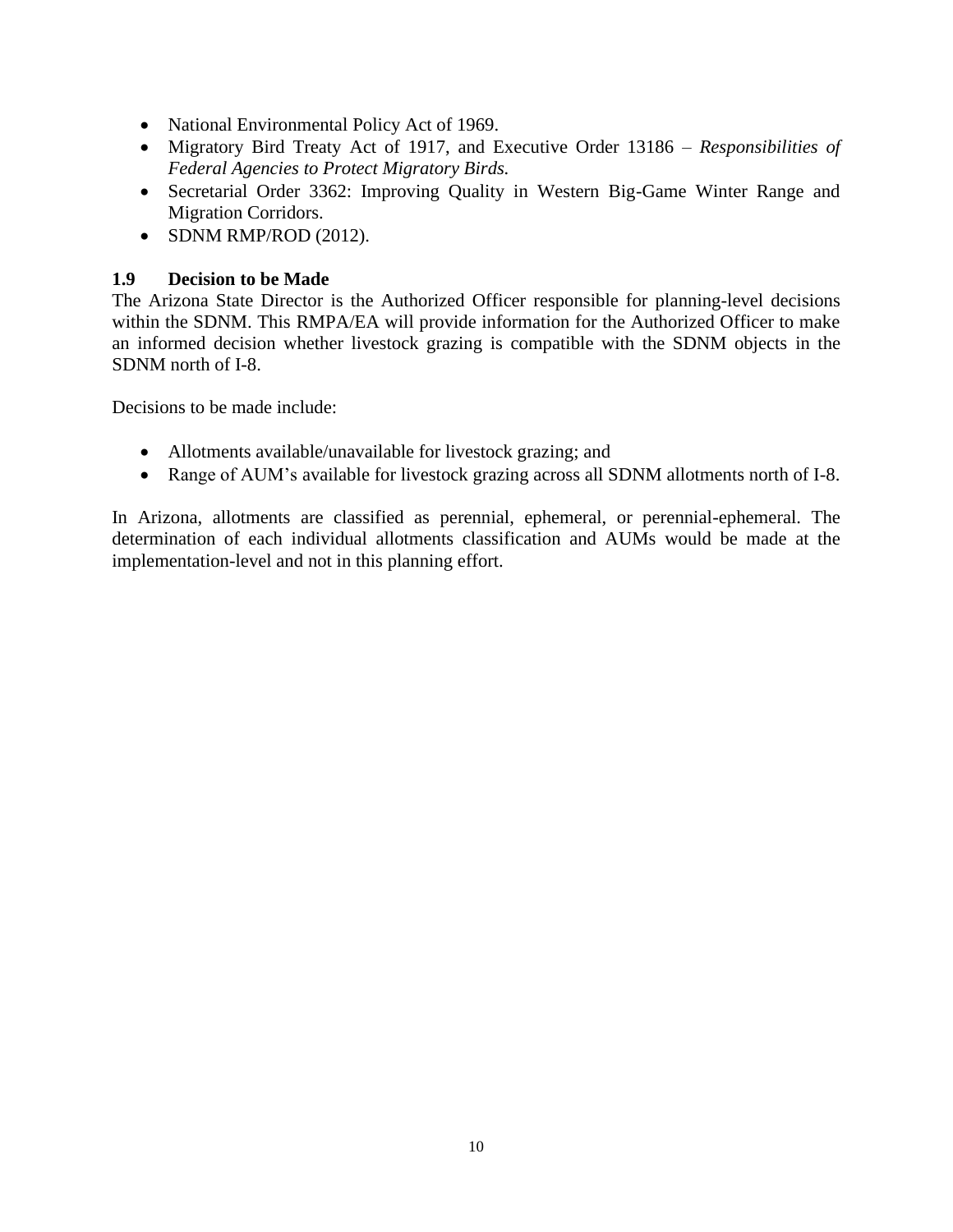## <span id="page-10-0"></span>**2.0 ALTERNATIVES**

## <span id="page-10-1"></span>**2.1 Description of Alternatives**

## <span id="page-10-2"></span>**2.1.2 Alternative A: No Action Alternative**

Alternative A, the No Action Alternative, "provides a benchmark, enabling decision makers to compare the magnitude of environmental effects of the action alternatives" (CEQ 1981: question 3). This alternative provides the baseline environmental condition against which the other alternatives are compared. For RMP actions, the No Action Alternative is to continue to implement the management direction in the RMP. Under this alternative, the BLM would continue the current livestock management on portions of five allotments (Arnold, Beloat, Big Horn, Hazen, and Lower Vekol), north of I-8 in the SDNM (Figure 2). This alternative allows 3,318 AUMs across the Planning Area (ROD decision GR-2.1.4) (Table 2). The current management actions, best management practices (BMPs) and mitigation as approved in the 2012 ROD would continue to apply to the No Action Alternative.

Under the No Action Alternative, range improvements such as allotment fencing and water developments, would continue to be maintained in allotments available for livestock grazing.

Alternative A was analyzed in the Lower Sonoran/SDNM Final Environmental Impact Statement (FEIS) as Alternative E (BLM 2012b).

## <span id="page-10-3"></span>**2.1.3 Alternative B: Proposed Action**

Under Alternative B, the Proposed Action, grazing would be available on all six allotments in the SDNM north of I-8 (Table 3) (Figure 3). Livestock grazing use would range from ephemeral use only to 4,232<sup>1</sup> perennially authorized AUMs across the Planning Area (Appendix 1) (Table 2).

The results of the new LHE and GCA (Appendix 1) suggest that livestock grazing, within this range of potential use, could remain available on the SDNM north of I-8. However, implementation-level adjustments in livestock grazing management, including the number of authorized AUMs by allotment, would be required to maintain and achieve Standards for Rangeland Health (Standards) and be compatible with monument objects.

This alternative would allow grazing on 77,710 acres of the Conley Allotment, a portion of the Big Horn Allotment (16,970 acres), and a portion of the Lower Vekol Allotment (610 acres), that were previously unavailable for grazing (Table 3). The current management actions, best management practices (BMPs) and mitigation as approved in the 2012 ROD would continue to apply to the Proposed Action.

However, no livestock grazing will be permitted on four of the six allotments (Big Horn, Conley, Hazen, and Lower Vekol) until the BLM first completes implementation-level NEPA analysis, on an allotment-by-allotment, or group of allotments, basis.

<sup>&</sup>lt;sup>1</sup> Based on the average perennially authorized or documented actual use AUMs, prorated by acres, between 2007 and 2018 excluding AUMs authorized for ephemeral use and AUMs previously authorized on allotments and portions of allotments closed under the Proclamation within the SDNM south of I-8.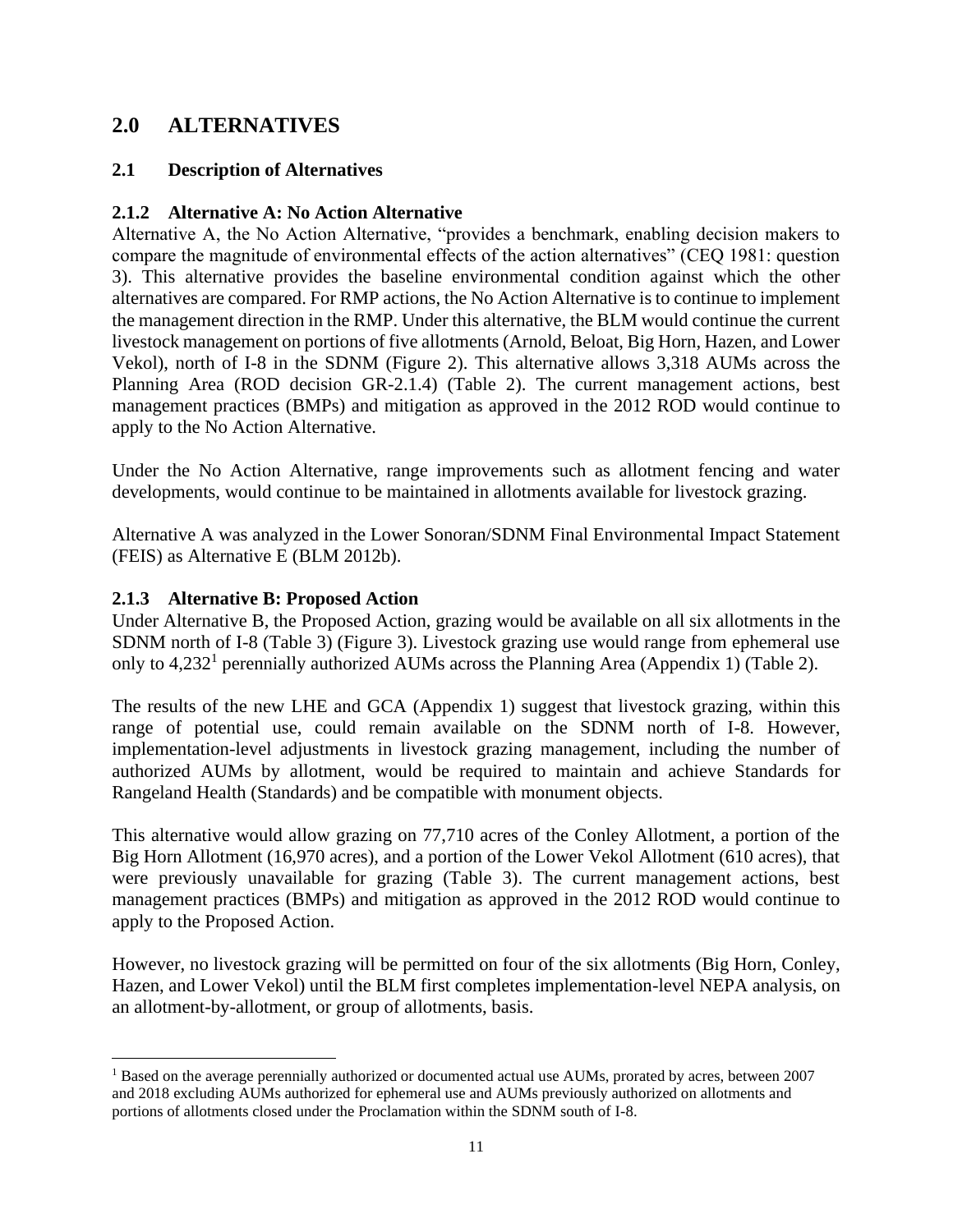|                         |               | Table 2. Combarison of Folchuar AUNIS Detween the Alternatives. |        |                   |
|-------------------------|---------------|-----------------------------------------------------------------|--------|-------------------|
| Planning Area           |               | Alternative A Alternative B Alternative C Alternative D         |        |                   |
| All SDNM                | $3,318$ AUMs* | Ephemeral only to 1                                             | 0 AUMs | Ephemeral only to |
| allotments north of I-8 |               | 4.232 AUMs**                                                    |        | $3.293***$        |

**Table 2. Comparison of Potential AUMs Between the Alternatives.**

 \* Across five allotments (excluding the Conley and portions of the Big Horn and Lower Vekol Allotments). \*\* Across all six allotments (including the Conley Allotment).

\*\*\* Across all six allotments (excluding portions of the Big Horn and Conley allotments)

Allotments would be classified as perennial, ephemeral, or perennial-ephemeral at the implementation-level.

#### **Table 3. Comparison of Grazing Availability Between the Alternatives.**

| Allotment Name Alternative A Alternative B Alternative C Alternative D |             |           |             |                        |
|------------------------------------------------------------------------|-------------|-----------|-------------|------------------------|
| <b>Arnold</b>                                                          | Available   | Available | Unavailable | Available              |
| <b>Beloat</b>                                                          | Available   | Available | Unavailable | Available              |
| <b>Big Horn</b>                                                        | Available   | Available | Unavailable | Available <sup>2</sup> |
| <b>Conley</b>                                                          | Unavailable | Available | Unavailable | Available              |
| <b>Hazen</b>                                                           | Available   | Available | Unavailable | Available              |
| <b>Lower Vekol</b>                                                     | Available   | Available | Unavailable | Available              |

#### **Table 4. Comparison of Acres Available for Grazing Between Alternatives.**

| <b>Allotment Name</b> |            |         | Alternative A Alternative B Alternative C Alternative D |         |
|-----------------------|------------|---------|---------------------------------------------------------|---------|
| <b>Arnold</b>         | 1,610      | 1,610   |                                                         | 1,610   |
| <b>Beloat</b>         | 33,600     | 33,600  |                                                         | 33,600  |
| <b>Big Horn</b>       | $75,230^3$ | 92,200  |                                                         | 61,590  |
| <b>Conley</b>         |            | 77,710  |                                                         | 36,230  |
| <b>Hazen</b>          | 31,930     | 31,930  |                                                         | 31,930  |
| <b>Lower Vekol</b>    | 14,800     | 15,410  |                                                         | 15,410  |
| <b>Total</b>          | 157,170    | 252,460 |                                                         | 180,370 |

Under the Proposed Action, range improvements such as allotment fencing and water developments, would continue to be maintained in allotments available for livestock grazing.

## <span id="page-11-0"></span>**2.1.4 Alternative C: No Grazing Alternative**

Under Alternative C, the No Grazing Alternative, livestock grazing would be unavailable on all six allotments in the SDNM north of I-8 (Table 3) (Figure 4). The management actions in the 2012 SDNM ROD that specifically address grazing management would no longer apply if this alternative were approved. All other decisions in the 2012 SDNM ROD would continue be implemented in the management of the SDNM.

Under the No Grazing Alternative, permittees would be reimbursed, in accordance with 43 CFR 4120, for their interest in the fair market value of the documented range improvements within the unavailable allotments. These range improvements would then be removed, maintained, or modified in order to achieve resource goals, such as wildlife and recreation, on a case by case basis. Range improvements on allotments outside the SDNM would continue to be maintained for livestock and wildlife use by permittees in accordance with 43 CFR 4120.

 $<sup>2</sup>$  Although the Big Horn and Conley allotments under this alternative would be allocated as available, portions of</sup> these allotments would be unavailable for livestock grazing.

<sup>3</sup> Although the Big Horn Allotment was allocated as 'available,' portions of the allotment, including where livestock waters occur, were made 'unavailable' in the 2012 ROD, thus making the majority of the acres unusable (Figure 2).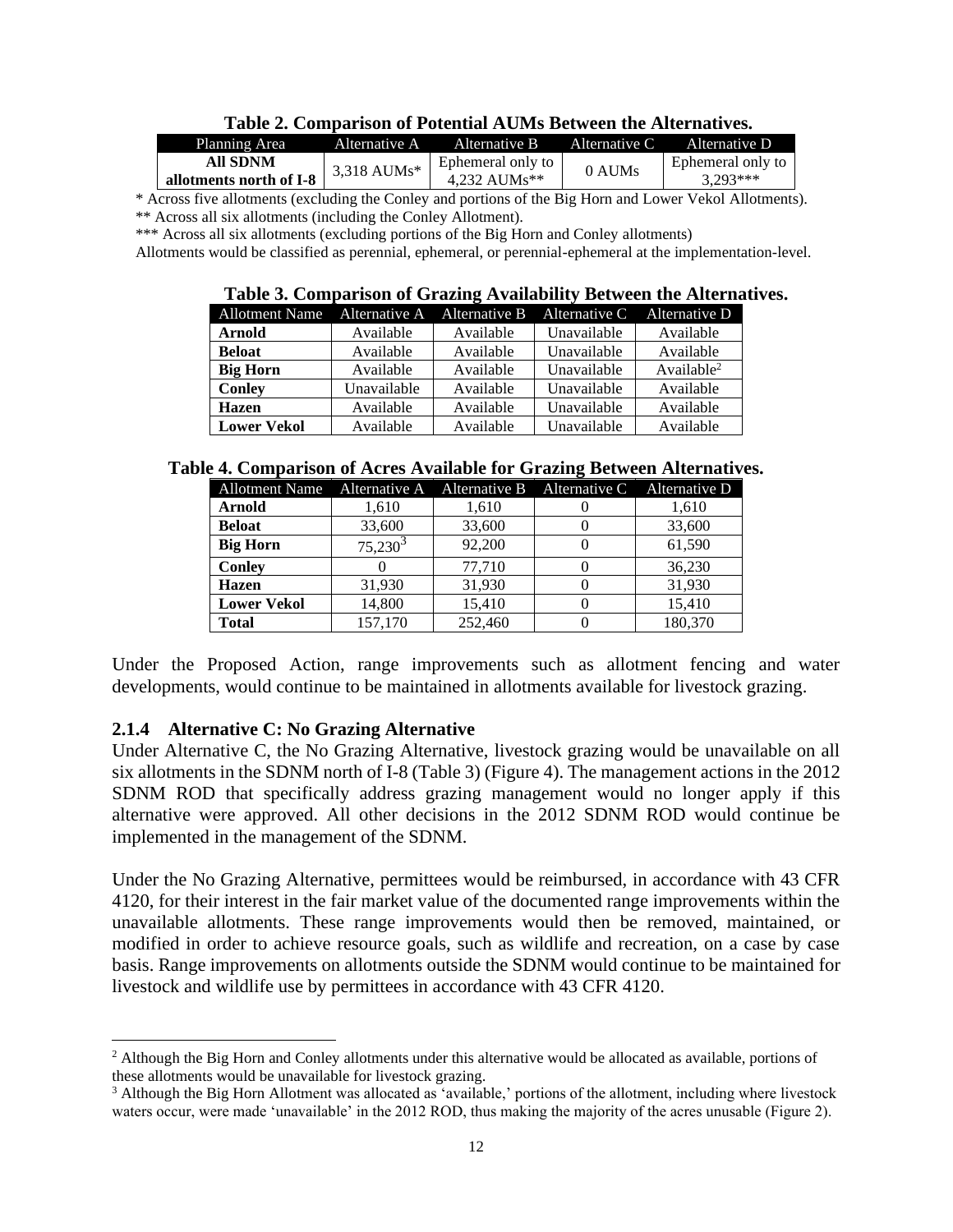Alternative C had been analyzed in the Lower Sonoran/SDNM FEIS as Alternative D (BLM 2012b).

## <span id="page-12-0"></span>**2.1.5 Alternative D: Reduced Grazing Alternative**

Under Alternative D, the Reduced Grazing Alternative, grazing would be allocated available on portions of all six allotments in the SDNM north of I-8. The portions of the Big Horn and Conley allotments north of State Route 238 (SR-238) (Table 3) (Figure 5) would be unavailable to livestock grazing. Livestock grazing use would range from ephemeral use only to 3,293<sup>4</sup> perennially authorized AUMs across the Analysis Area (Appendix 1) (Table 2).

The results of the new LHE and new GCA (Appendix 1) suggest that livestock grazing within this range of potential use, could remain available on portions of the SDNM north of I-8. However, implementation-level adjustments in livestock grazing management, including the number of authorized AUMs by allotment, would be required to maintain and achieve Standards and be compatible with monument objects.

This alternative would allow grazing on all allotments except for 30,610 acres of the Big Horn Allotment and 41,480 acres of the Conley Allotment north of SR-238. The proposed unavailable areas on the Big Horn and Conley allotments contain high densities of recreational use and areas with cultural significance, such as the Juan Bautista de Anza Recreational Management Zone (RMZ) and the Anza National Historic Trail and Management Area. The current management actions, best management practices (BMPs) and mitigation as approved in the 2012 ROD would continue to apply to the Reduced Grazing Alternative.

However, no livestock grazing will be permitted on four of the six allotments (Big Horn, Conley, Hazen, and Lower Vekol) until the BLM first completes implementation-level NEPA analysis, on an allotment-by-allotment, or group of allotments, basis.

## <span id="page-12-1"></span>**2.2 Alternatives Considered but Eliminated from Detailed Analysis**

This section describes alternatives considered but not further analyzed in this Draft RMPA/EA. These alternatives were recommended by resource specialists or members of the public during scoping. The alternatives along with the rationale for excluding them from further consideration are described below.

## *Make Portions of Allotments not Meeting Standards for Rangeland Health due to Grazing, Unavailable to Grazing.*

Allocating portions of allotments not meeting Standards due to livestock grazing unavailable to grazing would be impractical to implement in lieu of other management options. Areas currently not achieving Standards due to grazing have the potential to achieve Standards given proper grazing management. The implementation of this alternative would segregate pastures and require intensive management of livestock to prevent cattle from drifting into areas not currently meeting Standards. Potential management actions that would be required include fencing around dirt

<sup>4</sup> Based on the average perennially authorized or documented actual use AUMs, prorated by available acres (excluding proposed unavailable acres), between 2007 and 2018 excluding AUMs authorized for ephemeral use and AUMs previously authorized on allotments and portions of allotments closed under the Proclamation within the SDNM south of I-8.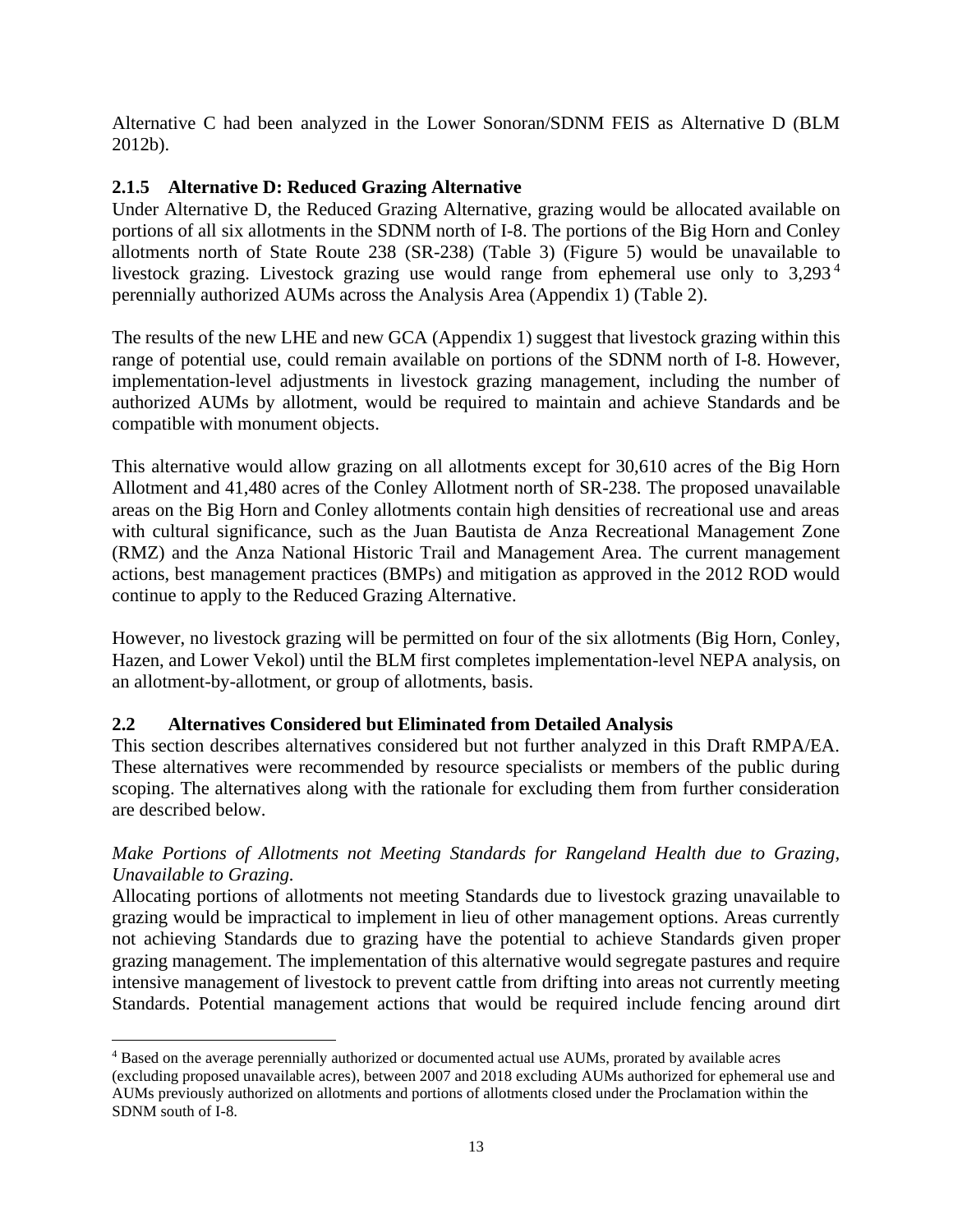reservoirs, the removal of livestock troughs fed by pipelines and wells, and additional pasture fencing. Other options such as deferred/rotational grazing, reduction in AUMs, or ephemeral grazing only can improve progress towards achieving Standards and require less additional infrastructure and labor intensive grazing management practices.

## *Create a Forage Reserve on the Lower Vekol Grazing Allotment.*

A forage reserve is an area or allotment without a current permittee where temporary grazing may be authorized for permittees requiring forage for cattle due to extenuating circumstances such as fire, drought, public land sales/exchanges or other variables causing temporary or permanent loss of forage within their grazing allotments. The Lower Vekol Allotment would be impractical to manage as a forage reserve due to its limited livestock carrying capacity, remoteness from other parts of the SDNM, and the mixed land status consisting of private and State lands.

## *Allowing Other Classes of Livestock to Graze (i.e. Sheep, Goats, and Horses).*

The 2012 RMP/ROD does not allow sheep or goat grazing on the SDNM (ROD decision GR-2.1.2). Allowing other classes of livestock to graze would have adverse impacts to wildlife. Sheep, goat, and horse grazing/browsing preferences can have more overlap than cattle with wildlife forage preferences. Domesticated sheep and goats can also transmit diseases to native bighorn sheep that occupy the SDNM.

## *Making Sensitive Areas such as Cultural Sites and Saguaro Forests Unavailable to Livestock Grazing.*

The known cultural sites and the majority of the saguaro forest sites are shielded by natural barriers such as slope and rough terrain and are unlikely to receive substantial livestock grazing due to being far (often greater than two miles) from livestock waters. The new GCA shows that livestock grazing is unlikely to adversely impact cultural monument objects. The sensitive areas that are not protected by natural barriers can be protected through implementation-level adjustments in livestock management such as short duration grazing and/or limiting the number of authorized AUMs. Excluding these areas through fencing would require extensive amounts of fencing materials which would conflict with other uses are resources within the SDNM such as recreation, visual resources, wilderness characteristics, and wildlife movement.

## *Authorize AUMs at Historical Use*

Under this alternative, all allotments would have been allocated as available for livestock grazing and the maximum AUMs would be 8,703. This number is based on the 1985 Lower Gila South Resource Management Plan (BLM 1985), prorated by acres, and deduction of AUMs for unavailable allotments under the Proclamation within the SDNM south of I-8 (BLM 2012b). According to the GCA (Table 4 in Appendix 1), livestock grazing at 8,703 AUMs is incompatible with monument objects. There would be no practical means at the implementation-level for livestock grazing, at this level, to be authorized and be compatible with monument objects. This alternative which authorized 8,703 AUMs was previously analyzed in detail as No Action Alternative in the 2012 FEIS (see Table 2-24).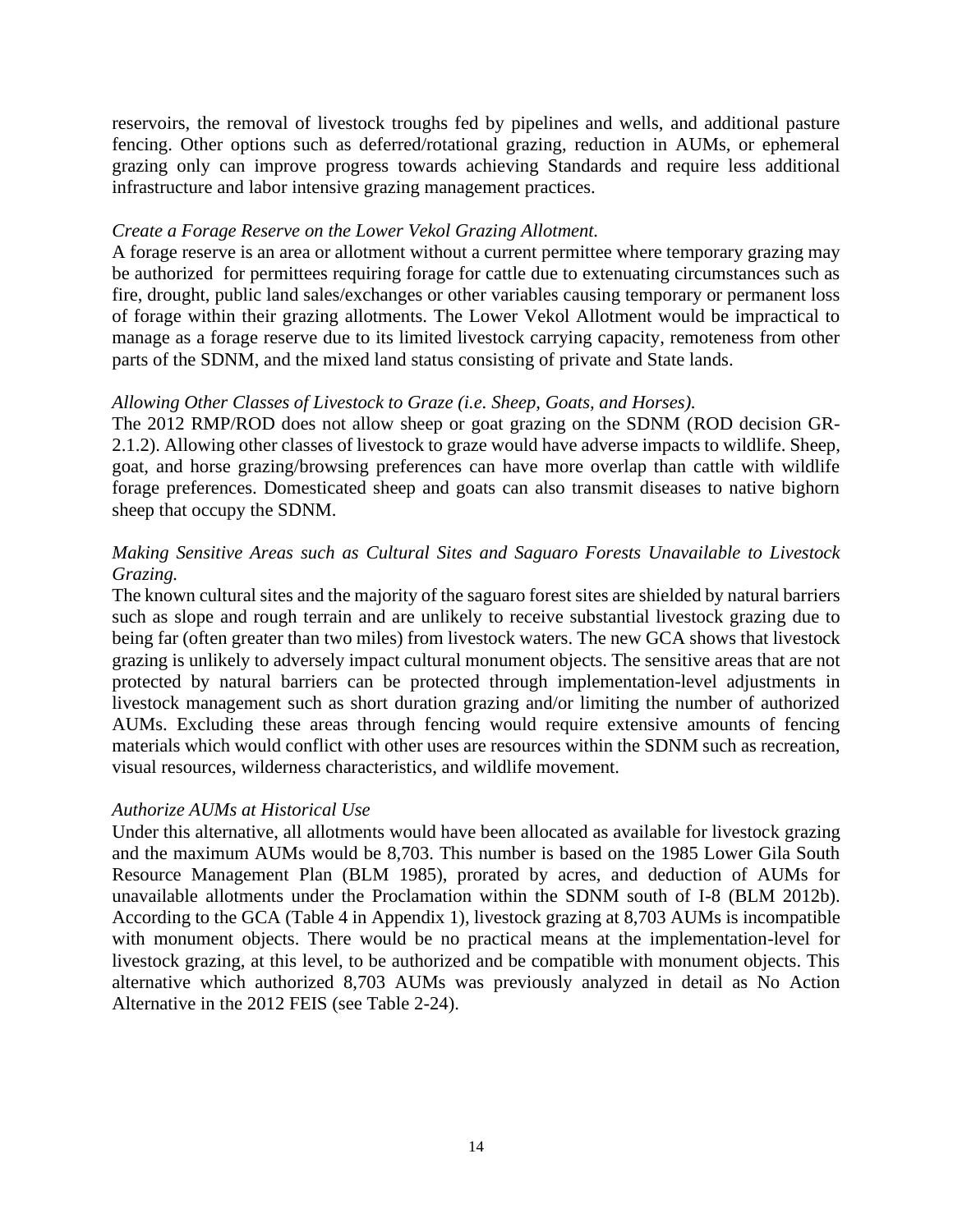# <span id="page-14-0"></span>**3.0 AFFECTED ENVIRONMENT & ENVIRONMENTAL CONSEQUENCES**

This chapter identifies and describes the current condition and trend of elements or resources in the human environment which may be affected by the Proposed Action or alternatives. The Affected Environment is the same for all alternatives.

## <span id="page-14-1"></span>**3.1 General Setting**

The Planning Area is the Analysis Area, encompassing the entire SDNM north of I-8 which includes portions of six grazing allotments (Arnold, Beloat, Big Horn, Conley, Hazen, and Lower Vekol allotments) and is south of the City of Goodyear, northeast of Gila Bend, and north of Mobile, Arizona (Figure 1). The Analysis Area is approximately 252,460 acres of public land. Both the North Maricopa Mountain and South Maricopa Mountain wilderness areas are within the Analysis Area. The predominant vegetation communities in the Analysis Area include creosotebursage scrub, palo verde mixed cactus, and ephemeral washes. The Analysis Area for socioeconomics is Maricopa County, Arizona covering approximately 9,199 square miles (not shown). Maricopa County is the fourth most populous county in the U.S.

## **Resources Considered for Analysis**

The BLM's interdisciplinary team met on October 21, 2019 and December 16, 2019 to discuss the RMPA/EA, and the presence or absence of resources or issues within the Planning Area. Based on those discussions, and in consideration of relevant comments received during public scoping, the BLM determined which resource or issues are present and warrant detailed analysis in this Draft RMPA/EA. See Appendix 3 for a list and description of those resources or issues not present in the Planning Area, and those resources or issues that are present in the Planning Area that do not warrant detailed analysis.

## <span id="page-14-2"></span>**3.2 Types of Effects**

In this document, the terms "effect" and "impact" are used synonymously. Effects fall into two categories:

- *Direct*: caused by the action and occur at the same time and place.
- *Indirect:* caused by the action, but later in time or further in distance, but are still reasonably foreseeable.

For the purpose of this analysis, direct or indirect impacts are referred to as "impacts."

For the purpose of this analysis, the duration of the impacts are defined as follows:

- *Long-term*: impacts that would over the life of this RMPA/EA. Typically, land use plans remain in effect at least 10-years.
- *Short-term*: impacts of limited duration from implementation-level actions such as modifications to range improvements.

For the purpose of this analysis, intensity of the impact is defined as follows: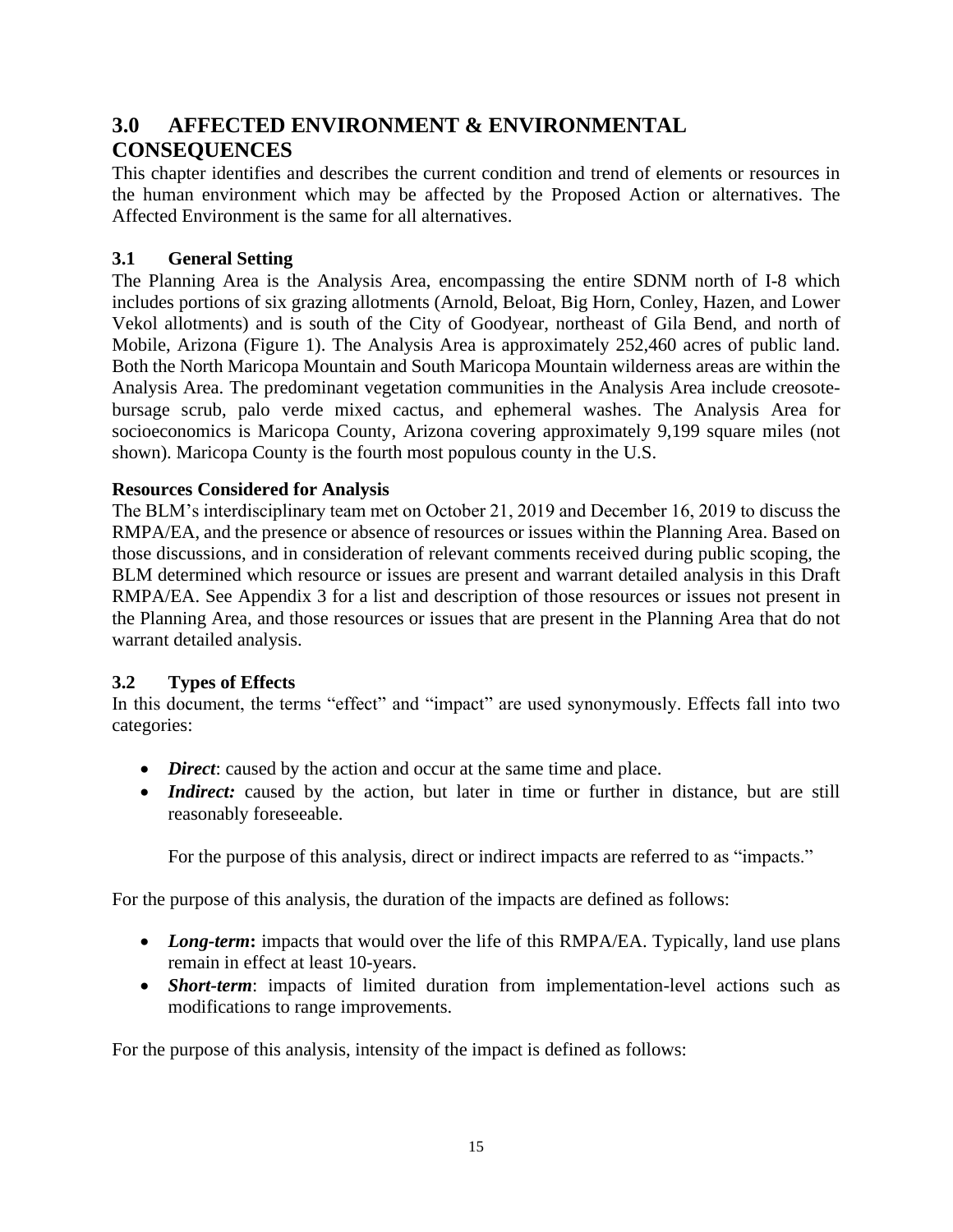- *Negligible*: effects are undetectable and immeasurable. See Appendix 3 for those resources or issues present but not affected to a degree beyond negligible.
- *Minor*: effects are apparent, measurable, small, localized, and contained within the footprint of the action.
- *Moderate*: effects are readily apparent and measurable over a larger area, but are still mainly within the footprint of the action.

For the purpose of this analysis, the type of impact is defined as follows:

- *Adverse:* impacts that would have a detrimental effect to a resource.
- *Beneficial:* impacts that would have a positive effect to a resource.

The Proclamation identified monument 'objects.' Table 5 lists the object and applicable section(s) in this Draft RMPA/EA that considered the potential effects from the alternatives.

| 1 apre et H10Hament Opjects H11ai jaca in this D1 art Initial III 2011<br><b>Object Name</b> | <b>Applicable Resources</b>                         | <b>RMPA/EA</b> |
|----------------------------------------------------------------------------------------------|-----------------------------------------------------|----------------|
|                                                                                              |                                                     | Section(s)     |
| <b>Functioning desert ecosystems</b>                                                         | Vegetation, General Wildlife, BLM Sensitive Species | 3.5.1/3.5.2    |
|                                                                                              | (Animals), Migratory Birds, Soil Resources          | 3.5.3/3.5.4    |
| Diversity of plant and animal species                                                        | Vegetation, General Wildlife, BLM Sensitive Species | 3.5.1/3.5.2    |
|                                                                                              | (Animals), Migratory Birds                          |                |
| Saguaro cactus forest                                                                        | Vegetation                                          | 3.5.1/3.5.2    |
| Scientific analysis of plant species                                                         | Vegetation                                          | 3.5.1/3.5.2    |
| and climates in past eras                                                                    |                                                     |                |
| <b>Vegetation communities</b>                                                                | Vegetation                                          | 3.5.1/3.5.2    |
| <b>Wildlife</b>                                                                              | General Wildlife, BLM Sensitive Species (Animals),  | 3.5.1/3.5.2    |
|                                                                                              | <b>Migratory Birds</b>                              |                |
| Archeological and historic sites                                                             | <b>Cultural and Heritage Resources</b>              | 3.5.5/3.5.6    |

## **Table 5. Monument Objects Analyzed in this Draft RMPA/EA.**

Within all or portions of the Analysis Area, there are also the following additional Special Designations:

- Sonoran Desert National Monument portions of the six allotments fall within the SDNM, unit of the National Conservation System;
- Juan Bautista de Anza National Historic Trail Corridor and Sonoran Desert Trails Special Cultural Resource Management Area – for a discussion, see Sections 3.5.5 and 3.5.6; and
- North and South Maricopa Mountains Wilderness Areas for a discussion, see Appendix 3.

## <span id="page-15-0"></span>**3.3 Resource Uses**

## <span id="page-15-1"></span>**3.3.1 Affected Environment - Livestock Grazing**

The Analysis Area includes the SDNM north of I-8 where "…grazing on federal lands north of Interstate 8 shall be allowed to continue only to the extent that the BLM determines that grazing is compatible with the paramount purpose of protecting the objects identified in this proclamation." This area consists of only those portions of six grazing allotments that are within the SDNM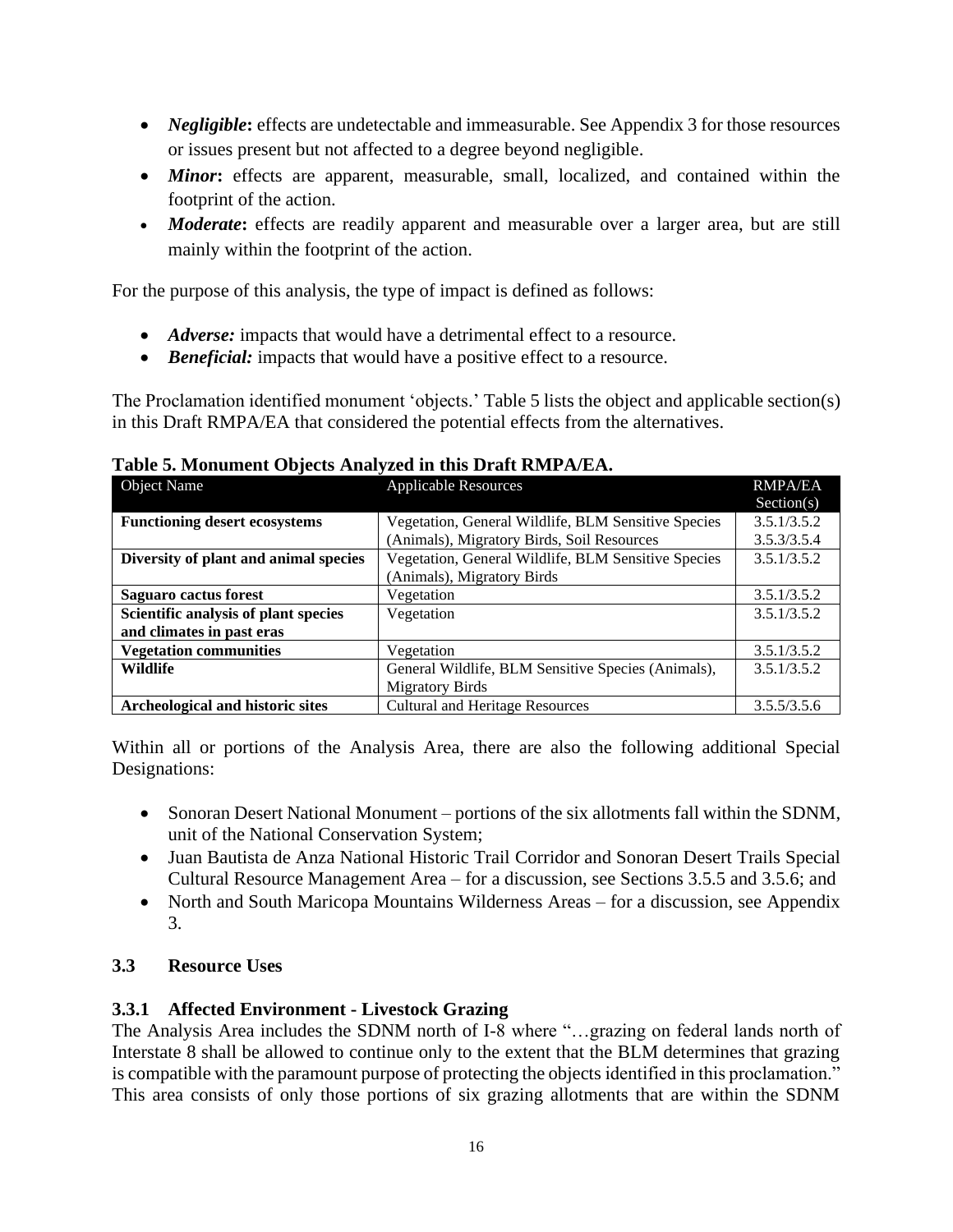(Arnold, Beloat, Big Horn, Conley, Hazen, and Lower Vekol) (Figure 1). Grazing on these allotments outside the SDNM are not considered in this analysis.

Compatibility of livestock grazing with monument objects was assessed through a LHE and GCA (Appendix 1). In the LHE, each allotment was evaluated to determine if Standards are achieved and whether livestock grazing is the causal factor for any non-achievement. Many Standards are tied to monument objects which were assessed in the GCA (Table 1 in the GCA). The results of these studies showed some areas with and without expected historical livestock use are meeting Standards and compatible with monument objects. This suggests that livestock grazing could continue on the SDNM north of Interstate 8 with adjustments in grazing management.

These six allotments currently within the SDNM contain a variety of range improvements including wells, pipelines, earthen reservoirs, fence lines, and corrals. As of 2015, four of the six grazing allotment permits (Big Horn, Conley, Hazen, and Lower Vekol) within the Analysis Area are expired and have not been renewed due to pending litigation of the livestock grazing decisions in the 2012 SDNM ROD. Livestock last grazed the Conley Allotment portion of the SDNM up until the permit expired in 2015. The Arnold and Beloat allotments have current permits which both expire in February 2025. However, livestock grazing has not occurred on the SDNM portions of these allotments since 2015, ephemeral use of the Arnold, due to lack of available ephemeral forage in recent years and/or permittees voluntarily choosing to use other non-SDNM portions of the grazing allotments. Under the 2012 ROD across the five livestock grazing allotments available for use, up to 3,318 AUMs are allowed.

No livestock grazing will occur on four of the six allotments (Big Horn, Conley, Hazen, and Lower Vekol) until the BLM first completes implementation-level NEPA analysis, on an allotment-byallotment, or group of allotments, basis. Upon conclusion of implementation-level analysis, the BLM would proceed to issue grazing permit(s).

At the implementation-level, adjustments to grazing management could include the following:

- Exclusion of sensitive areas and/or areas failing to achieve Standards in proximity to livestock waters by restricting livestock access to waters (fencing) and/or redistributing livestock around additional (new) livestock water sources in less sensitive areas;
- Adjustments in number of authorized AUMs; and/or
- Adjustments in season of use.

For more information on Livestock Grazing within the Analysis Area, see Section 3.3.2 of the Lower Sonoran/SDNM PRMP/FEIS.

## <span id="page-16-0"></span>**3.3.2 Environmental Consequences - Livestock Grazing**

## *No Action Alternative (Current Management)*

Under the No Action Alternative, the current livestock management would continue on portions of five of the six allotments available for grazing on the SDNM north of I-8. Livestock grazing would be unavailable within the SDNM on 16,970 acres of the Big Horn Allotment, 610 acres of the Lower Vekol, and the entire (77,710 acres) Conley Allotment, and 3,318 AUMs would remain available across the five allotments available for grazing.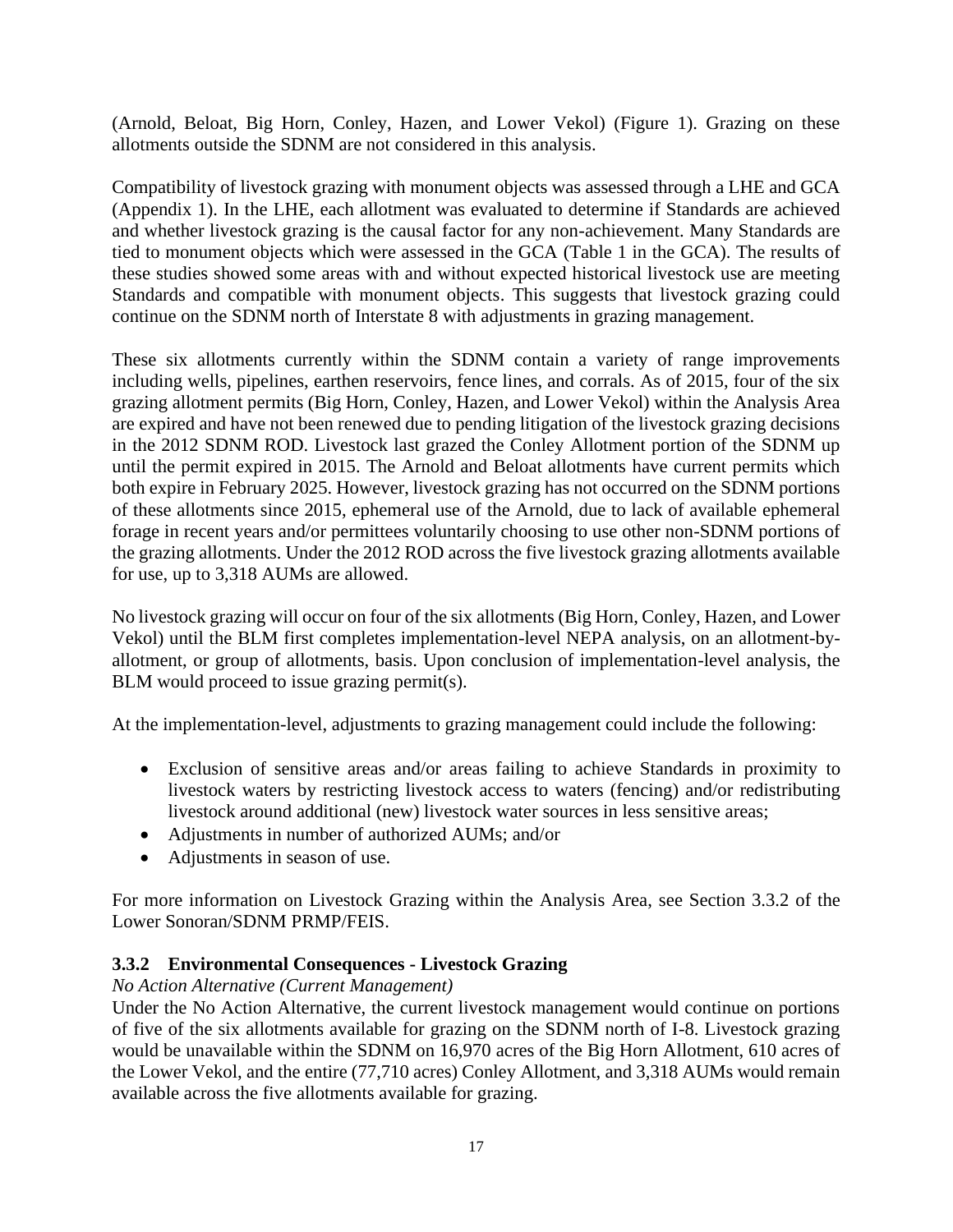Livestock grazing on the Big Horn Allotment would be moderately impacted due to the areas surrounding livestock waters being unavailable for grazing. By making these areas unavailable for grazing, livestock would not have access to waters that could potentially service other available portions of the Big Horn Allotment. Livestock grazing on the Conley Allotment would be moderately impacted by decreasing the preference inside the SDNM portion of the allotment to zero AUMs and proportionally decreasing the remaining AUMs allocated for portions outside the SDNM boundary. Livestock grazing on the Lower Vekol Allotment would be minorly impacted due to the area around one livestock water being made unavailable for grazing.

Impacts to livestock grazing would be beneficial, minor, and long-term for the Arnold, Beloat, and Hazen allotments and would be adverse, moderate, and long-term for the Big Horn, Conley, and Lower Vekol allotments. Impacts could be mitigated through implementation-level management actions, such as the addition of range improvements to increase the service areas of livestock waters and fencing to prevent livestock from drifting into unavailable areas yet allowing available areas to be grazed.

## *Proposed Action*

Under the Proposed Action, all six allotments (252,460 acres) within the SDNM would be available for livestock grazing, including 77,710 acres of the Conley Allotment, 16,970 acres of the Big Horn Allotment and 610 acres of the Lower Vekol Allotment which were formerly unavailable to grazing would become available for grazing. The level of use would change from 3,318 AUMs across five allotments (Conley Allotment excluded), to a range from ephemeral use only to 4,232 AUMs across all six allotments. Fencing would no longer be required to prevent livestock from accessing unavailable areas which would lower operational costs of maintenance and labor hours. However, the overall impacts to livestock grazing would largely depend on the level and management of grazing authorized under implementation-level decisions. When compared to the No Action Alternative, impacts to livestock grazing would be beneficial, negligible to moderate, and long-term.

The level of authorized grazing use within each allotment will be subject to separate environmental review and authorized under implementation-level decisions. This level could range from ephemeral use only to 4,232 AUMs and require adjustments in grazing management such as the modification of range improvements, adjustments in number of authorized AUMs by allotment, adjustments in season of use, and the exclusion of sensitive areas.

#### *No Grazing Alternative*

Under the No Grazing Alternative, livestock grazing would be unavailable on all six allotments in the SDNM north of I-8. Livestock grazing would be eliminated as permits expire on the Arnold and Beloat allotments. The impacts to livestock grazing would be adverse, moderate, and longterm. There would be moderate impacts to grazing permittees as permits expire requiring the permittees to find other means to sustain their herds or leave the livestock industry entirely. Livestock grazing could continue on those portions of the existing allotments outside the SDNM. These authorizations would be subject to separate environmental review. The permittees would be reimbursed, in accordance with 43 CFR 4120, for their interest in the fair market value of the documented range improvements within the unavailable allotments. These range improvements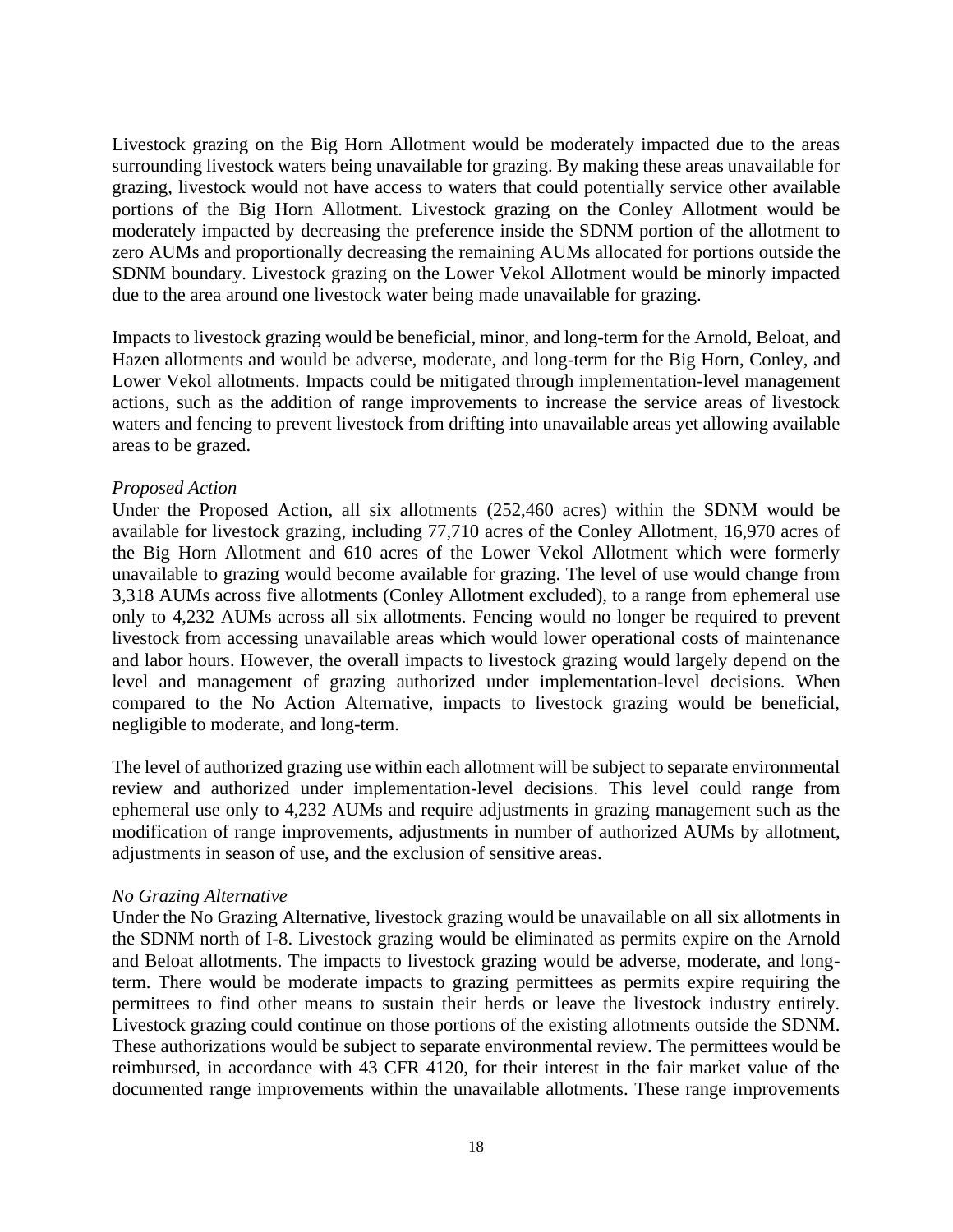could then be removed, maintained, or modified in order to achieve resource goals, such as wildlife and recreation, on a case by case basis. The towns and communities that are dependent on the ranching industry could see minor economic impacts. Implementation-level decisions could include additional boundary fencing and/or range improvements, and adjustments in the level of use for the portions of allotments outside the SDNM.

## *Reduced Grazing Alternative*

Under the Reduced Grazing Alternative, all six allotments within the SDNM would be allocated available for livestock grazing, except for 30,610 acres of the Big Horn Allotment and 41,480 acres of the Conley Allotment north of SR-238. The level of use would change from 3,318 AUMs across five allotments (Conley Allotment excluded), to a range from ephemeral use only to 3,293 AUMs across portions of six allotments. The permittees would be reimbursed, in accordance with 43 CFR 4120, for their interest in the fair market value of the documented range improvements within the unavailable portions of the Big Horn and Conley allotments. These range improvements could then be removed, maintained, or modified in order to achieve resource goals, such as wildlife and recreation, on a case by case basis. The towns and communities that are dependent on the ranching industry could see minor economic impacts. Implementation-level decisions could include additional boundary fencing and/or range improvements, and adjustments in the level of use for the portions of allotments outside the SDNM. Additional fencing would be required to prevent livestock from entering the unavailable portions of the Big Horn and Conley allotments from other portions of the allotments allocated available for grazing. However, the overall impacts to livestock grazing would largely depend on the level and management of grazing authorized under implementation-level decisions. When compared to the No Action Alternative, impacts to livestock grazing would be beneficial, negligible to moderate, and long-term.

The level of authorized grazing use within each allotment will be subject to separate environmental review and authorized under implementation-level decisions. This level could range from ephemeral use only to 3,293 AUMs and require adjustments in grazing management such as the addition or removal of range improvements, adjustments in number of authorized AUMs by allotment, adjustments in season of use, and the exclusion of sensitive areas.

## <span id="page-18-0"></span>**3.4 Social and Economic**

## <span id="page-18-1"></span>**3.4.1 Affected Environment - Socioeconomics**

Grazing land makes up approximately 75 percent of Arizona's total land area. According to a 2014 University of Arizona study, many Arizona ranches rely on a combination of private, Arizona State Land Department, and BLM-administered lands for their operations (UofA 2014).

The Analysis Area for socioeconomics is Maricopa County, Arizona which includes the six allotments. Maricopa County covers approximately 9,199 square miles and had an estimated population of 4,410,824 people in 2018 (the fourth most populous county in the U.S.). Maricopa County covers approximately eight percent of Arizona, and BLM-administered lands make up approximately 2,688 square miles (29 percent) of Maricopa County. According to the 2010 U.S. Census, the median income for a household was \$55,054 and median income for a family was \$65,438. In 2018 agriculture, including farming and ranching, represented approximately 0.2 percent of all employment in Maricopa County (Headwaters 2020). There are portions of 75 BLM-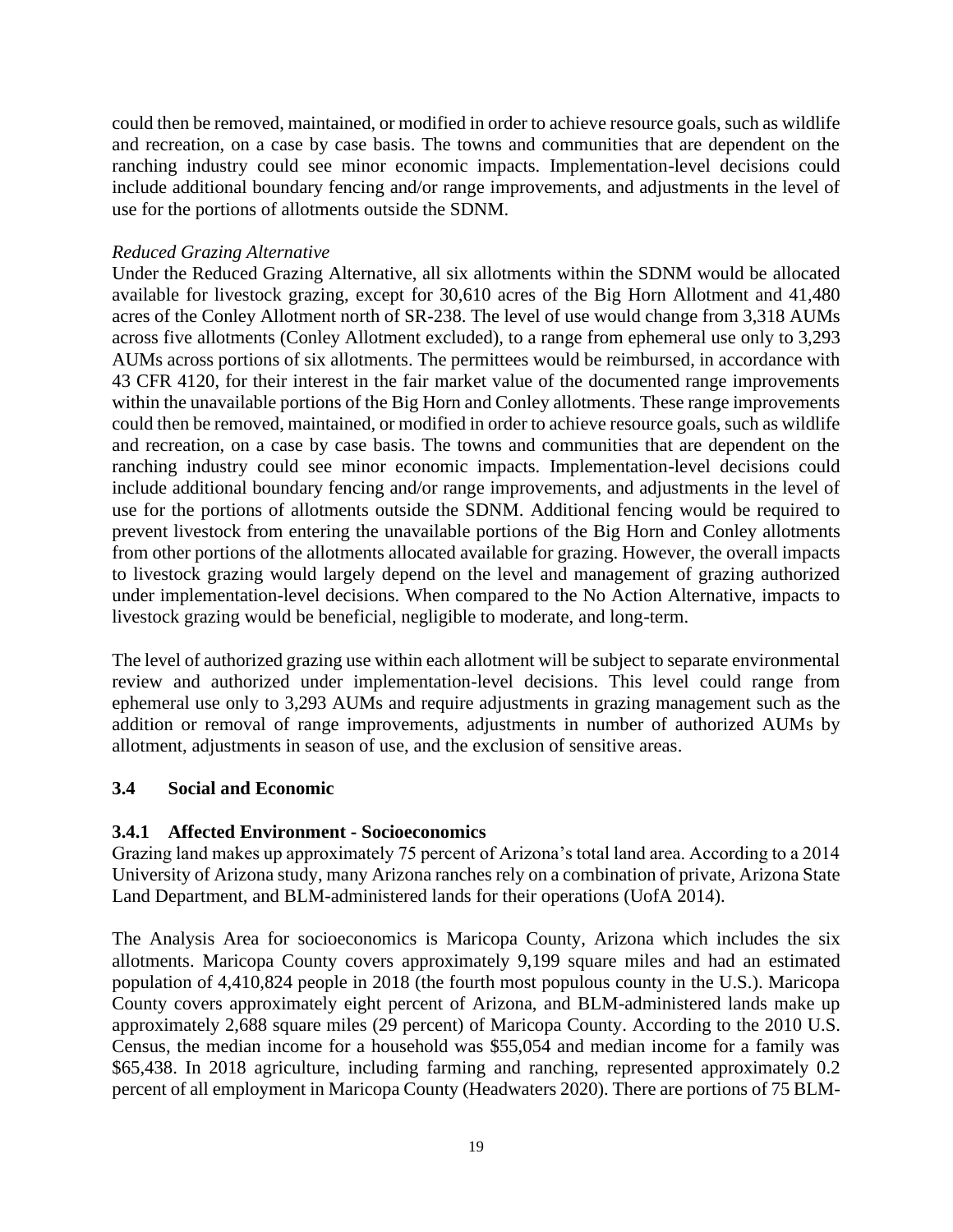administered grazing allotments within Maricopa County, six of which are partially within the SDNM.

The BLM collects annual grazing fees from permittees based on the number of permitted AUMs. An AUM represents the amount of forage required to sustain one cow and one calf for one month. The 2012 ROD provided for 3,318 AUMs on five allotments within the SDNM. At the current rate of \$1.35 per AUM, the allotments can generate as much as \$4,479 per year from active use AUMs. The BLM distributes 50 percent of the grazing revenues to range betterment projects, 37.5 percent to the U.S. Treasury, and 12.5 percent is returned to the State the allotment is located within (43 U.S.C. Chapter 8A 1934).

Permittees also add money to the local economy. Supplies, materials and services are often purchased for the following activities on public lands: fence/corral construction and maintenance, salt and supplements, shoeing, wages for hired herder/rider(s), veterinary expenses, vehicle purchases, repair and fuel. Open space associated with grazing promotes other activities such as recreation, hunting, and wildlife watching. For more information on Social and Economic Conditions within the Analysis Area, see Section 3.5.3 of the Lower Sonoran/SDNM FEIS.

## <span id="page-19-0"></span>**3.4.2 Environmental Consequences - Socioeconomics**

## *No Action Alternative (Current Management)*

Under the No Action Alternative, five allotments would continue to be available for livestock grazing in the SDNM, in addition to 69 other allotments in the Analysis Area. Authorized grazing would continue at existing levels (3,318 AUMs). Livestock grazing in the Analysis Area would result in a corresponding benefits to the regional economic activity from the permittee's spending in the local economy. Livestock grazing would benefit the permittee, any employees, the businesses where the permittee purchases supplies from, and the communities that are supported by livestock operations. Grazing would benefit tax revenues for the local economy. One allotment would continue to be unavailable, and the portions of two other allotments would not be available for livestock grazing. These impacts could be partially mitigated if grazing is allowed on the non-SDNM portions of the one unavailable allotments. Overall, impacts to socioeconomics under the No Action Alternative would be beneficial, negligible to minor, and long-term.

## *Proposed Action*

Under the Proposed Action, six allotments would be available for grazing within the Analysis Area in the SDNM, in addition to 69 other allotments in the Analysis Area. The level of authorized use would range from ephemeral use only to 4,232 AUMs. Based on the current rate of \$1.35 per AUM, the allotments would generate as much as \$5,701 per year from active use AUMs. Compared to the No Action Alternative, this would potentially represent an increase of 905 AUMs (\$1,121). Overall availability of BLM-administered lands for livestock grazing would decrease or increase depending on the level of grazing authorized under implementation-level decisions. Regardless of the level of livestock grazing authorized, the availability of a larger area for livestock grazing compared to the No Action Alternative would result in increased benefits to the regional economic activity from the permittee's spending in the local economy. Livestock grazing would benefit the permittee, any employees, the businesses where the permittee purchases supplies from, and the communities that are supported by livestock operations. Grazing would benefit tax revenues for the local economy. permittees would be reimbursed, in accordance with 43 CFR 4120,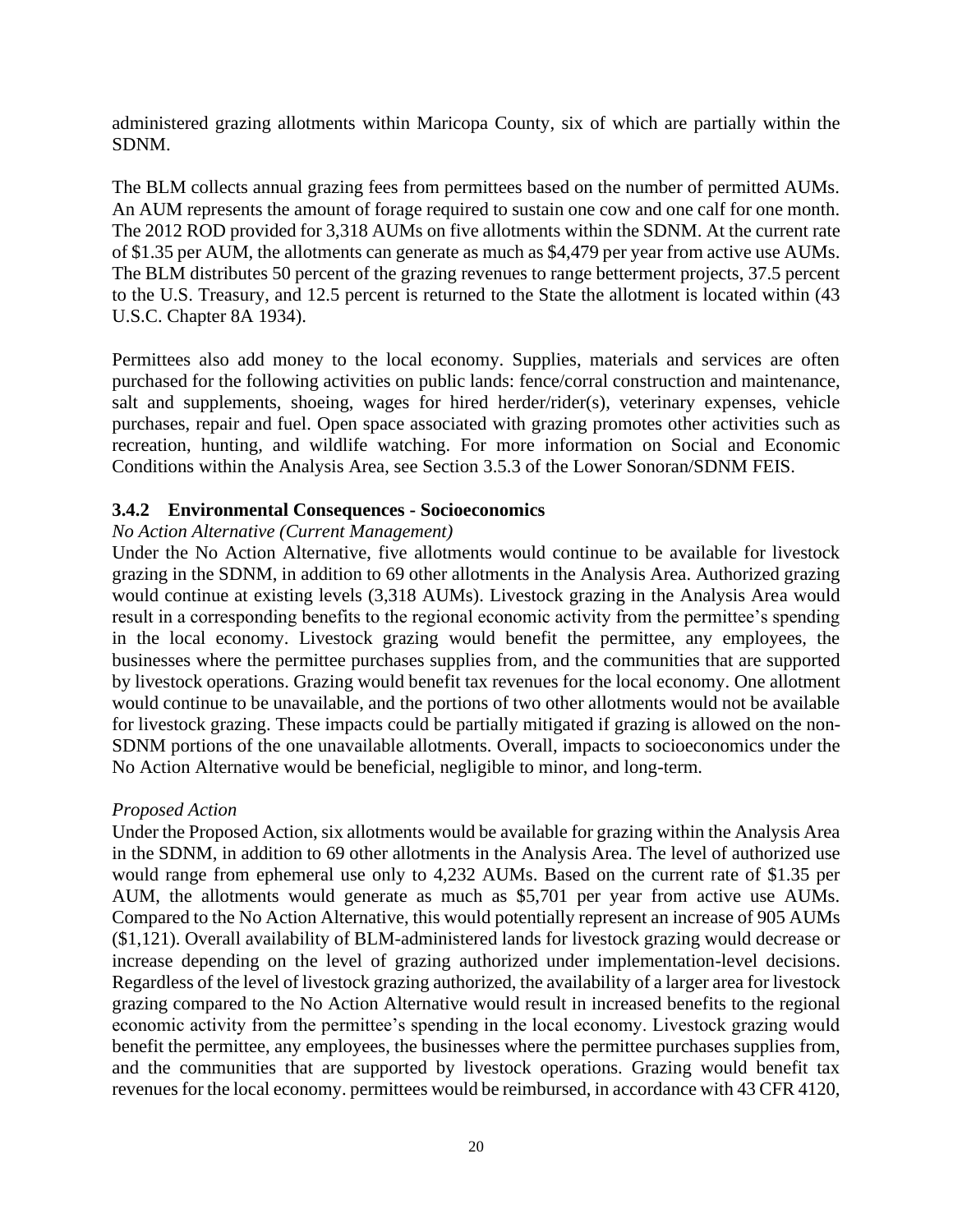for their interest in the fair market value of the documented range improvements within the unavailable allotments. Overall, impacts to socioeconomics under the Proposed Action would be beneficial, negligible to minor, and long-term.

## *No Grazing Alternative*

Under the No Grazing Alternative, no allotments would be available for livestock grazing in the SDNM, however 69 other allotments in the Analysis Area would continue to be available for livestock grazing. The social and economic benefits associated with grazing operations would be lost in the SDNM. The elimination of AUMs could have a multiplier effect on aspects of the local economy that are associated with the ranching community. Elimination of grazing could result in corresponding reduction in regional economic activity and would adversely impact the permittees, any employees, the businesses where the permittees purchase supplies, and the communities that are supported by livestock operations. The permittees may have to relocate their livestock to private land or a different allotment available for use on public land. If the permittee's use of BLMadministered land is critical to their operation, the permittee could be forced to sell livestock and/or close their grazing operation entirely. This could result in decreased tax revenues for the local economy. These impacts could be partially mitigated if grazing is authorized on the non-SDNM portions of the six unavailable allotments. Permittees would be reimbursed, in accordance with 43 CFR 4120, for their interest in the fair market value of the documented range improvements within the unavailable allotments. Overall, impacts to socioeconomics under the No Grazing Alternative would be adverse, negligible to minor, and long-term.

## *Reduced Grazing Alternative*

Under the Reduced Grazing Alternative, five allotments would continue to be allocated available for livestock grazing in the SDNM, in addition to 69 other allotments in the Analysis Area. The Conley Allotment would be changed to allocated available, however, portions of the Big Horn and Conley allotments north of SR-238 would be unavailable to livestock grazing. Grazing could be authorized up to 3,293 AUMs within the available portions of the SDNM. Livestock grazing in the Analysis Area would result in a corresponding benefits to the regional economic activity from the permittee's spending in the local economy. Livestock grazing would benefit the permittee, any employees, the businesses where the permittee purchases supplies from, and the communities that are supported by livestock operations. Grazing would benefit tax revenues for the local economy. Overall, impacts to socioeconomics under the Reduced Grazing Alternative would be beneficial, negligible, and long-term.

## <span id="page-20-0"></span>**3.5 Resources**

## <span id="page-20-1"></span>**3.5.1 Affected Environment - Biological Resources**

## Vegetation, Noxious and Invasive Weed Species

The vegetation of the Analysis Area is considered Sonoran desertscrub and includes three predominant vegetation communities (Figure 6). The creosote bush-bursage community is the most prevalent and most arid consisting primarily of creosote bush (*Larrea tridentata*) and white (*Ambrosia dumosa*) or triangle leaf bursage (*Ambrosia deltoidea*). This community exists primarily on broad alluvial valleys and terraces. The palo verde-mixed cacti is the second most prevalent community and is found in areas with different soil types, higher rainfall, and higher elevation gradients and contains a greater diversity of plant and wildlife species. This community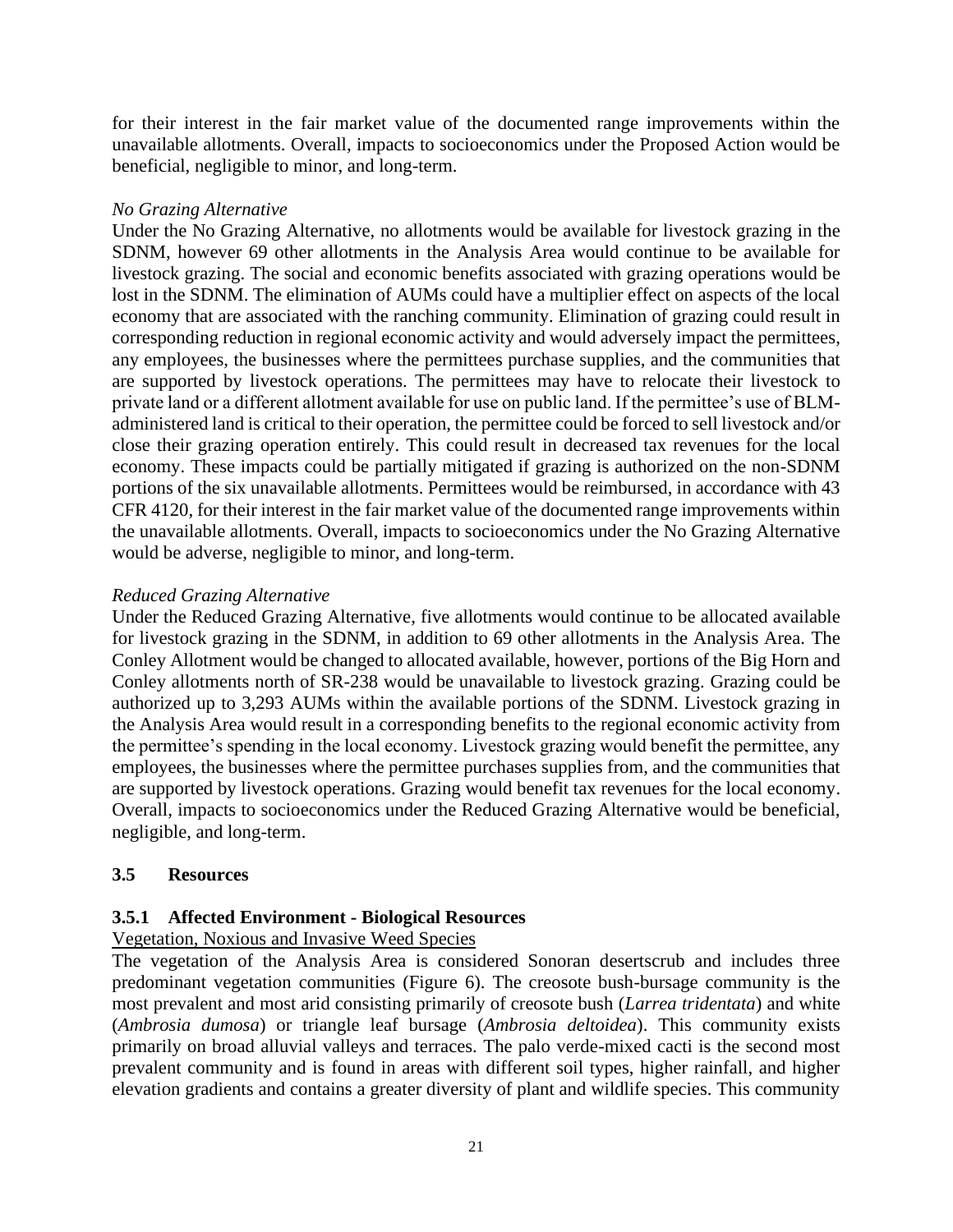consists of extensive stands of saguaro cactus (*Carnegia gigantea*) interspersed with cholla (*Cylindropuntia* spp.), barrel cacti (*Ferocactus* spp.), palo verde (*Parkinsonia* spp.), brittlebush (*Encelia farinosa*), creosote bush, ocotillo (*Fouquieria splendens*), mesquite (*Prosopis* spp.), cat claw acacia (*Senegalia greggii*), and ironwood (*Olneya tesota*). The desert wash community occurs as small inclusions in large areas of upland sites and is considered to be valuable habitat for a variety of wildlife species. The vegetation of desert washes is quite variable, ranging from sparse to patchy to modernly dense, and usually occurs along the banks but may occur within the channel. The woody layer typically is intermittent to open and may be dominated by shrubs and small trees. Common species of the desert wash community include mesquite, catclaw acacia, blue palo verde (*Parkinsonia florida*), and desert ironwood. No BLM sensitive plant species exist within the Analysis Area.

Natural fire frequency in the Sonoran Desert is known to be a rare event and all vegetation communities present within the Analysis Area are considered to be fire-intolerant. However, some fire-tolerant noxious and invasive weed species have the potential to exist in the Analysis Area including buffelgrass (*Cenchrus ciliaris*), Sahara mustard (*Brassica tournefortii*), and Mediterranean grass (*Schismus barbatus*). For more information on vegetation communities within the Analysis Area, see Section 3.2.7 of the Lower Sonoran/SDNM FEIS.

## General Wildlife, BLM Sensitive Species (Animals), Migratory Birds

The Analysis Area contains many species of animals that are commonly associated with a Sonoran desertscrub community. Typical wildlife species include the following: desert mule deer (*Odocoileus hemionus*), javelina (*Pecari tajacu*), mountain lion (*Puma concolor*) and bighorn sheep (*Ovis canadensis*). For more information on General Wildlife within the Analysis Area, see Section 3.2.13 of the Lower Sonoran/SDNM FEIS.

There are several BLM sensitive species that potentially occur within the Analysis Area including the Sonoran desert tortoise (*Gopherus morafkai*) and the lesser long-nosed bat (*Leptonycteris curasoae yerbabuenae*). The Analysis Area contains habitat that the BLM characterizes as tortoise habitat. There are approximately 154,200 acres of Category I tortoise habitat, 22,340 acres of Category II tortoise habitat and 3,450 acres of Category III tortoise habitat within the Analysis Area (Figure 7). For more information on BLM Sensitive Species within the Analysis Area, see Section 3.2.13 of the Lower Sonoran/SDNM FEIS.

Sonoran pronghorn (*Antilocapra americana sonoriensis*) are not known to occur within the Analysis Area. The entire Analysis Area has been designated as a 'Non-Essential Experimental Population' under section 10(j) of the Endangered Species Act for Sonoran pronghorn (Vol. 76, No. 87, 25593) (see Figure 3-15 of the Lower Sonoran/SDNM FEIS).

The Analysis Area contains suitable habitat for many migratory birds. Typical migratory bird species including the following: mourning dove (*Zenaida macroura*), phainopepla (*Phainopepla nitens*) and cactus wren (*Campylorhynchus brunneicapillus*). For more information on Migratory Birds within the Analysis Area, see Section 3.2.13 of the Lower Sonoran/SDNM FEIS.

## <span id="page-21-0"></span>**3.5.2 Environmental Consequences - Biological Resources**

*No Action Alternative (Current Management)*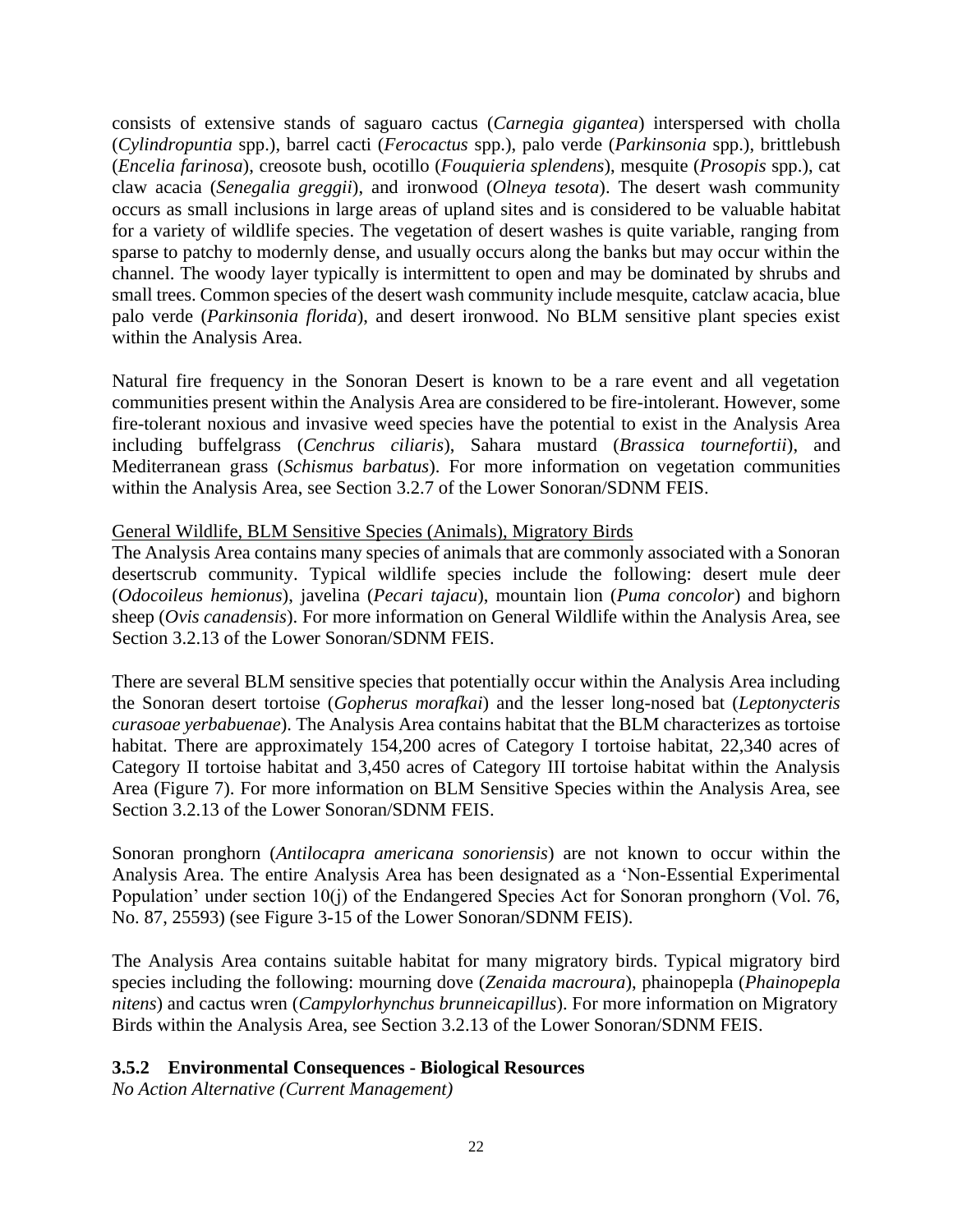#### Vegetation, Noxious and Invasive Weed Species

Under the No Action Alternative, the current livestock management would continue on portions of five of the six allotments available for grazing on the SDNM north of I-8. Portions of the Big Horn Allotment, the Lower Vekol Allotment, and the entire Conley Allotment would remain unavailable inside the SDNM and 3,318 AUMs would remain available across the five allotments available for grazing. Impacts to vegetation from sustained heavy livestock use can result in reduced plant vigor, alteration of vegetation community composition or structure, reduction of vegetation cover, reduction of individual plants, and introduction or spread of invasive weeds. However, light to moderate use of most forage species can promote growth and vigor and can aerate soils for increased infiltration of moisture. Areas of livestock concentration such as around permanent water sources could experience prolonged use by livestock and wildlife. These impacts from livestock on vegetation in the immediate vicinity of water sources (1/4 mile) would continue to be adverse but would decrease with distance from the water source.

Livestock grazing has the potential to reduce fire frequency through the thinning of dense annual forbs and grasses (fine fuels) but also has the potential to increase the fire frequency through the introduction of fire adapted non-native annual species. These consequences would be expected in areas available for grazing. However, vegetation resources would be beneficially impacted in the areas unavailable for grazing where there would be an expected increase in vegetative cover, vigor, diversity, and reproductive capability of native plants and a reduction in the potential spread of noxious and invasive species. Overall, the impacts to vegetation and noxious and invasive weed species would be beneficial, negligible, and long term on the Big Horn, Conley, and Lower Vekol allotments and would be adverse, moderate, and long-term on the Arnold, Beloat, and Hazen allotments. Impacts can be mitigated through implementation-level adjustments in livestock grazing management such as alteration of authorized AUMs, changes in season of use, and modifications to range improvements.

#### General Wildlife, BLM Sensitive Species (Animals), Migratory Birds

Both livestock and wildlife utilize vegetation. Various wildlife species (e.g., bighorn sheep, mule deer, some migratory birds) depend on forbs and shrubs for forage and concealment. Insectivore species such as bats or some migratory birds are indirectly dependent on herbaceous vegetation to support their insect population diet or to provide a substrate for nesting, roosting, or concealment. Larger predator species are also indirectly dependent on herbaceous vegetation to provide forage and cover for prey species such as small mammals and birds. The presence and movement of livestock between areas can result in the direct disturbance or displacement of individual wildlife species from areas providing cover and forage. Competition between livestock and a variety of wildlife species can occur in areas with low perennial grass composition where livestock and wildlife are more likely to utilize the same browse forage species. According to the 2020 LHE, there are areas that are not achieving Standards as a result of historical livestock grazing. One of the three ecological sites on the Arnold Allotment, two of the seven ecological sites on the Beloat Allotment, one of the four ecological sites on the Big Horn Allotment, two of the six ecological sites on the Conley Allotment, and two of the five ecological sites on the Lower Vekol Allotment are not achieving Standards as a result of livestock grazing.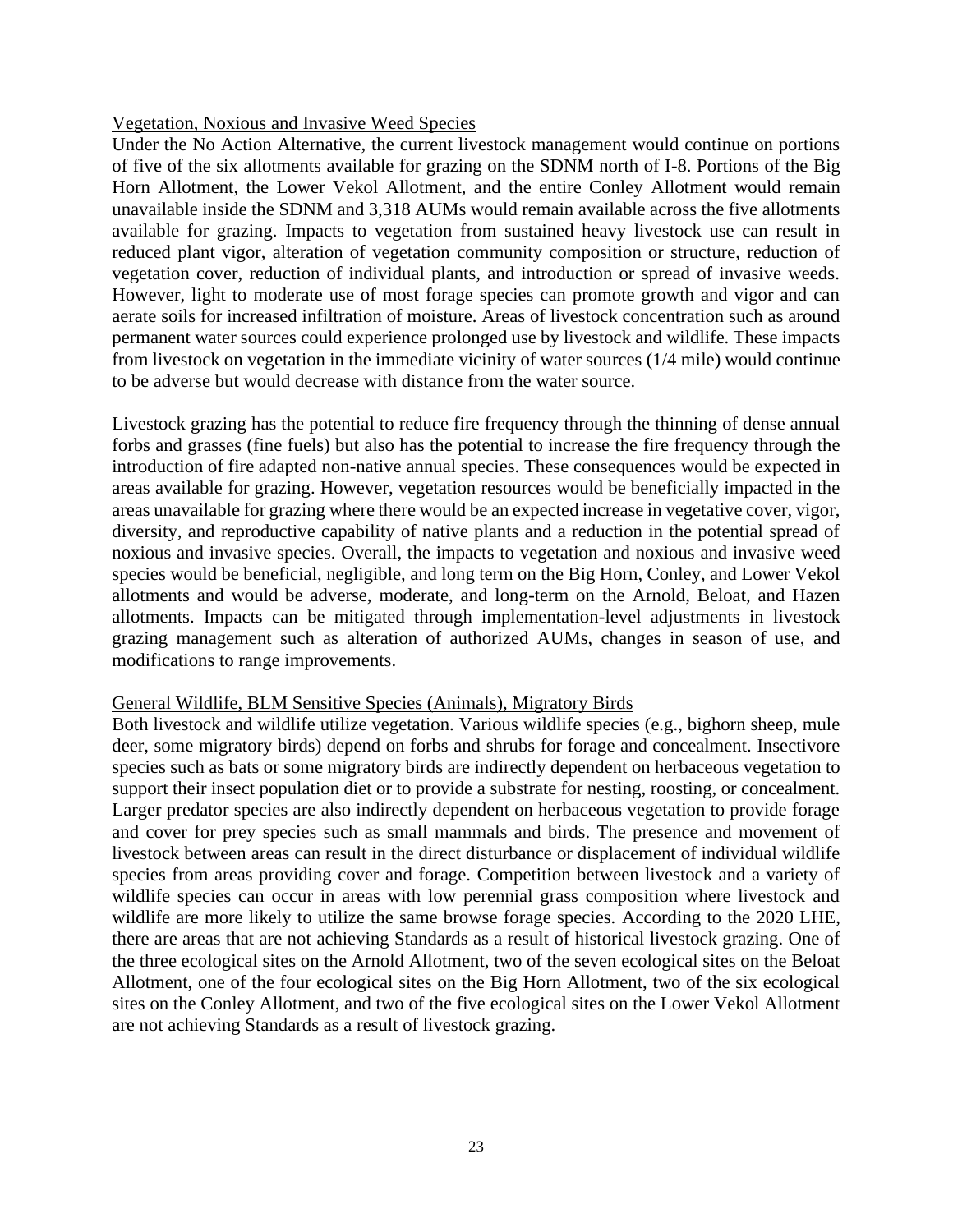Under the No Action Alternative, range improvements such as water developments, would continue to be maintained in allotments available for livestock grazing. The water developments could benefit wildlife, especially during the hot and dry periods prior to summer monsoons.

Under the No Action Alternative, impacts to general wildlife, BLM sensitive animal species and migratory birds would be adverse, moderate, and long-term on the Arnold, Beloat, Big Horn, Hazen, and Lower Vekol allotments and would be beneficial, minor, and long-term on the Conley, Allotment.

#### *Proposed Action*

## Vegetation, Noxious and Invasive Weed Species

Under the Proposed Action, all six allotments within the SDNM would be available for livestock grazing; 77,710 acres of the Conley Allotment, 16,970 acres of the Big Horn Allotment and 610 acres of the Lower Vekol Allotment which were formerly unavailable for grazing would become available for grazing. The level of use would range from ephemeral use only to a maximum of 4,232 AUMs. Impacts to vegetation would be similar to the areas available for grazing under the No Action Alternative, but expanded across the entirety of the six allotments available for grazing. The likelihood of vegetation disturbance and spread of noxious and invasive weed species around watering facilities and congregation areas, as described in the No Action Alternative, would increase on the Big Horn, Conley, and Lower Vekol allotments. However, the overall impacts to vegetative resources would largely depend on the level and management of grazing authorized under implementation-level decisions.

The GCA (Table 4, Appendix 1) shows livestock grazing at historic levels to be incompatible with vegetation communities and diversity of plant and animal species on the Beloat, Big Horn, Conley, and Lower Vekol allotments. The GCA also shows livestock grazing at historic levels to be incompatible with saguaro cactus forests on the Beloat, portions of the Big Horn, and Conley allotments. At the implementation-level, compatibility of livestock grazing with vegetation communities would be achieved through adjustments to grazing management through the modification of range improvements, adjustments in number of authorized AUMs, adjustments in season of use, and/or exclusion of sensitive areas.

Adjustments to grazing management, as described above, have been shown to maintain and improve the monument objects tied to vegetation. Conservatively managed grazing can improve vegetation diversity, productivity, and reduce mortality (Holechek 2004). The Proposed Action includes a reduction in the potential maximum perennial AUMs, from historically authorized 8,703 AUMs under the 1985 Lower Gila South RMP to 4,232 AUMs, across the Analysis Area. Adjustments in season of use, such as authorizing ephemeral grazing only, can allow forage plants to withstand grazing during certain times of the year as compared to others (Caldwell 1984). Ephemeral grazing allows for flexible stocking rates, based on annual forage availability, and the ability to remove livestock quickly in response to changing conditions (Hall 2005). The flexibility and criteria required to authorize ephemeral grazing would prevent potential impacts to vegetation.

The maximum potential of 4,232 AUMs would be compatible with monument objects tied to vegetation following the modification of range improvements, such as restricting use of water sources. Compatibility of saguaro cactus forests can be achieved through restricting access by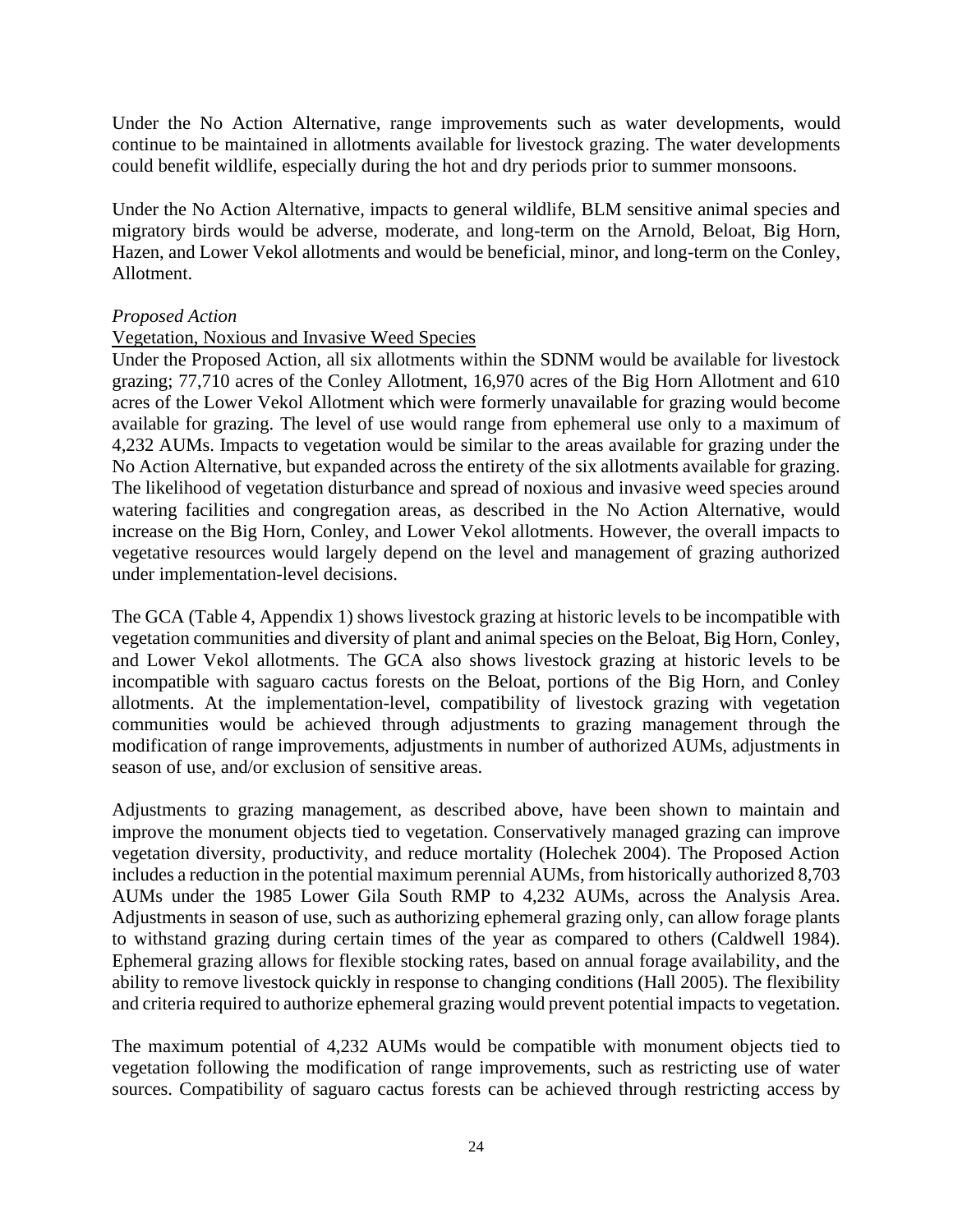fencing of livestock waters within two miles of saguaro forest areas. The restriction of access by fencing of livestock waters would also be implemented in areas failing to achieve Standards due to livestock grazing. These actions together would result in the overall compatibility of grazing with monument objects tied to vegetation.

The installation of new fencing around livestock waters to restrict livestock use can cause shortterm localized adverse impacts to soils and vegetation. New fencing would be constructed in a wildlife friendly manner and is unlikely to cause adverse impacts to wildlife. The addition of new livestock water infrastructure may be needed to redistribute livestock to less sensitive areas which can cause adverse impacts to vegetation, wildlife, and soils. The degree of impacts from these implementation-level actions would depend on the extent of the developments and would be evaluated under separate environmental review.

Overall, under the Proposed Action, impacts to vegetation resources would be adverse, negligible to moderate, and long-term.

## General Wildlife, BLM Sensitive Species (Animals), Migratory Birds

Under the Proposed Action, livestock grazing would be available on all allotments including an additional 77,170 acres of the Conley Allotment, 16,970 acres of the Big Horn Allotment, and 610 acres of the Lower Vekol Allotment. The level of grazing authorized across the SDNM would range from ephemeral use only to a maximum of 4,232 AUMs. Depending on the number of authorized AUMs under implementation level decisions, the Proposed Action could have similar or fewer impacts than the No Action Alternative.

The GCA (Table 4, Appendix 1) shows livestock grazing at historic levels to be incompatible with wildlife and diversity of plant and animal species on the Beloat, Big Horn, Conley, and Lower Vekol allotments. At the implementation-level, compatibility of livestock grazing with wildlife and species diversity would be achieved through adjustments to grazing management through the modification of range improvements, adjustments in number of authorized AUMs, adjustments in season of use, and/or exclusion of sensitive areas.

Adjustments to grazing management, as described above, have been shown to maintain and improve the monument objects tied to wildlife, including wildlife habitat. Conservatively managed grazing can improve vegetation diversity, productivity, and reduce mortality (Holechek 2004). This in turn would improve habitat and forage availability for wildlife. The Proposed Action includes a reduction in the potential maximum perennial AUMs, from historically authorized 8,703 AUMs under the 1985 Lower Gila South RMP to 4,232 AUMs, across the Analysis Area. Adjustments in season of use, such as authorizing ephemeral grazing only, can allow forage plants to withstand grazing during certain times of the year as compared to others (Caldwell 1984). Ephemeral grazing limits the frequency of livestock/wildlife interactions, especially in wash communities that serve as forage areas and movement corridors, and competition for perennial browse. The flexibility and criteria required to authorize ephemeral grazing would prevent potential impacts to wildlife and wildlife habitat.

The maximum potential of 4,232 AUMs would be compatible with monument objects tied to wildlife following the modification of range improvements, such as restricting livestock use of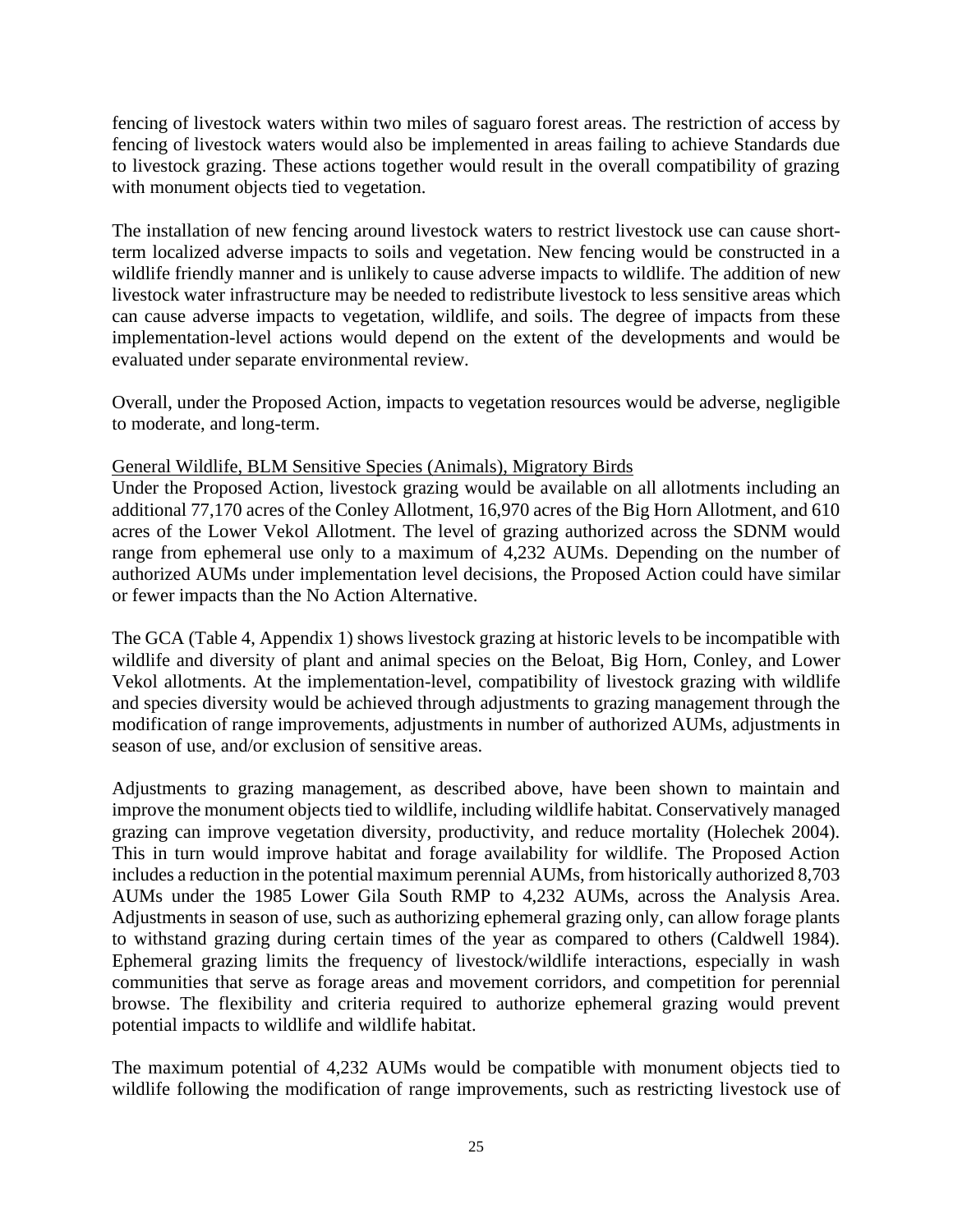water sources. Restricting livestock access by fencing livestock waters within two miles of saguaro forest areas would allow additional recruitment of saguaro and increase foraging opportunities for saguaro dependent wildlife species. The restriction of access by fencing livestock waters would also be implemented in areas failing to achieve Standards due to livestock grazing which would improve wildlife habitat in these areas. These actions together would result in the overall compatibility of grazing with monument objects tied to wildlife.

Under the Proposed Action, water developments, would continue to be maintained on allotments available for livestock grazing. Water developments could benefit wildlife, especially during hot and dry periods prior to summer monsoons.

The installation of new fencing around livestock waters to restrict livestock use can cause shortterm localized adverse impacts to soils and vegetation. New fencing would be constructed in a wildlife friendly manner and is unlikely to cause adverse impacts to wildlife. The addition of new livestock water infrastructure may be needed to redistribute livestock to less sensitive areas which can cause adverse impacts to vegetation, wildlife, and soils. The degree of impacts from these implementation-level actions would depend on the extent of the developments and would be evaluated under separate environmental review.

Overall, under the Proposed Action, impacts to general wildlife, BLM sensitive animal species and migratory birds would be adverse, negligible to moderate, and long-term.

#### *No Grazing Alternative*

#### Vegetation, Noxious and Invasive Weed Species

Under the No Grazing Alternative, livestock grazing would be unavailable on all six allotments in the SDNM north of I-8. Livestock grazing would be eliminated as permits expire (in the case of the Arnold and Beloat allotments). There would likely be an increase in vegetative cover, vigor, and diversity, and reproductive capability as well as a reduction in the potential spread of noxious and invasive weed species. Overall impacts to vegetative resources would be beneficial, negligible, and long-term.

#### General Wildlife, BLM Sensitive Species (Animals), Migratory Birds

In the absence of livestock grazing, competition for wildlife forage vegetation would be reduced, providing more forage for wildlife and insect populations. The absence of livestock grazing could result in cover canopy increasing over time, benefiting cover-dependent species. Livestock disturbance/displacement effects would not occur, benefiting nesting migratory birds and other wildlife. With the absence of grazing, improvements in vegetative cover conditions would be expected to occur more rapidly. This would result in a potential benefit for wildlife. An increase of herbaceous species frequency, cover, and composition would be expected to be greater under this alternative.

Under the No Grazing Alternative, permittees would be reimbursed, in accordance with 43 CFR 4120, for their interest in the fair market value of the documented range improvements within the unavailable allotments. These range improvements could then be removed, maintained, or modified in order to achieve resource goals, such as wildlife, on a case by case basis. Allotment fencing and water developments outside the SDNM would continue to be maintained by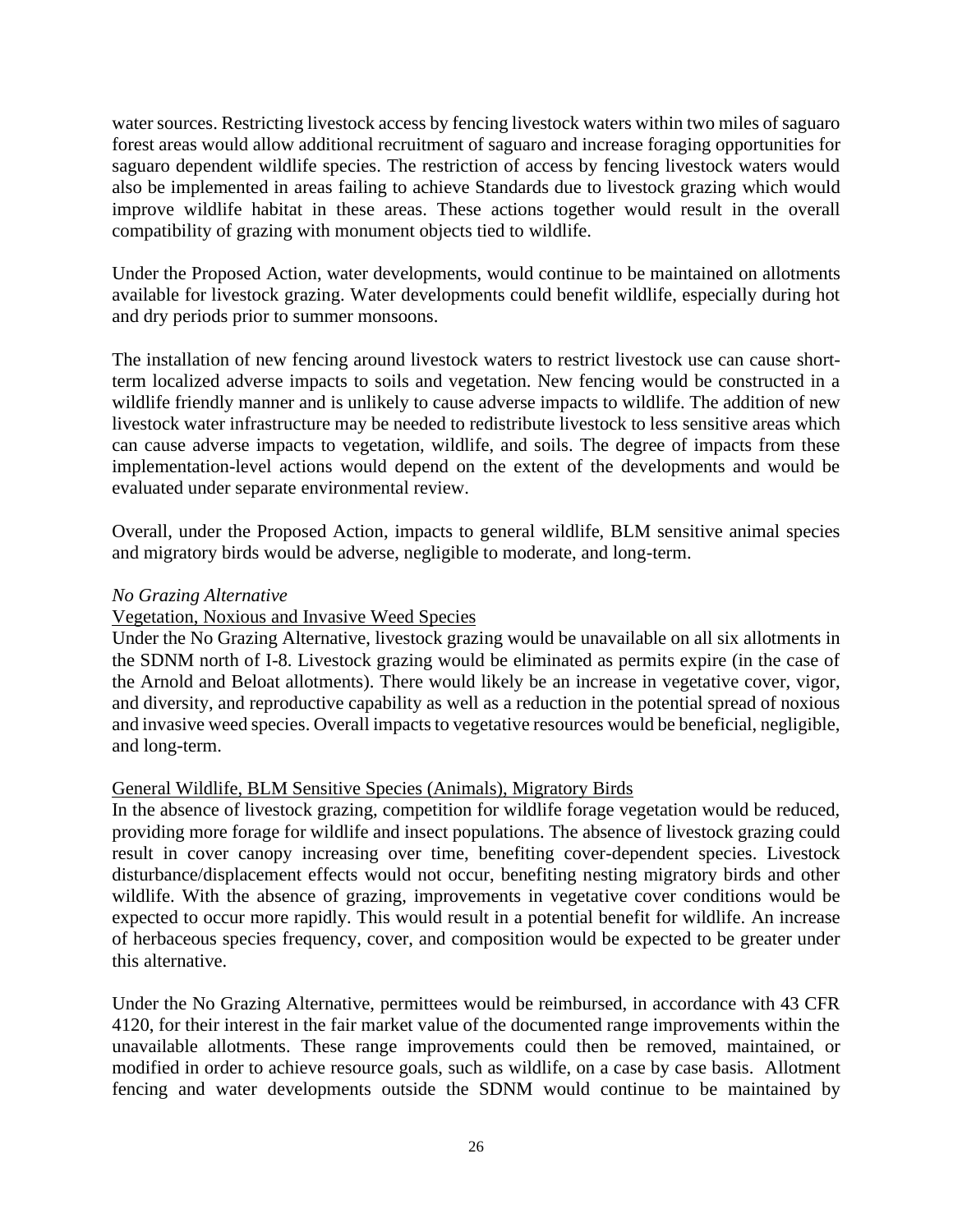permittees. However, the number of maintained water sources within the SDNM is likely to decrease due to the removal of permittee maintenance contributions. Fewer water developments could have adverse impacts on wildlife. Fencing hinders the movement of some wildlife species and it is possible for wildlife to get injured on fencing. Unmaintained fencing is potentially a greater hazard to wildlife. When fence materials break, and are on the ground, there is a greater potential for wildlife to become entangled in it. Unmaintained range improvements could result in adverse impacts to wildlife.

Under the No Grazing Alternative, impacts to general wildlife, BLM sensitive animal species and migratory birds would be beneficial, minor, and long-term.

#### *Reduced Grazing Alternative*

#### Vegetation, Noxious and Invasive Weed Species

Under the Reduced Grazing Alternative, all six allotments within the SDNM would be allocated available for livestock grazing, except for 30,610 acres of the Big Horn Allotment and 41,480 acres of the Conley Allotment north of SR-238. The level of use would change from 3,318 AUMs across five allotments (Conley Allotment excluded), to a range from ephemeral use only to 3,293 AUMs across portions of six allotments. Impacts to vegetation would be similar to the areas available for grazing under the No Action Alternative but expanded across the entirety of the four allotments and portions of two allotments available for grazing. The likelihood of vegetation disturbance and spread of noxious and invasive weed species around watering facilities and congregation areas, as described in the No Action Alternative, would increase on some portions of the Big Horn, Conley, and Lower Vekol allotments. However, the overall impacts to vegetative resources would largely depend on the level and management of grazing authorized under implementation-level decisions.

The GCA (Table 4, Appendix 1) shows livestock grazing at historic levels to be incompatible with vegetation communities and diversity of plant and animal species on the Beloat, Big Horn, Conley, and Lower Vekol allotments. The GCA also shows livestock grazing at historic levels to be incompatible with saguaro cactus forests on the Beloat, portions of the Big Horn, and Conley allotments. At the implementation-level, compatibility of livestock grazing with vegetation communities would be achieved through adjustments to grazing management through the modification of range improvements, adjustments in number of authorized AUMs, adjustments in season of use, and/or exclusion of sensitive areas.

Adjustments to grazing management, as described above, have been shown to maintain and improve the monument objects tied to vegetation. Conservatively managed grazing can improve vegetation diversity, productivity, and reduce mortality (Holechek 2004). The Reduced Grazing Alternative includes a reduction in the potential maximum perennial AUMs, from historically authorized 8,703 AUMs under the 1985 Lower Gila South RMP to 3,293 AUMs, across the Analysis Area and the unavailability of grazing on portions of the Big Horn and Conley allotments north of SR-238. Adjustments in season of use, such as authorizing ephemeral grazing only, can allow forage plants to withstand grazing during certain times of the year as compared to others (Caldwell 1984). Ephemeral grazing allows for flexible stocking rates, based on annual forage availability, and the ability to remove livestock quickly in response to changing conditions (Hall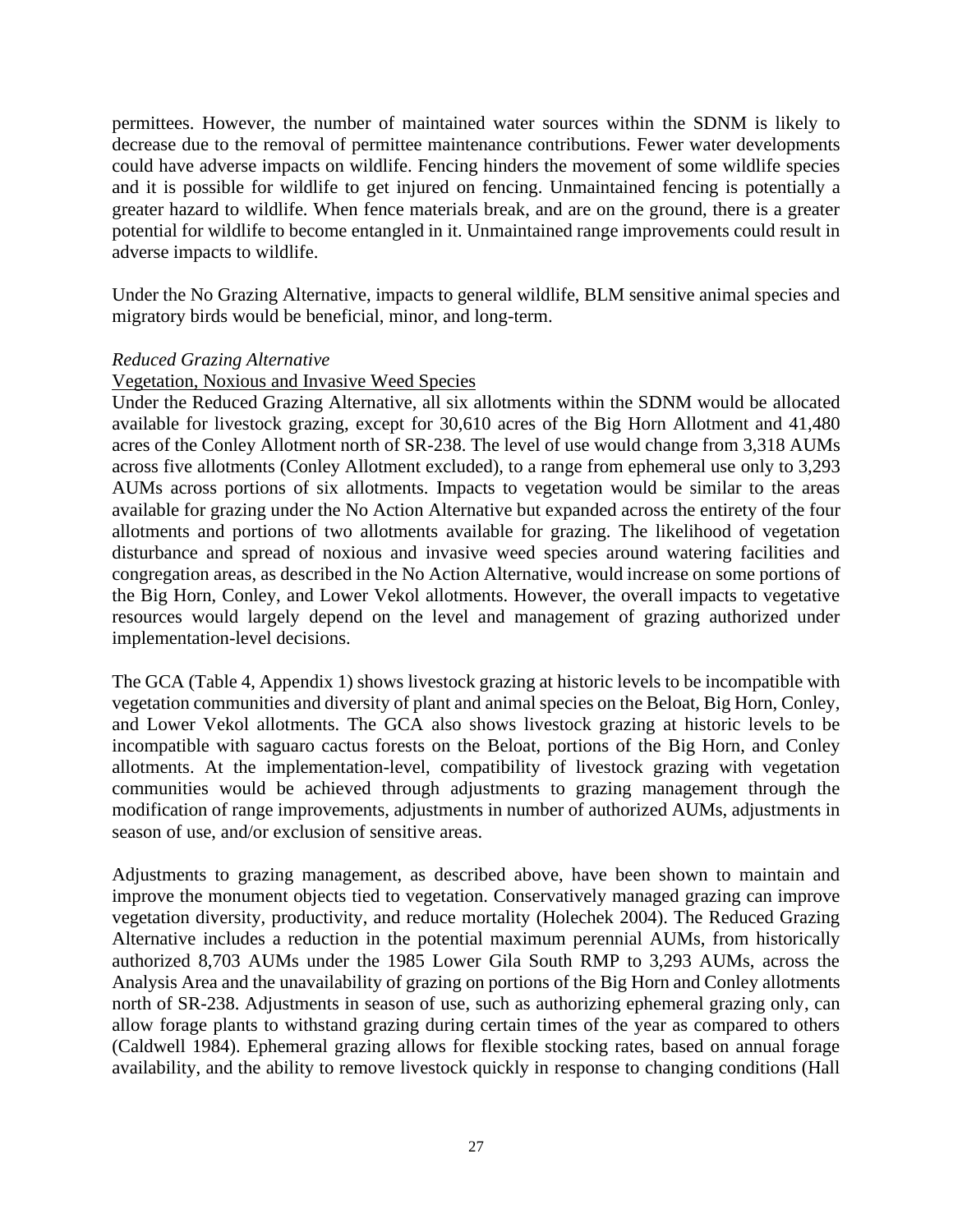2005). The flexibility and criteria required to authorize ephemeral grazing would prevent potential impacts to vegetation.

The maximum potential of 3,293 AUMs would be compatible with monument objects tied to vegetation following the modification of range improvements, such as restricting use of water sources. Compatibility of saguaro cactus forests can be achieved through restricting access by fencing of livestock waters within two miles of saguaro forest areas. The restriction of access by fencing of livestock waters would also be implemented in areas failing to achieve Standards due to livestock grazing. These actions together would result in the overall compatibility of grazing with monument objects tied to vegetation.

The installation of new fencing around livestock waters to restrict livestock use can cause shortterm localized adverse impacts to soils and vegetation. New fencing would be constructed in a wildlife friendly manner and is unlikely to cause adverse impacts to wildlife. The addition of new livestock water infrastructure may be needed to redistribute livestock to less sensitive areas which can cause adverse impacts to vegetation, wildlife, and soils. The degree of impacts from these implementation-level actions would depend on the extent of the developments and would be evaluated under separate environmental review.

Overall, under the Reduced Grazing Alternative, impacts to vegetation resources would be adverse, negligible to moderate, and long-term.

## General Wildlife, BLM Sensitive Species (Animals), Migratory Birds

Under the Reduced Grazing Alternative, livestock grazing would be available on all allotments. Under this alternative the northern portions of the Big Horn and Conley allotments would be unavailable for grazing. When compared to the No Action Alternative there would be an additional 46,556 acres of the Conley Allotment, 5,645 acres of the Big Horn Allotment south of SR-238 and 610 acres of the Lower Vekol allotment that would become available to grazing. There are 30,614 acres of the Big Horn Allotment north of SR-238 that would become unavailable for grazing. The level of grazing authorized across the SDNM would range from ephemeral use only to a maximum of 3,293 AUMs. Depending on the number of authorized AUMs under implementation-level decisions, the Reduced Grazing Alternative could have similar or fewer impacts than the No Action Alternative.

The GCA (Table 4, Appendix 1) shows livestock grazing at historic levels to be incompatible with wildlife and diversity of plant and animal species on the Beloat, Big Horn, Conley, and Lower Vekol allotments. At the implementation-level, compatibility of livestock grazing with wildlife and species diversity would be achieved through adjustments to grazing management through the modification of range improvements, adjustments in number of authorized AUMs, adjustments in season of use, and/or exclusion of sensitive areas.

Adjustments to grazing management, as described above, have been shown to maintain and improve the monument objects tied to wildlife, including wildlife habitat. Conservatively managed grazing can improve vegetation diversity, productivity, and reduce mortality (Holechek 2004). This in turn would improve habitat and forage availability for wildlife. The Proposed Action includes a reduction in the potential maximum perennial AUMs, from historically authorized 8,703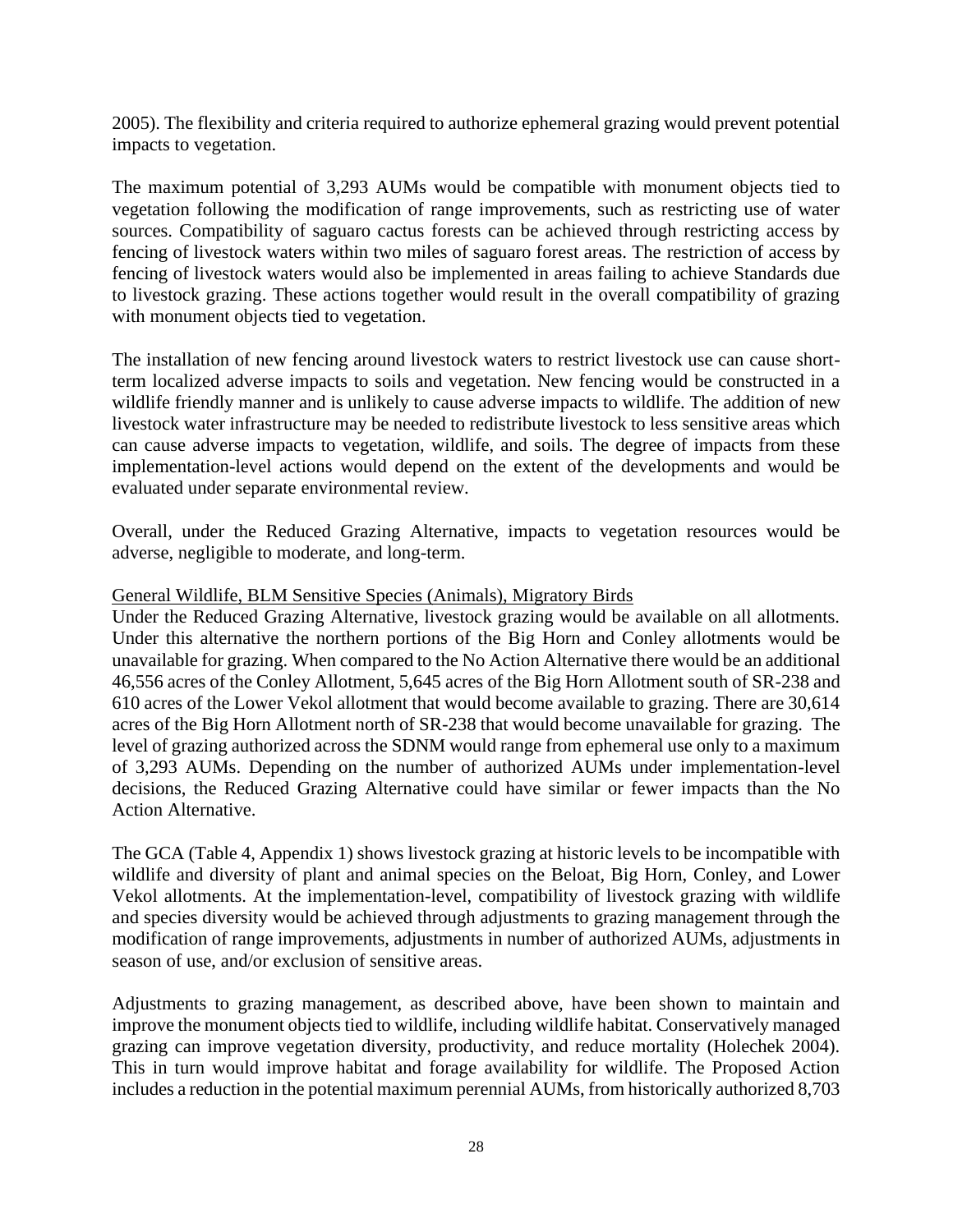AUMs under the 1985 Lower Gila South RMP to 3,293 AUMs, across the Analysis Area. Adjustments in season of use, such as authorizing ephemeral grazing only, can allow forage plants to withstand grazing during certain times of the year as compared to others (Caldwell 1984). Ephemeral grazing limits the frequency of livestock/wildlife interactions, especially in wash communities that serve as forage areas and movement corridors, and competition for perennial browse. The flexibility and criteria required to authorize ephemeral grazing would prevent potential impacts to wildlife and wildlife habitat.

The maximum potential of 3,293 AUMs would be compatible with monument objects tied to wildlife following the modification of range improvements, such as restricting livestock use of water sources. Restricting livestock access by fencing livestock waters within two miles of saguaro forest areas would allow additional recruitment of saguaro and increase foraging opportunities for saguaro dependent wildlife species. The restriction of access by fencing livestock waters would also be implemented in areas failing to achieve Standards due to livestock grazing which would improve wildlife habitat in these areas. These actions together would result in the overall compatibility of grazing with monument objects tied to wildlife.

Under the Reduced Grazing Alternative, range improvements such as water developments, would continue to be maintained in areas available for livestock grazing. The range improvements north of SR-238 would potentially be unmaintained including two livestock waters on the Big Horn Allotment. Water developments could benefit wildlife, especially during hot and dry periods prior to summer monsoons.

The installation of new fencing around livestock waters to restrict livestock use can cause shortterm localized adverse impacts to soils and vegetation. New fencing would be constructed in a wildlife friendly manner and is unlikely to cause adverse impacts to wildlife. The addition of new livestock water infrastructure may be needed to redistribute livestock to less sensitive areas which can cause adverse impacts to vegetation, wildlife, and soils. The degree of impacts from these implementation-level actions would depend on the extent of the developments and would be evaluated under separate environmental review.

Under the Reduced Grazing Alternative, impacts to general wildlife, BLM sensitive animal species and migratory birds would be adverse, negligible to moderate, and long-term on the Arnold, Beloat, Hazen, Lower Vekol, 36,231 acres of the Conley and 61,586 acres of the Big Horn allotments, and there would be beneficial, minor, and long-term impacts on 19,289 acres of the Big Horn allotment north of SR-238.

## <span id="page-28-0"></span>**3.5.3 Affected Environment - Soil Resources**

Landforms in the Analysis Area consist of broad, alluvial basin floors separated by basaltic or granitic mountains, hills, and rock outcrops, dissected by several major drainages and numerous ephemeral ones. The soils range from shallow to deep, usually calcareous, sandy loams. Upland parts of the basins are carved by desert washes with soils that are coarse- to medium-textured and cobbly to gravelly on the surface. Soils located higher on broad alluvial fans often derive directly from upslope bedrock and are underlain by a caliche layer. Farther down, alluvial fans often occur with loamier texture in the upper horizons and often contain a less distinct carbonate layer. Biotic crusts and desert pavement are common in the Analysis Area and provide protection against wind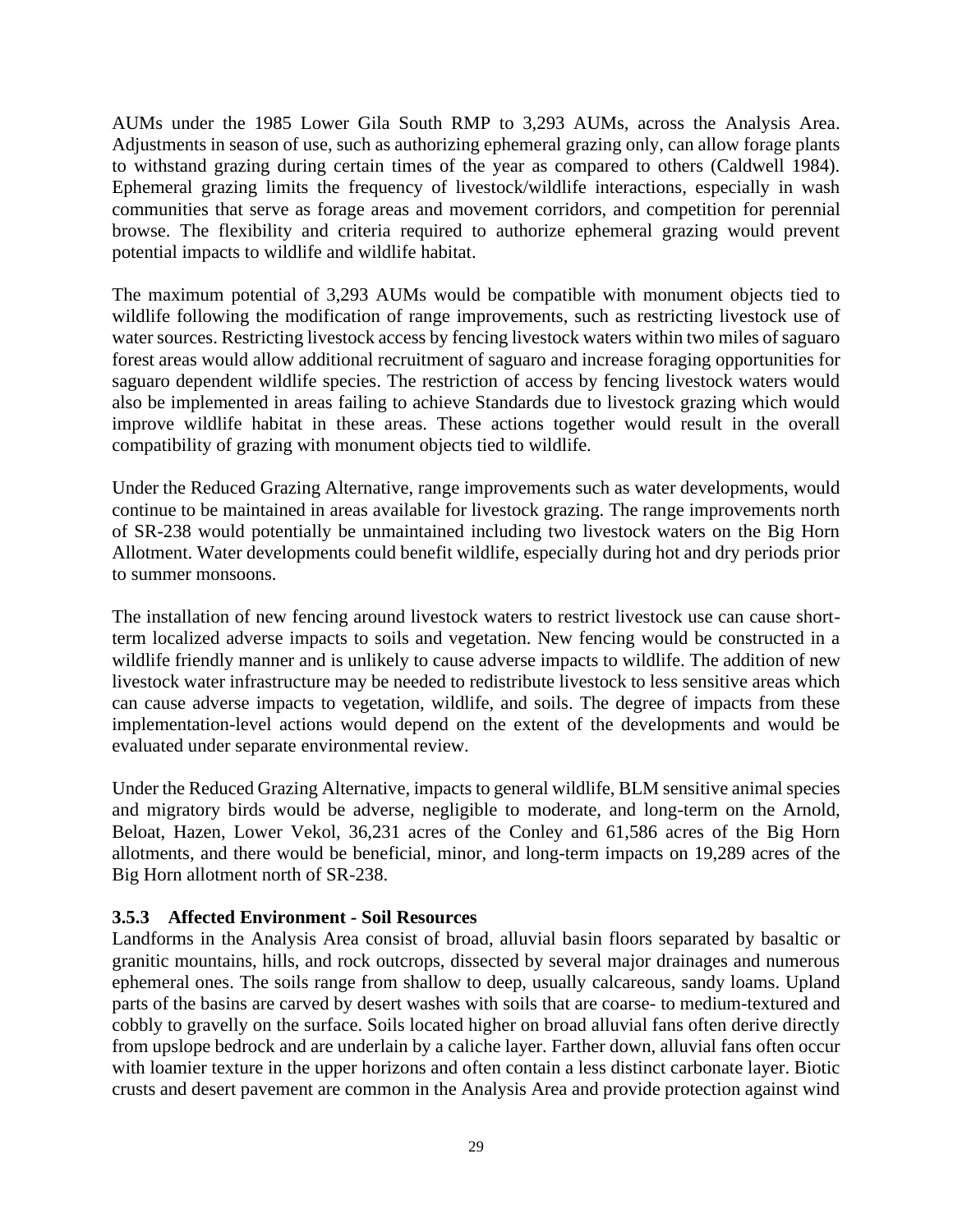and surface-sheet erosion. Qualitative and quantitative soil-resource data is available from the National Resource Conservation Service soils surveys (NRCS 1997). For additional information on Soils Resources in the Analysis Area, see Section 3.2.6 of the Lower Sonoran/SDNM FEIS.

## <span id="page-29-0"></span>**3.5.4 Environmental Consequences - Soil Resources**

## *No Action Alternative (Current Management)*

Under the No Action Alternative, the current livestock management would continue on portions of five of the six allotments available for grazing on the SDNM north of I-8. Portions of the Big Horn and Lower Vekol allotments, and the entire Conley Allotment would remain unavailable inside the SDNM and 3,318 AUMs would remain available across the five allotments available for grazing. The impacts to soil resources would include soil compaction around water sources and fence-lines, a reduction in protective vegetation cover, litter, and biological crusts leading to an increased potential for soil loss through erosion. When compared to the No Grazing alternative, impacts to soil resources would be adverse, minor, and long-term.

## *Proposed Action*

Under the Proposed Action, all six allotments within the SDNM would be available for livestock grazing; 77,710 acres of the Conley Allotment, 16,970 acres of the Big Horn Allotment and 610 acres of the Lower Vekol Allotment which were formerly unavailable to grazing, would become available for grazing. The level of use across all six allotments would range from ephemeral use only to 4,232 AUMs. Soil compaction in areas of heavier use and the potential for increased erosion would be similar to the No Action Alternative and would be expected to occur on the additional areas available for grazing under this alternative. The likelihood of disturbance around watering facilities and congregation areas on the Big Horn, Conley and Lower Vekol allotments would increase. However, the impacts to soil resources would largely depend on the level of grazing authorized under implementation-level decisions.

At the implementation-level, achievement of Standards related to soils would be made through adjustments to grazing management through the modification of range improvements, adjustments in number of authorized AUMs, adjustments in season of use, and/or exclusion of sensitive areas.

Adjustments to grazing management, as described above, have been shown to maintain and improve soil resources. Conservatively managed grazing can improve vegetation diversity, productivity, and reduce mortality (Holechek 2004). The Proposed Action includes a reduction in the potential maximum perennial AUMs, from historically authorized 8,703 AUMs under the 1985 Lower Gila South RMP to 4,232 AUMs, across the Analysis Area. Adjustments in season of use, such as authorizing ephemeral grazing only, can allow forage plants to withstand grazing during certain times of the year as compared to others (Caldwell 1984). Ephemeral grazing allows for flexible stocking rates, based on annual forage availability, and the ability to remove livestock quickly in response to changing conditions (Hall 2005). Ephemeral grazing may only occur during wet seasons when biological crusts are less vulnerable to damage by livestock grazing activities (Belnap 1995, Belnap 2001). The flexibility and criteria required to authorize ephemeral grazing would improve vegetative and biological crust cover and prevent potential impacts to soils.

The maximum potential of 4,232 AUMs would achieve Standards related to soils following the modification of range improvements, such as restricting use of water sources. The restriction of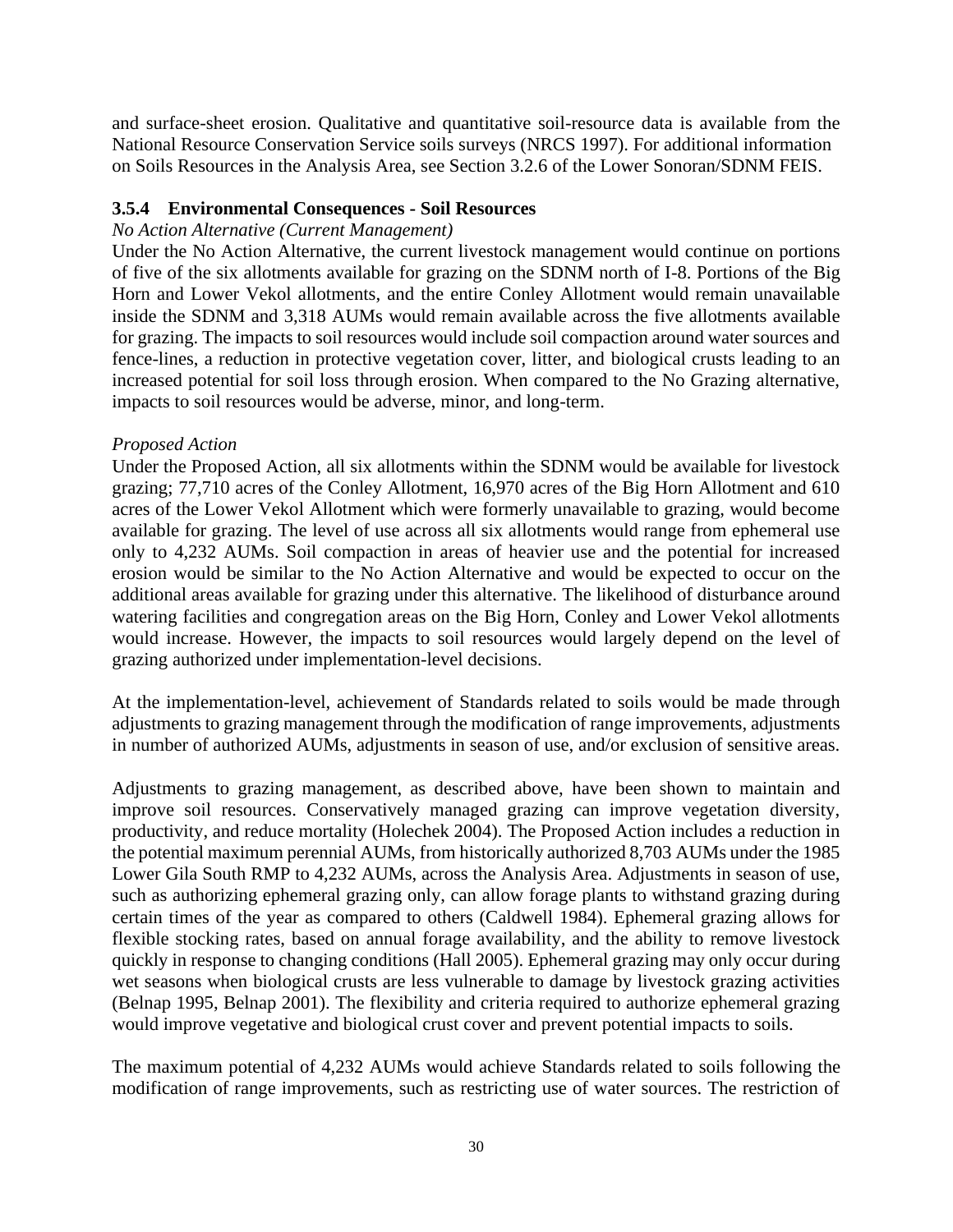access by fencing of livestock waters would also be implemented in areas failing to achieve Standards due to livestock grazing. These actions would result in the achievement of Standards tied to soils.

The installation of new fencing around livestock waters to restrict livestock use can cause shortterm localized adverse impacts to soils and vegetation. New fencing would be constructed in a wildlife friendly manner and is unlikely to cause adverse impacts to wildlife. The addition of new livestock water infrastructure may be needed to redistribute livestock to less sensitive areas which can cause adverse impacts to vegetation, wildlife, and soils. The degree of impacts from these implementation-level actions would depend on the extent of the developments and would be evaluated under separate environmental review.

Overall, under the Proposed Action, impacts to soil resources would be adverse, negligible to moderate, and long-term.

## *No Grazing Alternative*

Under the No Grazing Alternative, livestock grazing would be unavailable on all six allotments in the SDNM north of I-8. Livestock grazing would be eliminated in the SDNM as permits expire (in the case of the Arnold and Beloat allotments). Eliminating grazing would reduce impacts on soil resources by decreasing ground disturbance and allowing additional vegetation and biological crust cover to develop over time. The impacts to soil resources would be beneficial, minor, and long-term.

#### *Reduced Grazing Alternative*

Under the Reduced Grazing Alternative, all six allotments within the SDNM would be allocated available for livestock grazing, except for 30,610 acres of the Big Horn Allotment and 41,480 acres of the Conley Allotment north of SR-238. The level of use would change from 3,318 AUMs across five allotments (Conley Allotment excluded), to a range from ephemeral use only to 3,293 AUMs across portions of six allotments. Impacts to vegetation would be similar to the areas available for grazing under the No Action Alternative but expanded across the entirety of the four allotments and portions of two allotments available for grazing. The likelihood of soil disturbance around watering facilities and congregation areas, as described in the No Action Alternative, would increase on some portions of the Big Horn, Conley, and Lower Vekol allotments. However, the overall impacts to soil resources would largely depend on the level and management of grazing authorized under implementation-level decisions.

At the implementation-level, achievement of Standards related to soils would be made through adjustments to grazing management through the modification of range improvements, adjustments in number of authorized AUMs, adjustments in season of use, and/or exclusion of sensitive areas.

Adjustments to grazing management, as described above, have been shown to maintain and improve soil resources. Conservatively managed grazing can improve vegetation diversity, productivity, and reduce mortality (Holechek 2004). The Proposed Action includes a reduction in the potential maximum perennial AUMs, from historically authorized 8,703 AUMs under the 1985 Lower Gila South RMP to 3,293 AUMs, across the Analysis Area. Adjustments in season of use, such as authorizing ephemeral grazing only, can allow forage plants to withstand grazing during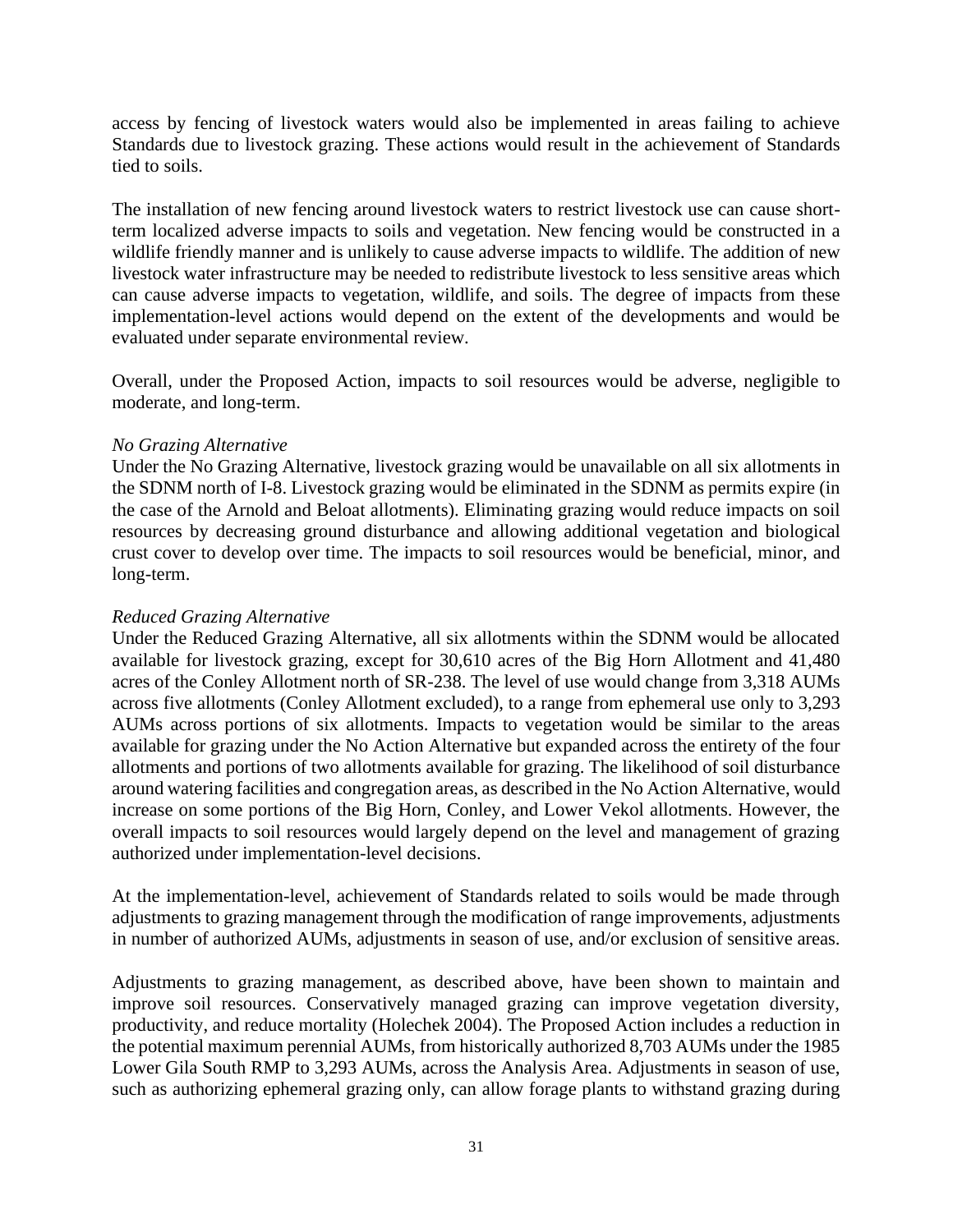certain times of the year as compared to others (Caldwell 1984). Ephemeral grazing allows for flexible stocking rates, based on annual forage availability, and the ability to remove livestock quickly in response to changing conditions (Hall 2005). Ephemeral grazing may only occur during wet seasons when biological crusts are less vulnerable to damage by livestock grazing activities (Belnap 1995, Belnap 2001). The flexibility and criteria required to authorize ephemeral grazing would improve vegetative and biological crust cover and prevent potential impacts to soils.

The maximum potential of 3,293 AUMs would achieve Standards related to soils following the modification of range improvements, such as restricting use of water sources. The restriction of access by fencing of livestock waters would also be implemented in areas failing to achieve Standards due to livestock grazing. These actions would result in the achievement of Standards tied to soils.

The installation of new fencing around livestock waters to restrict livestock use can cause shortterm localized adverse impacts to soils and vegetation. New fencing would be constructed in a wildlife friendly manner and is unlikely to cause adverse impacts to wildlife. The addition of new livestock water infrastructure may be needed to redistribute livestock to less sensitive areas which can cause adverse impacts to vegetation, wildlife, and soils. The degree of impacts from these implementation-level actions would depend on the extent of the developments and would be evaluated under separate environmental review.

Under the Reduced Grazing Alternative, impacts to vegetation resources would be adverse, negligible to moderate, and long-term.

## <span id="page-31-0"></span>**3.5.5 Affected Environment – Cultural and Heritage Resources**

Cultural and heritage resources are the physical and traditional remnants of thousands of years of human occupation and use of the land and its resources. Cultural resource sites date to both prehistoric and historic time periods up to the mid-20th century. Cultural resources also include places of traditional importance to Native Americans and are recognized as fragile and irreplaceable resources.

The types of sites present on the SDNM include prehistoric sites with artifact scatters, prehistoric trails, petroglyphs, and rock alignments. In the Analysis Area, the sites most often found there tend to be associated with short-term resource procurement and occupation. This translates to lightdensity, temporary use cultural sites, probably related to hunting and gathering camps, trails, some light processing of resources.

Roughly 80 percent of the cultural sites found on public lands in the SDNM reflect aboriginal occupation. About 13 percent of the total can be attributed to Euro-American occupation, leaving some number of sites of unknown age or cultural affiliation. Also, an unknown number of sites have not been identified or documented.

Historic era sites found in the Analysis Area include ranching sites with corrals and water troughs; railroad sites with foundations and graves; historic artifact scatters; historic structures; and historic trail sites. A great many of these historic era sites are associated with the settling of the West by Euro-American people beginning in the mid to late 19th century. Structures and longer-term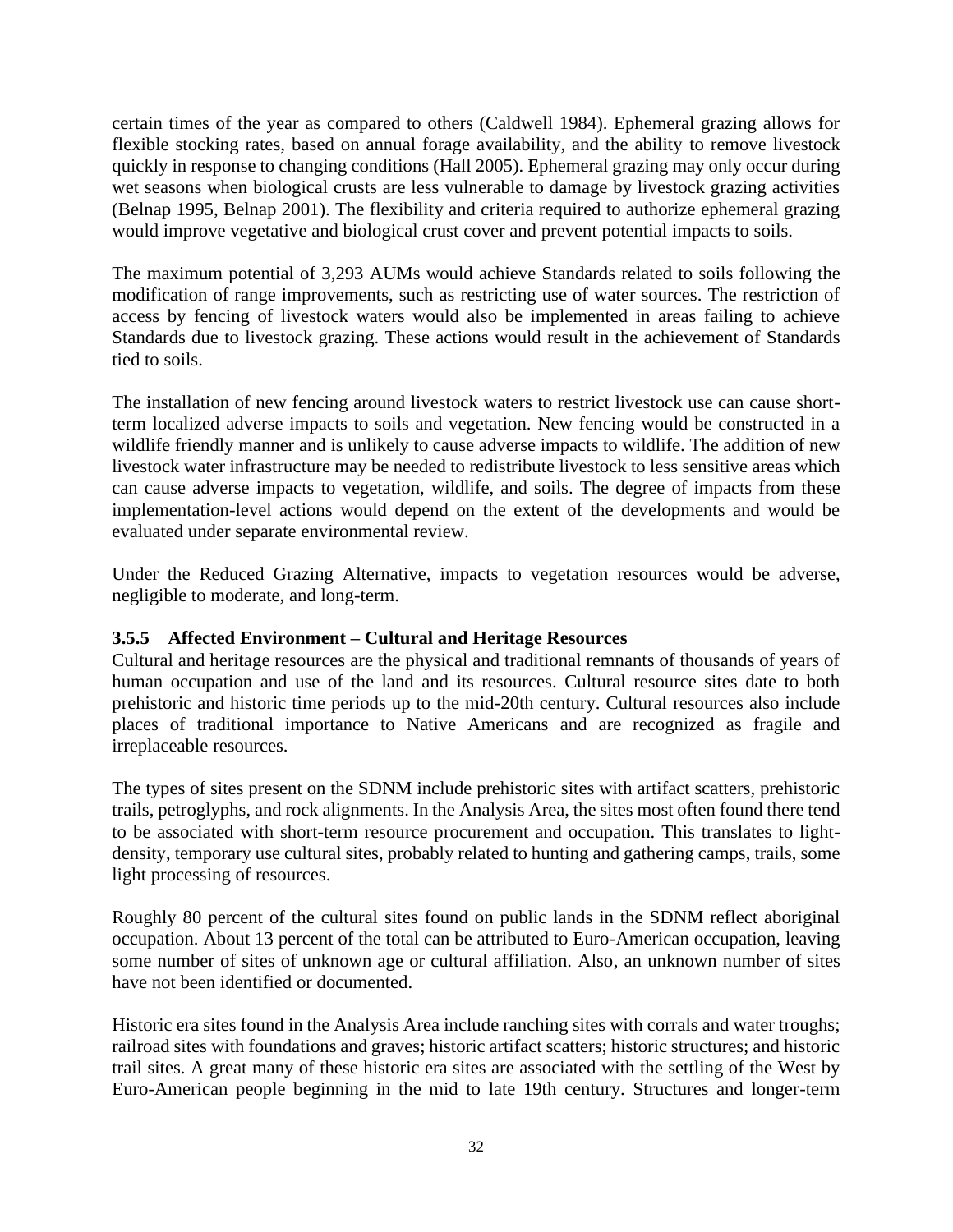settlements typically date to the mid-20th century. An example of this later use is the presence of homesteads.

The objects of the SDNM include not only prehistoric and historic cultural sites, but also the natural historic landscape settings of a segment of the Juan Bautista de Anza National Historic Trail (Anza NHT) corridor (Figure 8)<sup>5</sup>, and the 19th century era trails that have been documented along the same corridor. The Juan Bautista de Anza NHT, designated by Congress in 1990, is a 1,200-mile historic trail corridor extending from what was to become Mexico to northern California. The NHT commemorates the 1775–1776 land route that Spanish commander Juan Bautista de Anza took in an effort to establish a self-sustaining settlement and presidio near San Francisco Bay. It has been documented only through diaries and journal entries made by the people who followed the trail for the first time, making it a historic corridor. A segment of this historic trail corridor is located north of State Route 238 and runs east-west for approximately 17 miles through the width of both the Big Horn and Conley allotments. Although the Anza NHT has no known surviving trail signature on the ground, certain segments of the trail that traverse the SDNM are considered to be among the best-preserved corridor segments and most representative of the historic trail corridor landscape and conditions.

In addition to the Anza Trail corridor, remnants of 19th century historic trails can be seen. The Mormon Battalion and the Butterfield Overland Stage Route are two of these later trails that were constructed for the use of wheeled vehicles. These 19th century trails are an example of the types of routes that crossed through this part of the Sonoran Desert from east to west in this period. These 19th century trails have archaeological evidence associated with them.

Ongoing consultation with the Gila River Indian Community and the other O'odham-speaking indigenous groups, has resulted in some new understanding about a historic, traditional trail route called the Komatke Trail. This trail is a route connecting the historical Piman villages of Oxibahibuiss and Comac/Komatke (Darling and Eiselt 2009). The Gila River Indian Community has been performing in-depth research and field investigation to document any physical traces of this trail. The route is described in the Oriole Song, a traditional Akimel O'odham song series known by many in the Gila River Indian Community (Darling 2009). The Oriole song creates a song-scape by describing the traveler's movement along this route from east to west as the sun moves in the daytime and then back from west to east as it moves through the underworld at night or through fire (Darling 2009). This type of song has geographical information in it as well as traditional knowledge that the traveler must learn to follow (Darling and Lewis 2007). There are more than 100 songs that chart a journey over at least 280 miles from their villages along the upper Gila River all the way to particular salt flats in Sonora (Darling and Lewis 2007).

No physical traces of the Komatke traditional trail corridor have been observed within the SDNM. Recent archaeological inventory has identified some possible trail segments that appear to cut through the northern end of the SDNM. Physical traces have been documented on the western slope of the Sierra Estrella Mountains and in some areas near State Route 85. For additional information on Cultural and Heritage Resources in the Analysis Area, see Section 3.2.4 of the Lower Sonoran/SDNM FEIS.

<sup>&</sup>lt;sup>5</sup> The SDNM ROD also allocated two overlapping areas that include the Anza NHT Corridor, the Sonoran Desert Historic Trails Special Cultural Resource Management Area (Map 2) and Management Area (Map 10).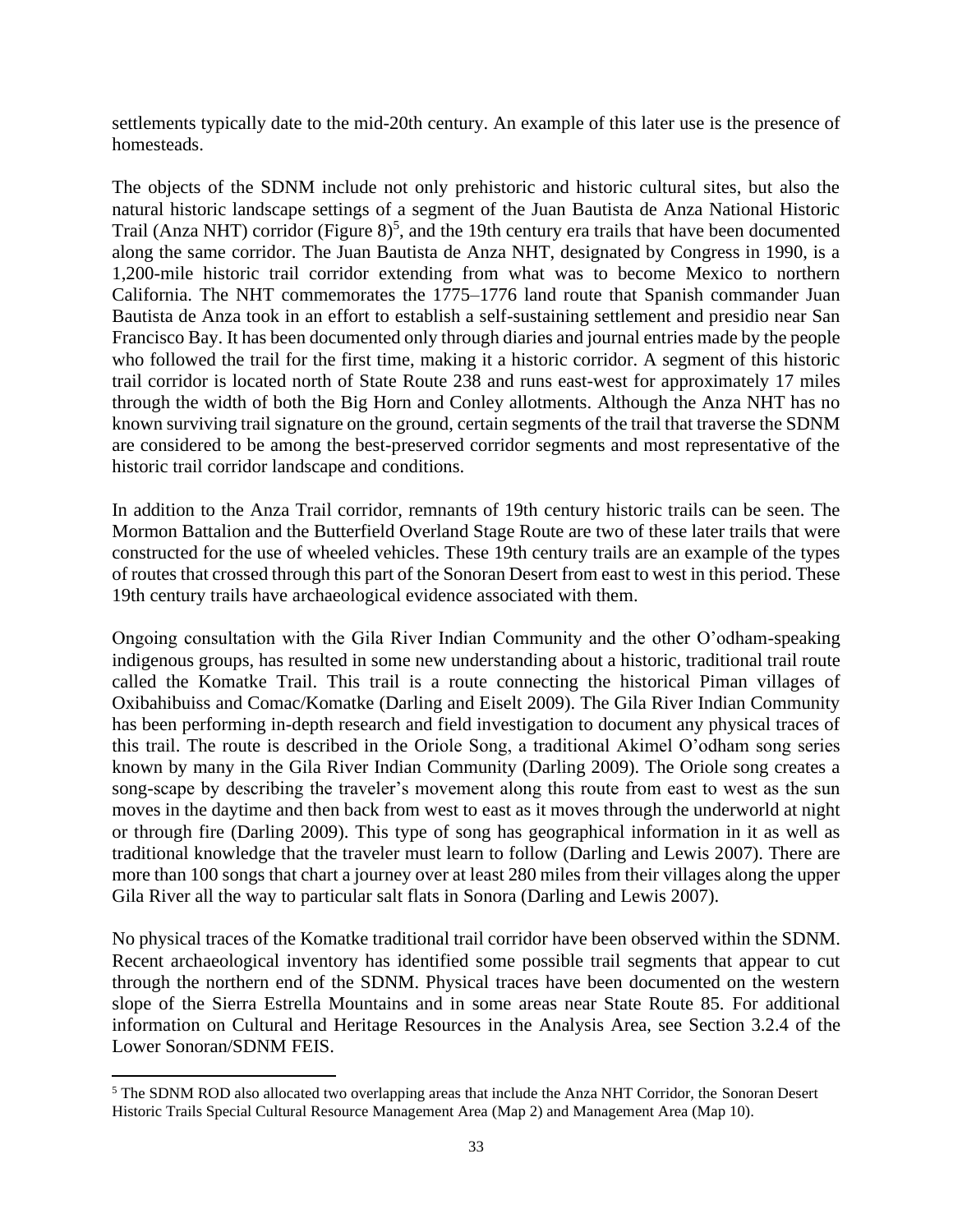For the purposes of this Draft RMPA/EA, the Analysis Area is also known as the Area of Potential Effect for compliance with Section 106 of the National Historic Preservation Act. In 2018 the BLM completed a Class I literature search for the entire SDNM. Table 6 lists the known cultural resource sites within the Analysis Area based on previously completed Class III cultural resource surveys.

| Allotment      | Known          | <b>Status</b> | Observed impacts from grazing                                   |  |
|----------------|----------------|---------------|-----------------------------------------------------------------|--|
|                | cultural sites |               |                                                                 |  |
| <b>Arnold</b>  | 0 sites        | N/A           | N/A                                                             |  |
| <b>Beloat</b>  | 2 sites        | $Eligible*$   | No indication of grazing impacts.                               |  |
| <b>Bighorn</b> | 22 sites       | Eligible      | Seven sites show evidence of some level of impact from grazing. |  |
| Conley         | 10 sites       | Eligible      | Four sites show some impact from grazing.                       |  |
| <b>Hazen</b>   | 5 sites        | Eligible      | One site shows signs of impact from grazing.                    |  |
| Lower          | 2 sites        | Eligible      | No indication of impact from grazing.                           |  |
| <b>Vekol</b>   |                |               |                                                                 |  |

**Table 6. Cultural Resource Sites Documented within the Analysis Area.**

\* Eligible for listing on the National Register of Historic Places.

On March 17, 2020 the BLM initiated consultation with the State Historic Preservation Office and government-to-government consultation with the tribes (Table 1) for this RMPA/EA.

#### <span id="page-33-0"></span>**3.5.6 Environmental Consequences – Cultural and Heritage Resources**

#### *No Action Alternative (Current Management)*

Under the No Action Alternative, five of the six allotments would be available for livestock grazing. The impacts would similar the Proposed Action, except that the Conley Allotment and portions of the Big Horn and Lower Vekol allotments would be unavailable for livestock grazing. The No Action Alternative would benefit the Butterfield Trail segment in the vicinity of the North Tank (in the Conley Allotment) by eliminating the potential for livestock to congregate there. According to the GCA (Appendix 1) concentrated livestock use at watering facilities and trailing along fencing can be incompatible with cultural monument objects. At the implementation-level, any new range improvements would be subject to a Class III cultural resources survey. If eligiblecultural sites are present, the range improvement(s) such as livestock waters would be excluded from livestock by fencing to avoid adverse<sup>6</sup> effects to the site(s) and maintain compatibility with monument objects. Allowing livestock grazing in the other five allotments would result in negligible to minor, and long-term impacts to cultural and heritage resources.

#### *Proposed Action*

Under the Proposed Action, livestock grazing would be available on all six allotments. The cultural sites documented in the Analysis Area are scattered lightly across the landscape. Soils and slope play a strong role in how precipitation affects the area, which influences the distribution of cultural sites. Lower precipitation, a lack of permanent water sources, and limited areas having thick stands of vegetation results in very light density of cultural sites. Areas of scattered and light density vegetation patterns offer few areas where livestock would congregate. Other areas with soft soils and dense vegetation providing shade occur along major washes and in proximity to livestock

 $6$  In this Section the term "adverse" is used consistent with 36 CFR 800.5(a)(1) defined as the "alternation to the characteristics of a historic property that qualify it for inclusion in the National Register of Historic Places in a manner that would diminish its integrity."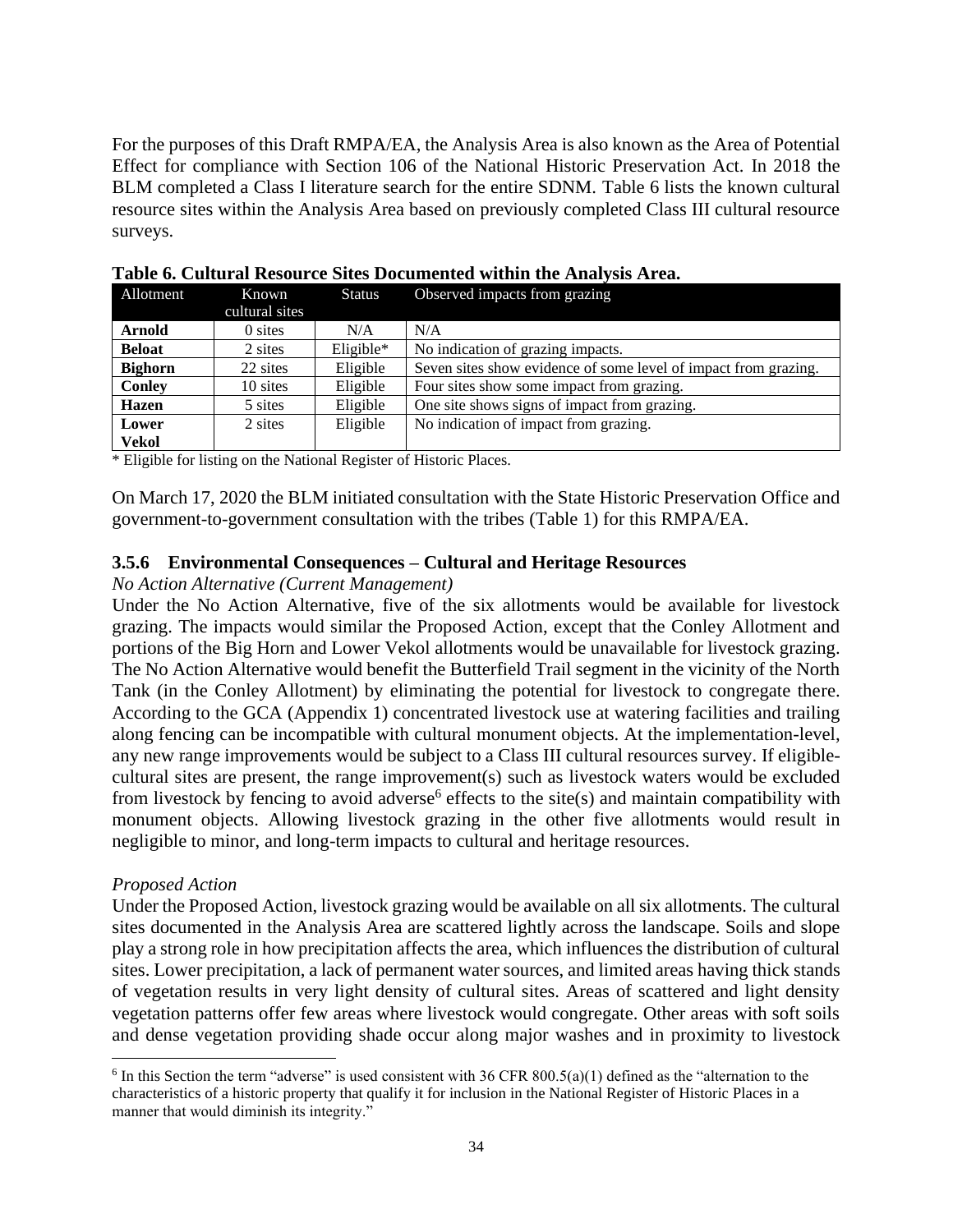waters provide areas where livestock are most likely to concentrate. Roughly 12 of the documented cultural sites (Table 6) within the six allotments show some level of impact from livestock grazing.

The historic Butterfield Overland State Route, the Mormon Battalion Trail, and several other 19<sup>th</sup> Century trails all occupy the same set of trail-tread on the ground. The Butterfield and other trails cross east to west through the Conley and Big Horn allotments. Gap Tank, Gap Well, Conley Tank, and North Tank Well are all livestock water developments that provide water, shade and soft soils where livestock tend to congregate. Livestock use of these water developments in proximity to these trails and their associated sites, have resulted in some level of impacts. Livestock trailing has resulted in vegetation loss and compaction of soils, leading to erosion of some sites. According to the GCA (Appendix 1) concentrated livestock use at watering facilities and trailing along fencing can be incompatible with cultural monument objects.

At the implementation-level, any new range improvements would be subject to a Class III cultural resources survey. If eligible-cultural sites are present, the range improvement(s) such as livestock waters would be excluded from livestock by fencing to avoid adverse effects to the site(s) and maintain compatibility with monument objects. Allowing livestock grazing in these areas would result in negligible to minor, and long-term impacts to cultural and heritage resources.

#### *No Grazing Alternative*

Under the No Grazing Alternative, livestock grazing would be unavailable for all six allotments. With the elimination of livestock grazing in the SDNM, there would be no potential impacts from livestock grazing on cultural sites. Vegetative cover around existing livestock water developments may increase over time and have a beneficial impact on nearby cultural sites by reducing the potential for erosion. The No Grazing Alternative would eliminate livestock grazing within the de Anza NHT Corridor and Management Area. Excluding livestock grazing from Conley and Big Horn allotments north of SR-238 would result in beneficial, negligible to minor, and long-term impacts to historic trails, and overall negligible to minor, and long-term impacts to cultural and heritage resources in the SDNM north of I-8.

## *Reduced Grazing Alternative*

Under the Reduced Grazing Alternative, all six allotments would be available for livestock grazing, except portions of the Conley and Big Horn allotments would be unavailable. The Reduced Grazing Alternative would benefit the Butterfield Trail segment in the vicinity of the North Tank (in the Conley Allotment) by eliminating the potential for livestock to congregate there (Map 2 in the GCA). The Reduced Grazing Alternative would eliminate livestock grazing within the Anza NHT Corridor and Management Area. According to the GCA (Appendix 1) concentrated livestock use at watering facilities and trailing along fencing can be incompatible with cultural monument objects.

At the implementation-level, any new range improvements would be subject to a Class III cultural resources survey. If eligible-cultural sites are present, the range improvement(s) such as livestock waters would be excluded from livestock by fencing to avoid adverse effects to the site(s) and maintain compatibility with monument objects. Allowing livestock grazing in the six allotments, except for portions of the Conley and Big Horn allotments north of SR-238 would result in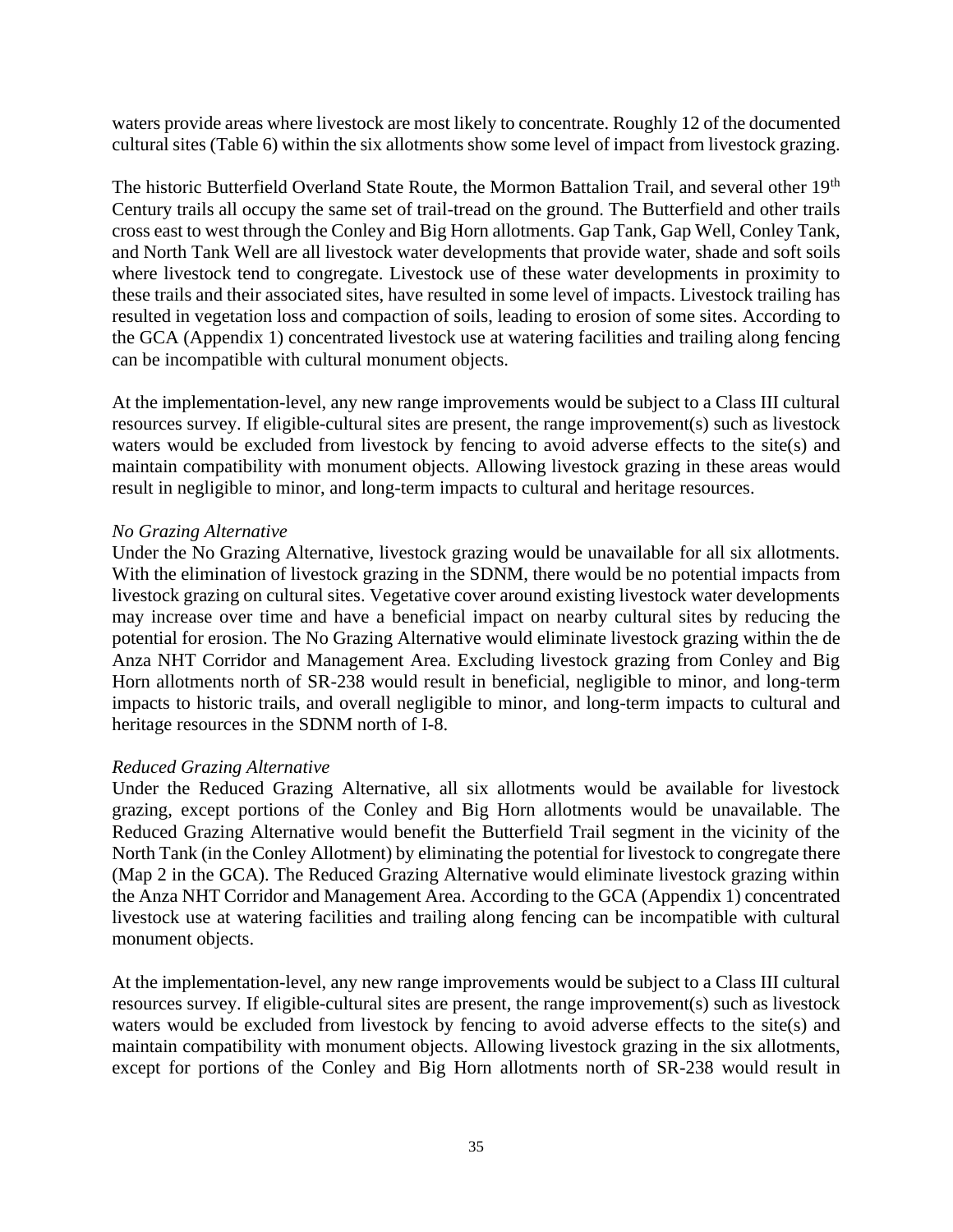beneficial, negligible to minor, and long-term impacts to historic trails, and overall negligible to minor, and long-term impacts to cultural and heritage resources in the SDNM north of I-8.

## <span id="page-35-0"></span>**3.7 Residual Effects**

Residual effects are those effects that remain after mitigation measures have been applied to the Proposed Action or alternatives, and had not been previously incorporated into the Proposed Action or alternatives (BLM 2008). No mitigation has been identified for the alternatives, therefore no residual impacts are discussed.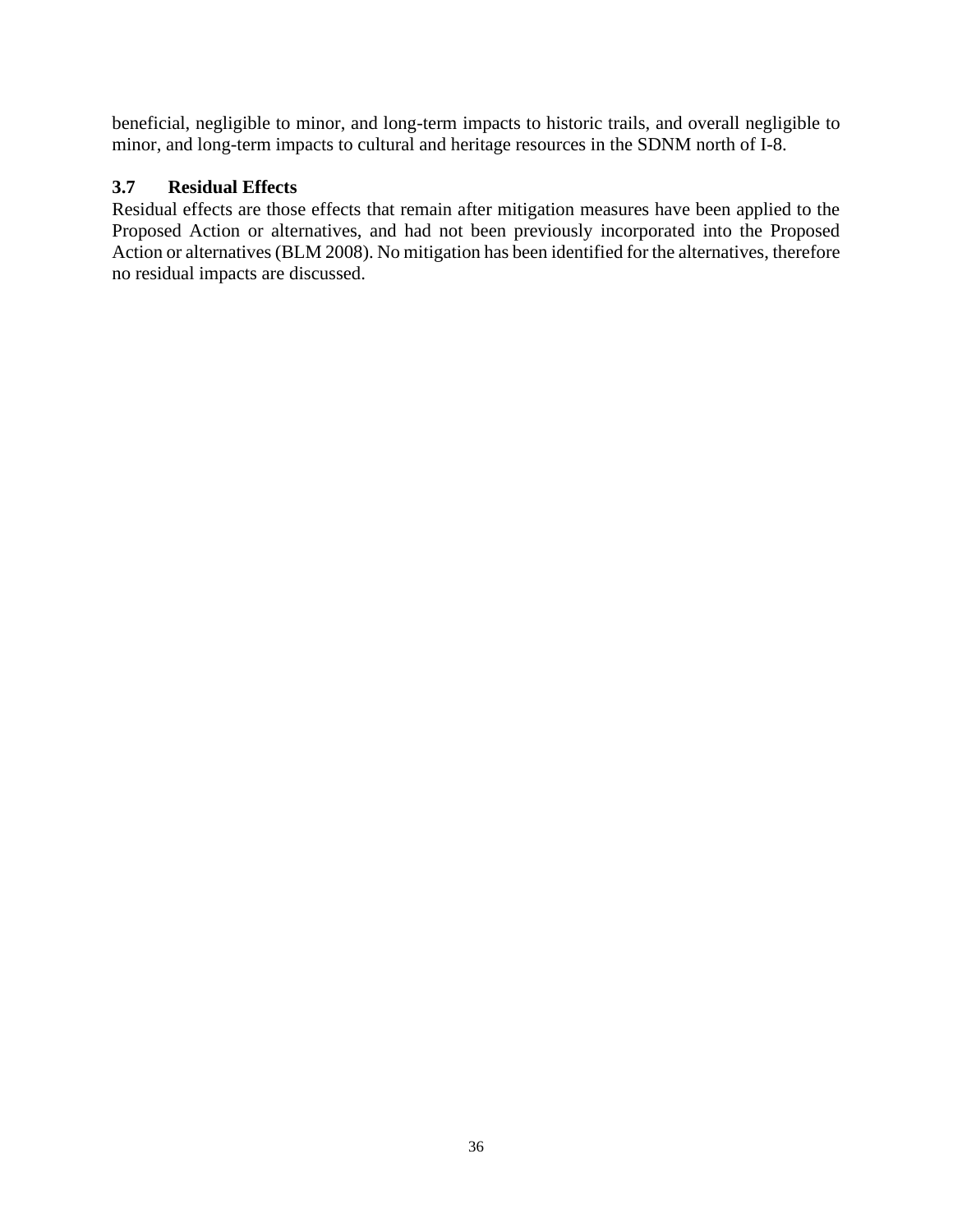## <span id="page-36-0"></span>**4.0 CUMULATIVE EFFECTS**

A cumulative effect is defined under NEPA as "the change in the environment which results from the incremental impact of the action, decision, or project when added to other past, present, and reasonably foreseeable future actions, regardless of what agency (federal or non-federal) or person undertakes such other action." "Cumulative impacts can result from individually minor but collectively significant actions taking place over a period of time" (40 CFR Part 1508.7). Past, present, and reasonably foreseeable future actions are analyzed to the extent that they are relevant and useful in analyzing whether the reasonably foreseeable effects of the Proposed Action and/or alternatives may have an additive and significant relationship to those effects.

## <span id="page-36-1"></span>**4.1 Geographic Scope**

The Cumulative Effects Study Area (CESA) for all resources, except socioeconomics, is approximately 733,973 acres on BLM-administered, Arizona State Land Department and privately-owned lands (Figures 9 and 10). This CESA consists of the six livestock grazing allotments including those portions outside the SDNM, plus the Kirian, Palo Verde Mountains, and Powers Butte allotments. The Gila River serves as the northern and western boundary of this CESA. Rainbow Valley and the Sierra-Estrella Mountains are located in the northeastern portion of this CESA. I-8 serves as the southern boundary of this CESA. The CESA for socioeconomics is Maricopa County, Arizona (not shown).

## <span id="page-36-2"></span>**4.2 Timeframe of Effects**

The timeframe for effects is 10-years, which is the minimum lifetime of a planning action, and the duration of a term livestock grazing permit/lease.

## <span id="page-36-3"></span>**4.3 Past and Present Actions**

The CESA includes BLM, Arizona State Land Department, other federal agencies including tribal lands, and privately-owned lands. BLM-administered lands make up approximately 407,937 acres (56 percent) of the CESA.

On non-BLM administered lands within the CESA, past and present actions include agriculture, low-density residential development, and small communities on private lands such as Gila Bend (population 1,922), Bosque, Shawmut, and Estrella, Enid and Heaton along Maricopa Road/State Route 238 which runs west to east through the SDNM. I-8 crosses west to east through the SDNM and serves as the southern boundary of this CESA with Gila Bend on the west, and small communities of Big Horn and Freeman occur I-8 along the corridor on private lands within the SDNM. Interstate, state highways (State Route 85), county roads, overhead transmission lines, and underground natural gas pipelines are examples of transportation and energy infrastructures within the CESA. A portion of the Gila River Indian Reservation is located within the northeastern portion of this CESA. Maricopa County Department of Parks and Recreation operates the Estrella Mountains Regional Park in the northern portion of this CESA and the Buckeye Hills Recreation Area in the northwestern corner of this CESA.

On BLM-administered lands outside the SDNM and north of I-8, past and present actions include: rights-of-ways for overhead transmission lines and underground natural gas pipelines; exploration and mining on unpatented mining claims; county maintained roads; BLM travel routes ranging from single-track trails to bladed dirt and gravel roads; and permitted livestock grazing on nine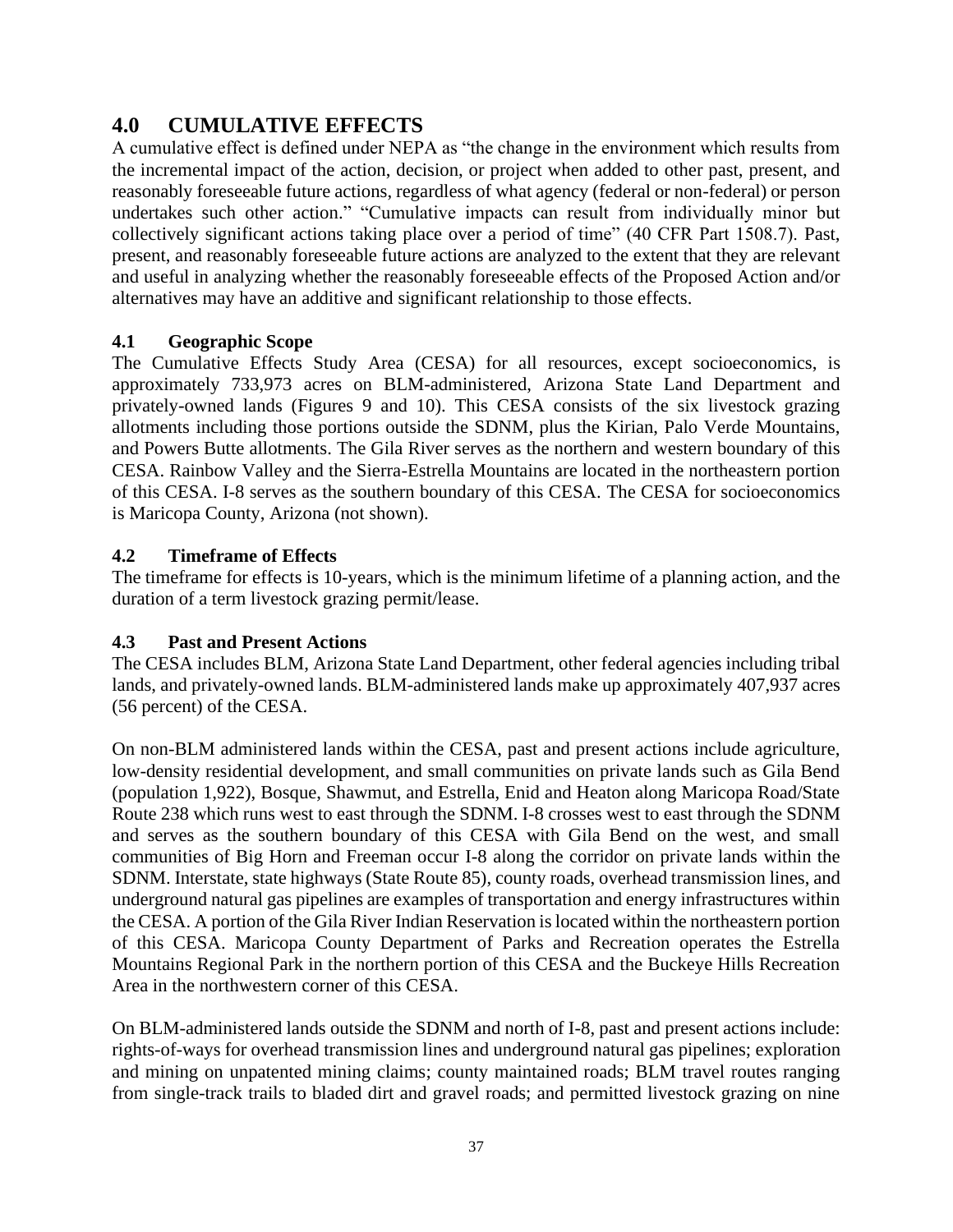allotments. There are approximately 270 miles of allotment fencing for BLM-administered allotments outside the SDNM. Uses outside of the SDNM and north of I-8 on BLM-administered lands include non-motorized trails for hiking and equestrian use, travel routes for motorcycles and motor vehicles, dispersed camping, hunting, recreational target shooting. There are two special recreation permits for recreational activities within the CESA. In 2018 the BLM approved a 250 foot right-of-way for the Sonoran Valley Parkway. This corridor resides outside and along the northeastern corner of the SDNM, connecting the communities of Goodyear and Maricopa with a 15- to 18-mile long, two- to six-lane parkway. Construction of the Sonoran Valley Parkway would impact approximately 472 acres of BLM- and non-BLM lands. Construction of the initial two-lane highway by the City of Maricopa is not anticipated to start until 2021 or later.

On BLM-administered lands within the SDNM and north of I-8, past and present actions include: rights-of-ways for I-8 and overhead transmission lines along the I-8 corridor; and rights-of-ways on Maricopa Road/State Route 238 through the SDNM. In 2012 the BLM completed a travel management plan for the SDNM which designated travel routes as open, limited or closed within the SDNM. Uses inside the SDNM and north of I-8 include non-motorized trails for hiking and equestrian use, travel routes for motorcycles and motor vehicles, dispersed camping, hunting, recreational target shooting. Five grazing allotments are available for livestock grazing. There are approximately 115 miles of allotment fencing for BLM-administered allotments within the SDNM. There are two special recreation permits for recreational activities within the CESA. In January 2017 the BLM approved the Juan Bautista de Anza RMZ Project, which authorized the construction of three recreation developments within the SDNM: Butterfield Recreation Area, Sierra-Estrella Wayside Recreation Area, and Christmas Group Camp Recreation Area. Construction of these recreation areas would impact approximately 15 acres of BLM-administered lands and is not anticipated to start until 2020 or later.

## <span id="page-37-0"></span>**4.4 Reasonably Foreseeable Future Actions**

Reasonably foreseeable future actions (RFFAs) are actions that are known or could reasonably be anticipated to occur within the CESA (Figures 9 and 10). They include actions that have existing decisions, funding, formal proposals, or that are highly probable.

On non-BLM administered lands within the CESA, RFFAs include continued population growth, housing and commercial development, agricultural use, additional energy and transportation infrastructure especially along the urban fringe adjacent to BLM-administered lands is anticipated to continue into the foreseeable future. Areas of growth within the CESA include Rainbow Valley in the northeast, and Gila Bend in the southwest. Livestock grazing and maintenance of range improvements would be expected to occur in the future.

On BLM-administered lands outside the SDNM and north of I-8, RFFAs include renewal of existing authorizations for utility rights-of-ways, livestock grazing (including maintenance of range improvements), exploration on unpatented mining claims, dispersed recreational activities, and construction of the Sonoran Valley Parkway.

The I-11 corridor study area stretches 280 miles from Nogales to Wickenburg, Arizona and may affect BLM and non-BLM lands in the Rainbow Valley area, northeast of the SDNM in the CESA. The study area varies in width from approximately 10 to 25 miles. The Arizona Department of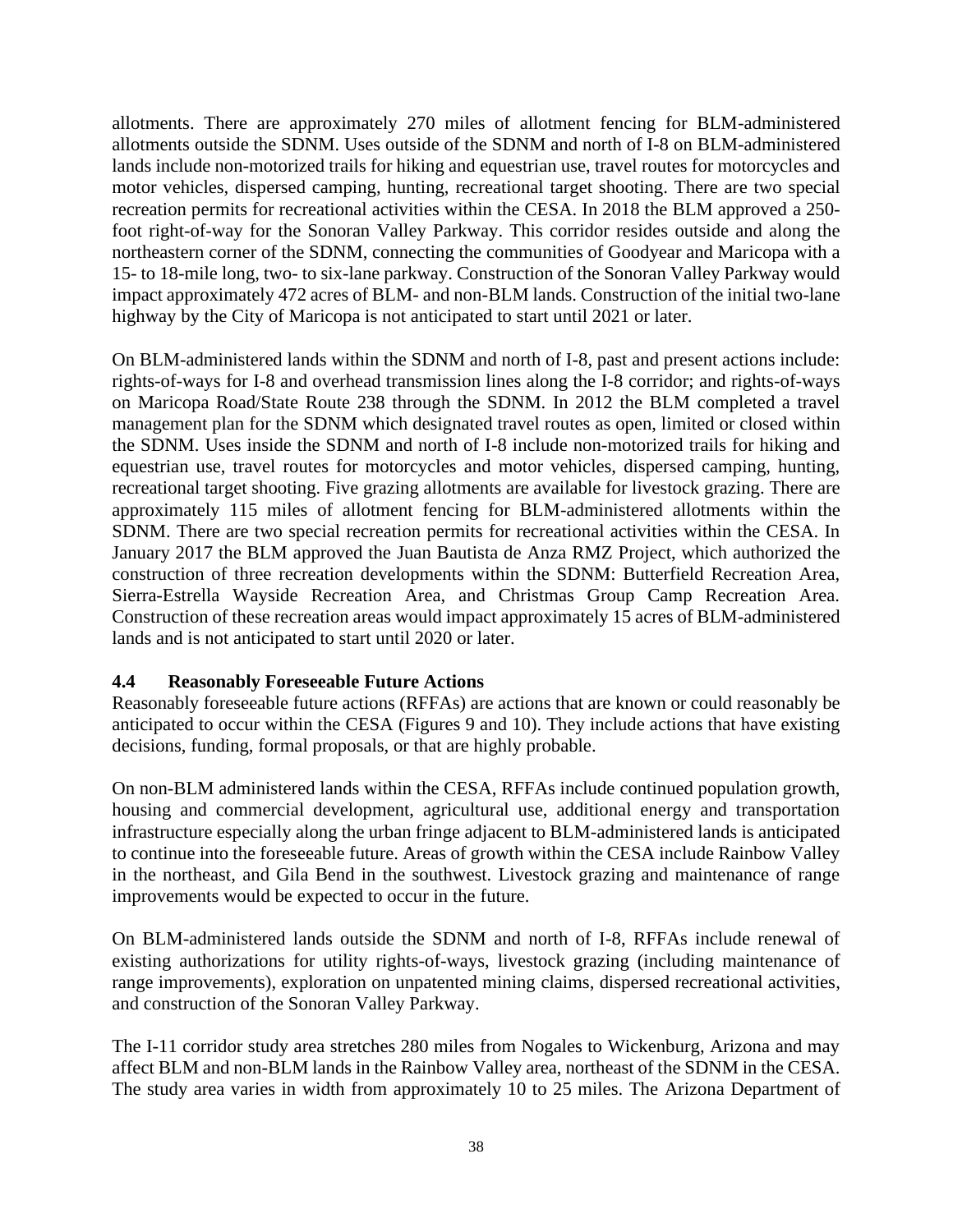Transportation/Federal Highway Administration prepared Draft Environmental Impact Statement had been made available for public input in mid-2019. The timeframe for the selected corridor and implementation is unknown. Construction of I-11 and the Sonoran Valley Parkway are reasonably certain to occur although the timeframes are unknown. There is also potential these two highway projects may be combined.

On BLM-administered lands within the SDNM and north of I-8, RFFAs include renewal of existing authorizations for utility rights-of-ways, dispersed camping, hunting, hiking, and recreational target shooting. Construction of recreation developments in the Juan Bautista de Anza Recreation Management Zone is anticipated to start in 2020 and be completed in multiple phases.

## <span id="page-38-0"></span>**4.5 Analysis by Resource**

Only those resources or issues indirectly affected by the alternatives in Chapter 3 and analyzed in detail are considered for cumulative effects.

## <span id="page-38-1"></span>**4.5.1 Resource Uses**

## **Livestock Grazing**

## *Cumulative Impacts Common to All Alternatives*

Livestock grazing in the CESA is currently impacted by activities such as urban sprawl, recreational activities, utility and road right-of-ways, and mining operations. Urban sprawl, primarily in the northeast and southeast portions of the CESA is likely to increase in the foreseeable future. This may lead to increased recreational activity, human/livestock interactions, and damage to livestock grazing infrastructure in the form of cut fences, damage and tampering with water facilities, and gates left open. Utility and road right-of-ways and mining operations can fragment allotments and create challenges with moving livestock between pastures. Developed recreational facilities will be constructed within the Juan Bautista de Anza RMZ of the SDNM which would increase recreational opportunities in or near areas where livestock would be present if the Big Horn and Conley allotments are available for livestock grazing. The Sonoran Valley Parkway is also planned for construction in Rainbow Valley in the foreseeable future and would fragment the Beloat Allotment and portions of the Conley Allotment outside the SDNM.

## *No Action Alternative (Current Management)*

Under the No Action Alternative, five of the six allotments associated with the SDNM would be available for livestock grazing, in addition to three other allotments outside the SDNM. Portions of the Big Horn Allotment (16,960 acres), the Lower Vekol Allotment (610 acres), and the entire Conley Allotment (77,170 acres) within the SDNM would be unavailable to grazing within the SDNM. The permittees of the Big Horn, Conley, and Lower Vekol allotments would have less flexibility in their management of livestock. The level of and management of grazing on allotments within the CESA would be determined at the implementation-level and could vary in order to meet Standards and adapt to other uses within the CESA. Existing allotment fencing and water developments for livestock would continue to be maintained in those allotments available for livestock grazing. Urban sprawl and the development of recreational facilities would likely have a minor impact to livestock grazing on these allotments more so than the Proposed Action. The cumulative effects of the No Action Alternative, in combination with other past, present, and RFFAs, would result in negligible to minor, beneficial, and long-term impacts to livestock grazing.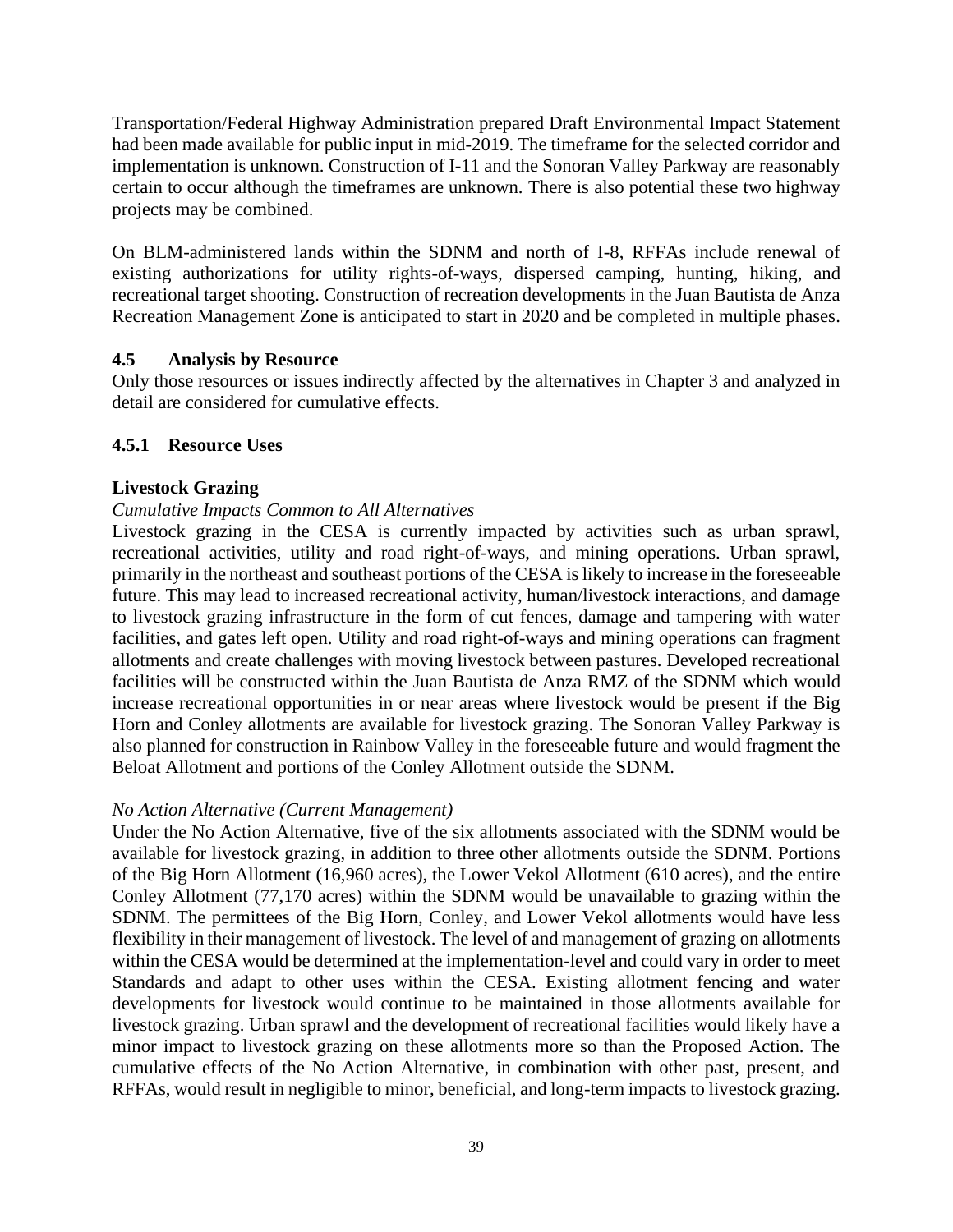#### *Proposed Action*

Under the Proposed Action, all six allotments associated with the SDNM would be available for livestock grazing, in addition to three other allotments outside the SDNM. Existing allotment fencing and water developments for livestock would continue to be maintained in those allotments available for livestock grazing. The level of and management of grazing on allotments within the CESA would be determined at the implementation-level and could vary in order to meet Standards and adapt to other uses within the CESA. The availability of livestock grazing on all six allotments associated with the SDNM would benefit livestock producers as they would have a larger area to manage their herds allowing flexibility in grazing management. The cumulative effects of the Proposed Action, in combination with other past, present, and RFFAs, would result in negligible to minor, beneficial, and long-term impacts to livestock grazing.

#### *No Grazing Alternative*

Under the No Grazing Alternative, the SDNM portions of six allotments would be unavailable for livestock grazing. However, the non-SDNM portions of these allotments and three other allotments outside the SDNM would be available for livestock grazing. These allotments are in the urban/rural interface and could be impacted by other uses or activities in the CESA. There would be fewer human/livestock interactions on the SDNM where recreational facilities will be developed in the Big Horn and Conley allotments. Under the No Grazing Alternative, allotment fencing within the SDNM would likely not be maintained, in addition to water developments solely for the purpose of livestock. The cumulative effects of the No Grazing Alternative, in combination with other past, present, and RFFAs, would result in minor to moderate, adverse, and long-term impacts to livestock grazing.

## *Reduced Grazing Alternative*

Under the Reduced Grazing Alternative, all six allotments associated with the SDNM would be allocated available for livestock grazing, except for 30,610 acres of the Big Horn Allotment and 41,480 acres of the Conley Allotment north of SR-238, in addition to three other allotments outside the SDNM. Existing allotment fencing and water developments for livestock would continue to be maintained in the allotments and portions of allotments available for grazing. The level and management of grazing on allotments within the CESA would be determined at the implementation-level and could vary in order to meet Standards and adapt to other uses within the CESA. The availability of livestock grazing on the entirety of four and portions of two allotments associated with the SDNM would benefit livestock producers as they would have a larger area to manage their herds allowing flexibility in grazing management. Permittees would be reimbursed, in accordance with 43 CFR 4120, for their interest in the fair market value of the documented range improvements within the unavailable portions of two allotments. The cumulative effects of the Reduced Grazing Alternative, in combination with other past, present, and RFFAs, would result in negligible to minor, beneficial, and long-term impacts to livestock grazing.

## <span id="page-39-0"></span>**4.5.2 Social and Economic**

## **Socioeconomics**

*Cumulative Impacts Common to All Alternatives*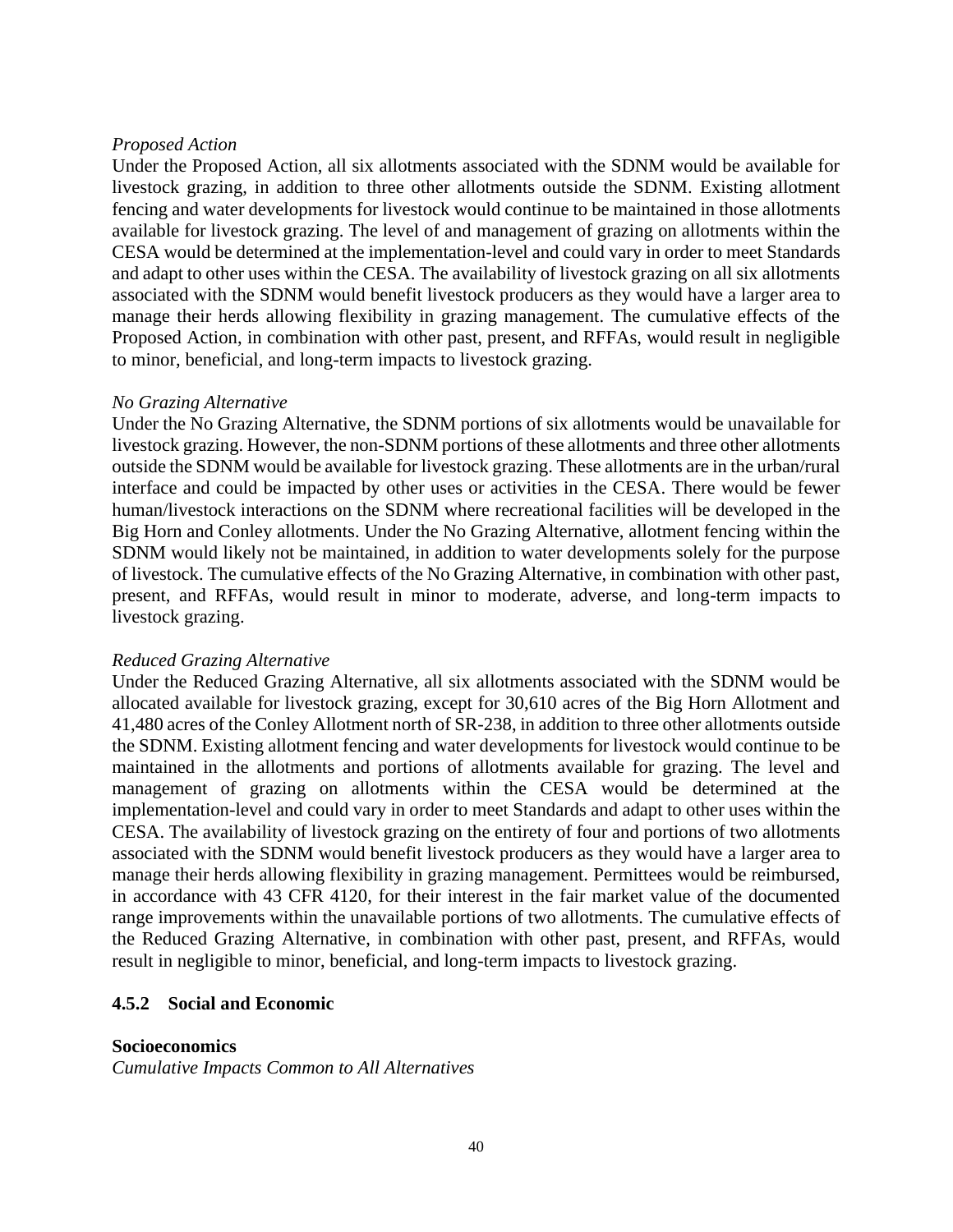The CESA for socioeconomics is Maricopa County (not shown). BLM-administered lands make up approximately 29 percent of Maricopa County. There are portions of 75 BLM-administered grazing allotments within Maricopa County. The Phoenix metropolitan area currently has more than four million people and is projected to increase to more than seven million people by 2050 (MAG 2017). On non-BLM lands, population growth will continue to result in the conversion of Arizona State Land Department and privately-owned lands currently available for grazing into residential and commercial developments. This trend would result in increased pressure on BLMlands to maintain availability for livestock grazing. Overall agriculture employment in Maricopa County would be expected to decline as lands are converted from agricultural into residential and commercial uses. Open space associated with grazing would also be expected to decline in Maricopa County.

## *No Action Alternative (Current Management)*

Under the No Action Alternative, five allotments associated with the SDNM and portions of 69 other allotments outside the SDNM would be available for livestock grazing. Portions of the Big Horn and Lower Vekol allotments, and the entire Conley Allotment within the SDNM would be unavailable for grazing within the SDNM. The No Action Alternative would provide for less economic contributions from livestock grazing than the Proposed Action, and more than the No Grazing Alternative. Permittees would be reimbursed, in accordance with 43 CFR 4120, for their interest in the fair market value of the documented range improvements within the unavailable allotments. The cumulative effects of the No Action Alternative, in combination with other past, present, and RFFAs, would result in negligible to minor, beneficial, and long-term impacts to socioeconomics.

## *Proposed Action*

Under the Proposed Action, all six allotments associated with the SDNM and portions of 69 allotments outside the SDNM would be available for livestock grazing. Compared to the other alternatives, the Proposed Action would provide for the greatest economic contributions from livestock grazing. The cumulative effects of the Proposed Action, in combination with other past, present, and RFFAs, would result in minor, beneficial, and long-term impacts to socioeconomics.

## *No Grazing Alternative*

Under the No Grazing Alternative, the SDNM portions of six allotments would be unavailable for livestock grazing. However, the non-SDNM portions of these allotments would be available for grazing which includes the areas with urban/rural interface and other uses, in addition to portions of 69 other allotments outside the SDNM. The No Grazing Alternative would provide no economic contributions from livestock grazing on six allotments in the SDNM. Permittees would be reimbursed, in accordance with 43 CFR 4120, for their interest in the fair market value of the documented range improvements within the unavailable allotments. The cumulative effects of the No Grazing Alternative, in combination with other past, present, and RFFAs, would result in negligible to minor, adverse, and long-term impacts to socioeconomics.

## *Reduced Grazing Alternative*

Under the Reduced Grazing Alternative, six allotments associated with the SDNM and portions of 69 other allotments outside the SDNM would be allocated available for livestock grazing. Portions of the Big Horn and Conley allotments north of SR-238 would be unavailable to livestock grazing.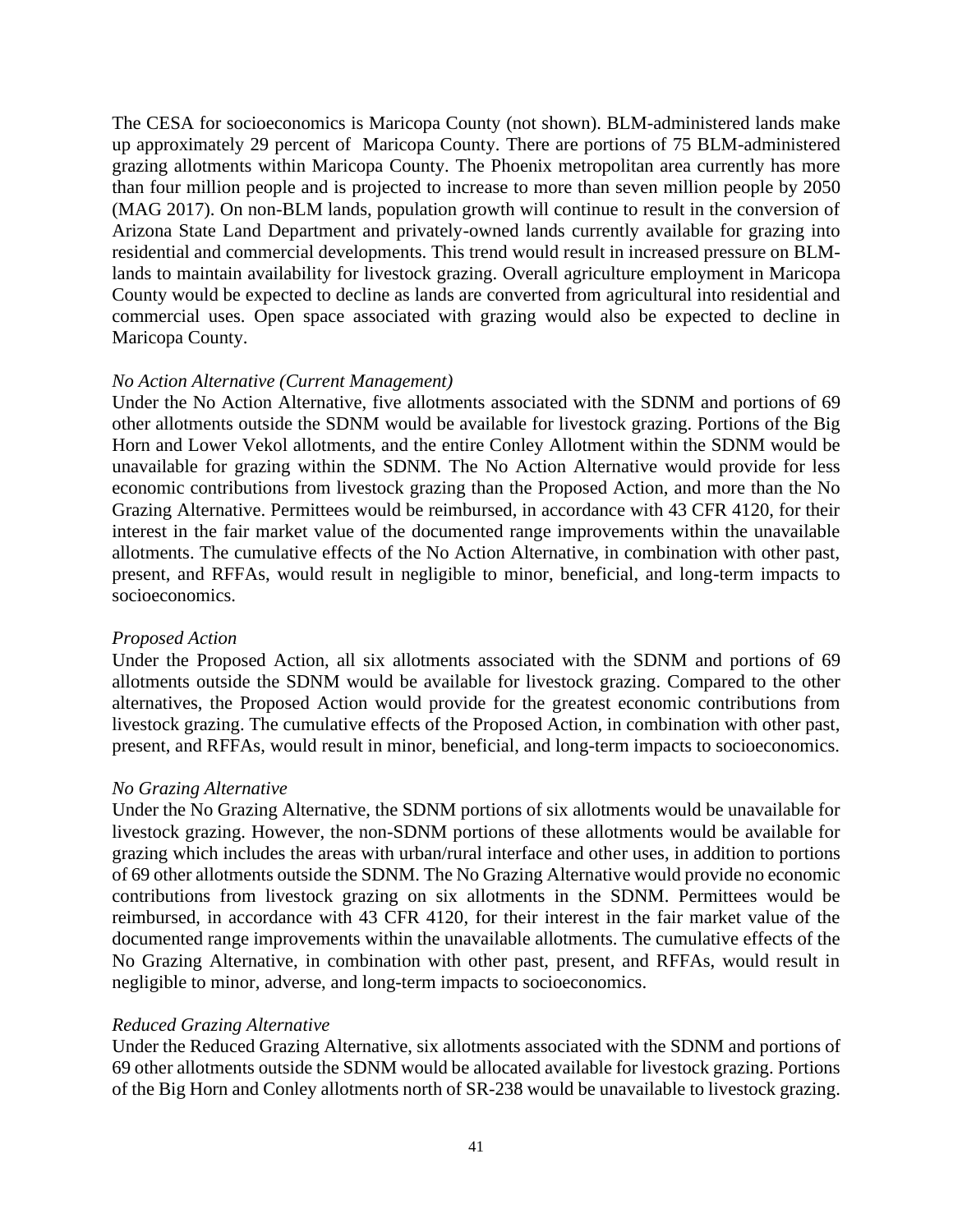The Reduced Grazing Alternative would provide for less economic contributions from livestock grazing than the Proposed Action, and more than the No Grazing Alternative. Permittees would be reimbursed, in accordance with 43 CFR 4120, for their interest in the fair market value of the documented range improvements within the unavailable allotments. The cumulative effects of the Reduced Grazing Alternative, in combination with other past, present, and RFFAs, would result in negligible, beneficial, and long-term impacts to socioeconomics.

## <span id="page-41-0"></span>**4.5.3 Resources**

## **Biological Resources**

#### Vegetation, Noxious and Invasive Weed Species

#### *Cumulative Impacts Common to All Alternatives*

The vegetation in the CESA (Figure 9) is currently impacted by activities such as urban sprawl, recreational activities, livestock grazing, agricultural developments, utility and road right-of-ways, and mining operations. Urban sprawl, primarily in the northeast and southeast portions of the CESA is likely to increase in the foreseeable future. This may lead to the removal of vegetation and spread of invasive species on private lands and also increased recreational activity which can lead to damage of vegetation and spread of noxious and invasive species by off-road vehicular travel. Utility and road right-of-ways and mining operations damage and remove vegetation through clearing and maintenance of right-of-ways. The Sonoran Valley Parkway is an approved right-of-way and is planned for construction in Rainbow Valley in the foreseeable future and would impact approximately 472 acres. Developed recreational facilities will be constructed within the Juan Bautista de Anza RMZ of the SDNM which would increase recreational opportunities and would increase the potential for damage of vegetation and spread of invasive species from motor vehicle use and camping.

## *No Action Alternative (Current Management)*

Under the No Action Alternative, five of the six allotments associated with the SDNM would be available for livestock grazing. Portions of the Big Horn Allotment, the Lower Vekol Allotment, and the entire Conley Allotment within the SDNM would be unavailable to grazing within the SDNM. The level and management of grazing on allotments within the CESA (Figure 9) would be determined at the implementation-level and could vary in order to meet Standards and adapt to other uses within the CESA. The areas unavailable to grazing within the Big Horn, Lower Vekol and Conley allotments would benefit vegetation and reduce the likelihood of the spread of noxious and invasive species. Urban sprawl and the development of recreational facilities within the SDNM would impact vegetation less in the No Action Alternative, than under the Proposed Action. The cumulative effects of the No Action Alternative, in combination with other past, present, and RFFAs, would result in minor to moderate, adverse, and long-term impacts to vegetation.

#### *Proposed Action*

Under the Proposed Action, all six allotments associated with the SDNM would be available for livestock grazing. The level and management of grazing on allotments within the CESA (Figure 9) would be determined at the implementation-level and could vary in order to meet Standards and adapt to other uses within the CESA. The impacts to vegetation would depend on the level of grazing authorized under implementation-level decisions. However, under the Proposed Action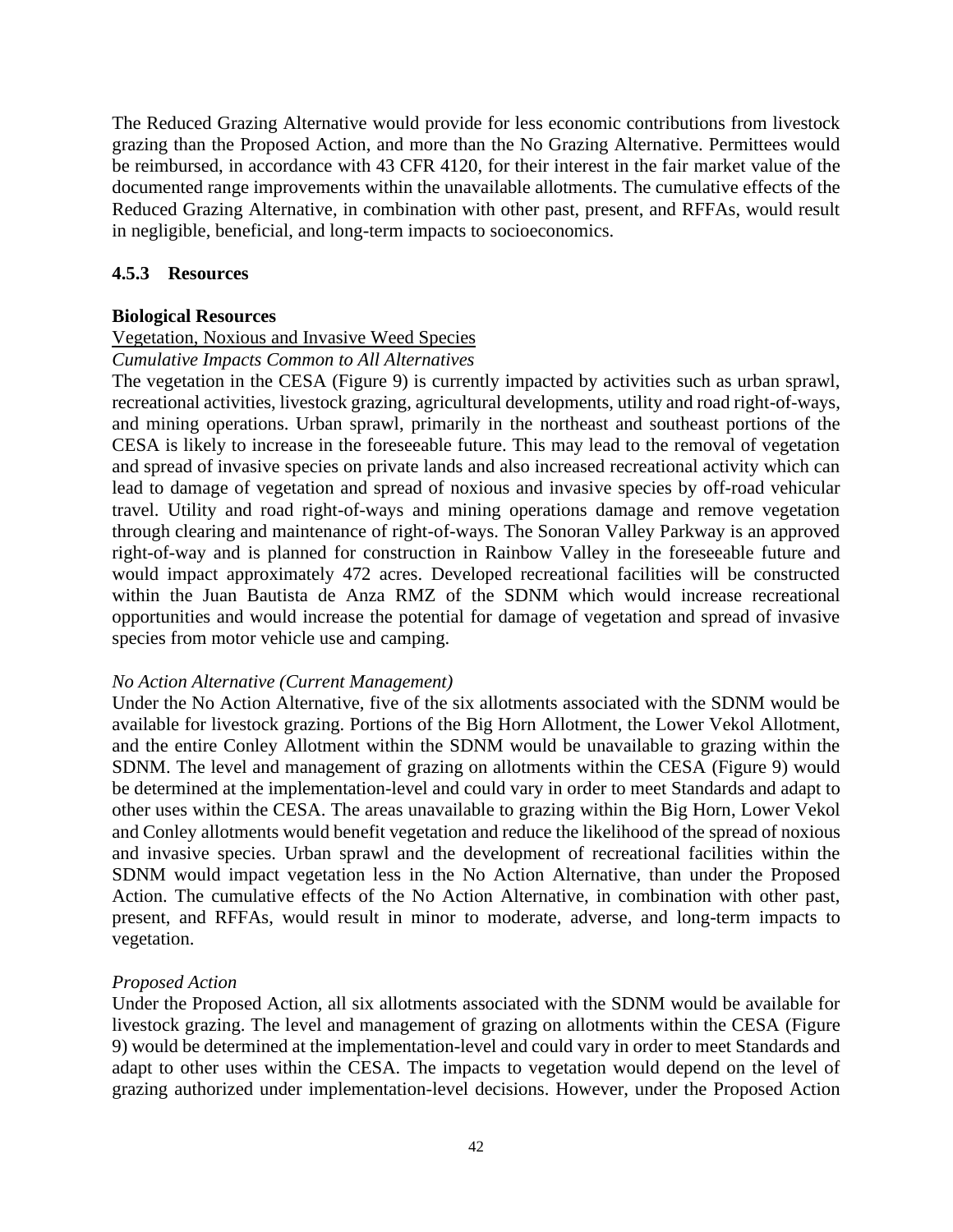vegetation is more likely to be utilized and damaged by livestock and invasive species are more likely to be spread by livestock when compared to other alternatives. Vegetation on the non-SDNM portion of the CESA has the potential to be grazed by livestock on the other allotments available for grazing. The cumulative effects of the Proposed Action, in combination with other past, present, and RFFAs, would result in minor to moderate, adverse, and long-term impacts to vegetation.

#### *No Grazing Alternative*

Under the No Grazing Alternative, the SDNM portions of six allotments would be unavailable for livestock grazing. However, the non-SDNM portions of these allotments could potentially be remain available for grazing. These allotments include areas with urban/rural interface and could potentially be impacted by other uses listed in the RFFAs. The cumulative effects of the No Grazing Alternative, in combination with other past, present, and RFFAs, would result in negligible to minor, beneficial, and long-term impacts to vegetation.

#### *Reduced Grazing Alternative*

Under the Reduced Grazing Alternative, all six allotments associated with the SDNM would be allocated available for livestock grazing, except for portions of the Big Horn and Conley allotments north of SR-238, in addition to three other allotments outside the SDNM. The level and management of grazing on allotments within the CESA (Figure 9) would be determined at the implementation-level and could vary in order to meet Standards and adapt to other uses within the CESA. The impacts to vegetation would depend on the level of grazing authorized under implementation-level decisions. However, under the Reduced Grazing Alternative vegetation is less likely to be utilized and damaged by livestock and invasive species are less likely to be spread by livestock when compared to the Proposed Action. Vegetation on the non-SDNM portion of the CESA has the potential to be grazed by livestock on the other allotments available for grazing. The cumulative effects of the Reduced Grazing Alternative, in combination with other past, present, and RFFAs, would result in minor to moderate, adverse, and long-term impacts to vegetation.

#### General Wildlife, BLM Sensitive Species (Animals), Migratory Birds

#### *Cumulative Impacts Common to All Alternatives*

Other activities such as recreation and continued population growth in and around the CESA (Figure 10) could result in a variety of impacts to wildlife and wildlife habitat. Roads and other infrastructure projects in the CESA could displace wildlife, fragment and remove habitat, and could contribute to direct mortality. The Sonoran Valley Parkway is an approved right-of-way and is planned for construction in Rainbow Valley in the foreseeable future and would impact approximately 472 acres.

#### *No Action Alternative (Current Management)*

Livestock grazing would continue within the CESA (Figure 10) outside of the SDNM on BLMadministered, State and private lands. Under the No Action Alternative, five allotments within the SDNM would continue to be available for livestock grazing. Competition for forage between wildlife and livestock would continue. Range improvements such as water developments for livestock would be maintained and would also benefit wildlife. Grazing, infrastructure projects including highways, conversion of open space into residential and commercial developments outside of the SDNM and within the CESA would add additional impacts to wildlife. The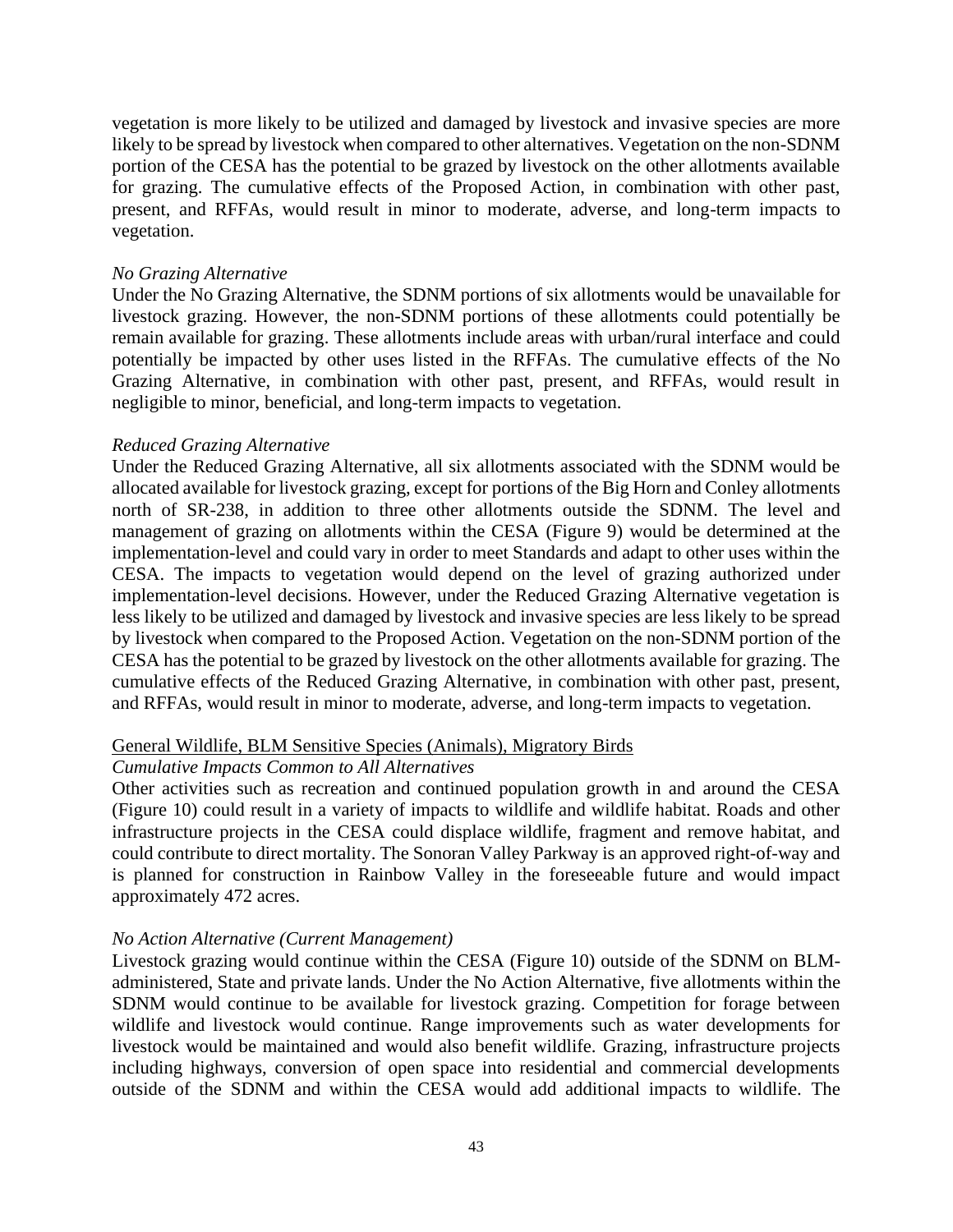cumulative effects of the No Action Alternative, in combination with other past, present, and RFFAs, would result in long-term, minor to moderate, adverse impacts to general wildlife, BLM sensitive animal species and migratory birds.

#### *Proposed Action*

Under the Proposed Action, livestock grazing would be available on all allotments within the SDNM, in addition to three other allotments outside the SDNM. There would be competition for forage and space between wildlife and livestock. Range improvements such as water developments for livestock would be maintained and would also benefit wildlife. Grazing, infrastructure projects including highways, conversion of open space into residential and commercial developments outside of the SDNM and within the CESA (Figure 10) would add additional impacts to wildlife. The cumulative effects of the Proposed Action, in combination with other past, present, and RFFAs, would result in long-term, negligible to moderate, adverse impacts to general wildlife, BLM sensitive animal species and migratory birds.

#### *No Grazing Alternative*

Livestock grazing would continue within the CESA (Figure 10) outside of the SDNM on BLMadministered, State and private lands. Under the No Grazing Alternative, livestock grazing would not be authorized within the SDNM. In the absence of livestock grazing, competition for forage between wildlife and livestock would be eliminated, which would result in more forage for wildlife and insect populations. The absence of livestock grazing could result in cover canopy increasing over time, a benefit for cover-dependent species. Livestock disturbance/displacement effects would not occur, benefiting nesting migratory birds and other wildlife individuals. The absence of grazing within the SDNM would result in a benefit to wildlife within the SDNM, although as population growth continues in the CESA it is highly likely that recreation on the SDNM would increase, which would contribute to many new stressors on wildlife. Grazing, infrastructure projects including highways, conversion of open space into residential and commercial developments outside of the SDNM and within the CESA would add additional impacts to wildlife. Range improvements such as water developments within the SDNM would no longer be maintained by permittees, resulting in a potential loss for use by wildlife. The cumulative effects of the No Grazing Alternative, in combination with other past, present, and RFFAs, would result in long-term impacts that could range from negligible beneficial to minor adverse, to general wildlife, BLM sensitive animal species and migratory birds.

#### *Reduced Grazing Alternative*

Under the Reduced Grazing Alternative, livestock grazing would be available on all allotments within the SDNM with portions of the Big Horn and Conley allotments unavailable, in addition to three other allotments outside the SDNM. There would be competition for forage and space between wildlife and livestock. Except for on the Big Horn Allotment north of SR 238, range improvements such as water developments for livestock would be maintained and would also benefit wildlife. Grazing, infrastructure projects including highways, conversion of open space into residential and commercial developments outside of the SDNM and within the CESA (Figure 10) would add additional impacts to wildlife. The cumulative effects of the Reduced Grazing Alternative, in combination with other past, present, and RFFAs, would result in long-term, negligible to moderate, adverse impacts to general wildlife, BLM sensitive animal species and migratory birds.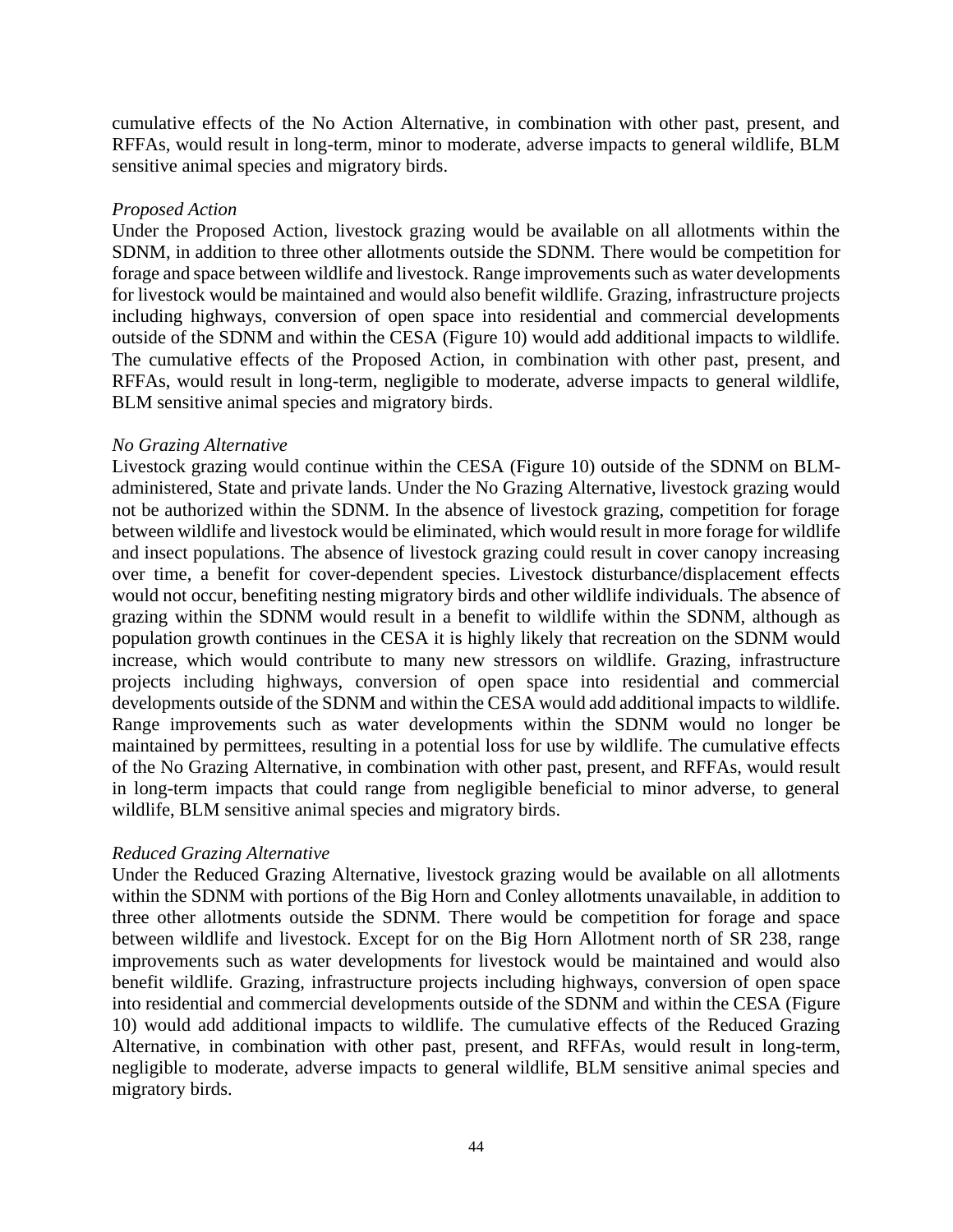#### **Soil Resources**

#### *Cumulative Impacts Common to All Alternatives*

Soils in the CESA (Figure 9) are currently impacted by activities such as urban sprawl, recreational activities, livestock grazing, agricultural developments, utility and road right-of-ways, and mining operations. Urban sprawl, primarily in the northeast and southeast portions of the CESA is likely to increase in the foreseeable future. Residential and commercial development, and off-road vehicular travel would result in impacts to soils and potential for increased erosion by wind and water. Utility and road right-of-ways and mining operations damage and remove soil through clearing of vegetation and maintenance of right-of-ways. The Sonoran Valley Parkway is an approved right-of-way and is planned for construction in Rainbow Valley in the foreseeable future and would cause soil disturbance to approximately 472 acres. Developed recreational facilities will be constructed within the Juan Bautista de Anza RMZ of the SDNM, which would increase recreational opportunities and would increase the potential for soil damage from motor vehicle use and camping.

#### *No Action Alternative (Current Management)*

Under the No Action Alternative, five of the six allotments associated with the SDNM would be available for livestock grazing. Portions of the Big Horn Allotment, the Lower Vekol Allotment, and the entire Conley Allotment within the SDNM would be unavailable to grazing within the SDNM. The level and management of grazing on allotments within the SDNM would be determined at the implementation-level and could vary in order to meet Standards and adapt to other uses within the CESA (Figure 9). The areas unavailable to livestock grazing within the Big Horn, Lower Vekol and Conley allotments would benefit soils as the areas would not be subject to compaction, disturbance, and potential erosion caused by livestock grazing where intensive use occurs. Urban sprawl and the development of recreational facilities within the SDNM would contribute to less impacts under the No Action Alternative, than under the Proposed Action. The cumulative effects of the No Action Alternative, in combination with other past, present, and RFFAs, would result in minor to moderate, adverse, and long-term impacts to soils.

#### *Proposed Action*

Under the Proposed Action, all six allotments associated with the SDNM would be available for livestock grazing. The level and management of grazing on allotments within the SDNM would be determined at the implementation-level and could vary in order to meet Standards and adapt to other uses within the CESA (Figure 9). Under the Proposed Action, soils are more likely to be damaged by livestock through trampling and removal of vegetation when compared to the other alternatives. Soils on the non-SDNM portion of the CESA have the potential to be disturbed by livestock on all allotments available for grazing, in addition to impacts from other activities such as conversion of open space to residential and commercial developments. The cumulative effects of the Proposed Action, in combination with other past, present, and RFFAs, would result in minor to moderate, adverse, and long-term impacts to soils.

#### *No Grazing Alternative*

Under the No Grazing Alternative, the SDNM portions of six allotments would be unavailable for livestock grazing. Within the SDNM no soil disturbance associated with livestock grazing would occur. However, the non-SDNM portions of these allotments could potentially remain available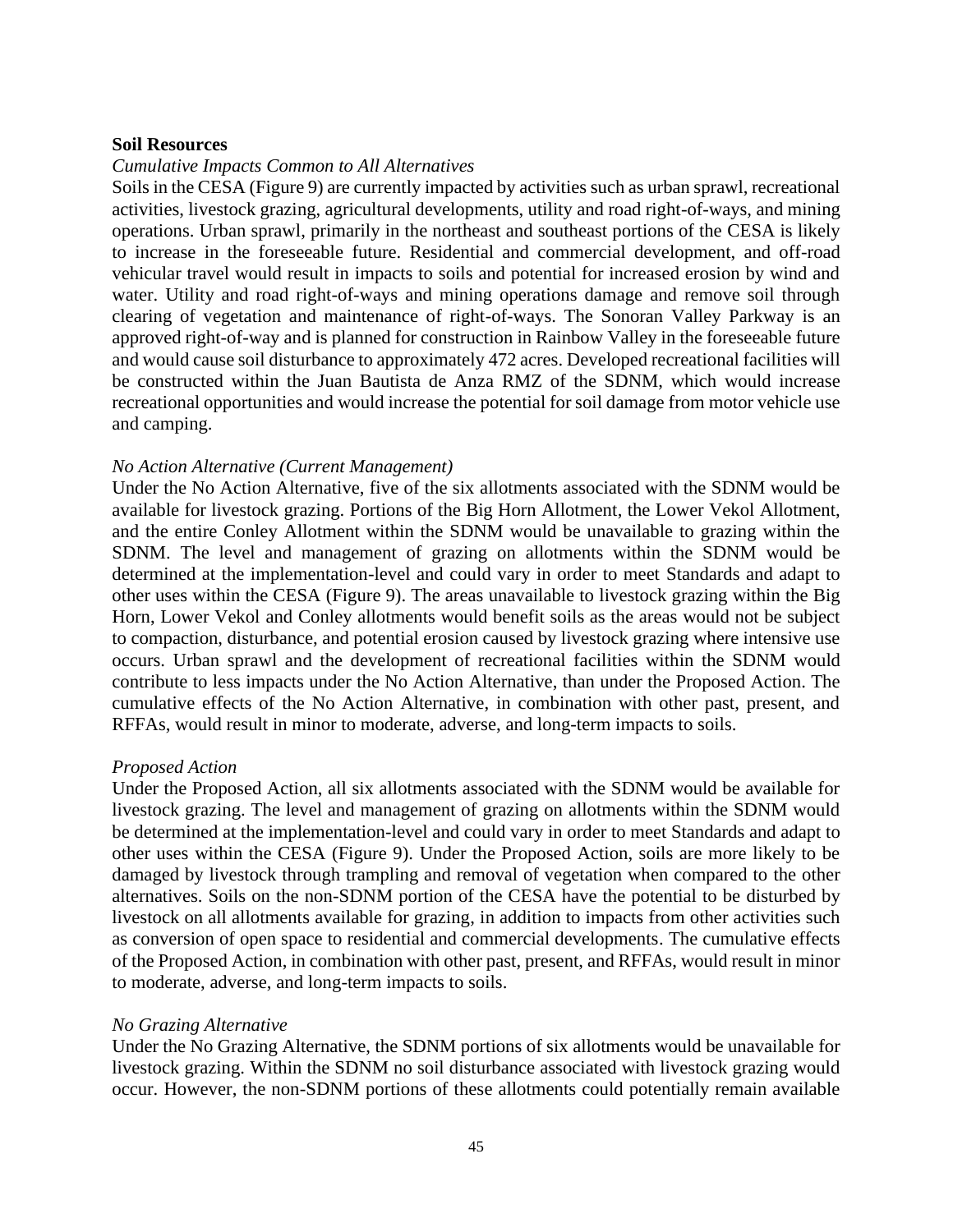for grazing. These allotments include an urban/interface outside the SDNM and soils could be impacted by other uses listed in the RFFAs. The cumulative effects of the No Grazing Alternative, in combination with other past, present, and RFFAs, would result in negligible, beneficial, and long-term impacts to soils.

#### *Reduced Grazing Alternative*

Under the Reduced Grazing Alternative, all six allotments associated with the SDNM would be allocated available for livestock grazing, except for portions of the Big Horn and Conley allotments north of SR-238, in addition to three other allotments outside the SDNM. The level and management of grazing on allotments within the CESA (Figure 9) would be determined at the implementation-level and could vary in order to meet Standards and adapt to other uses within the CESA. The impacts to soils would depend on the level of grazing authorized under implementation-level decisions. However, under the Reduced Grazing Alternative soils are less likely to be damaged by livestock, when compared to the Proposed Action. Soils on the non-SDNM portion of the CESA has the potential to be damaged by livestock on the other allotments available for grazing. The cumulative effects of the Reduced Grazing Alternative, in combination with other past, present, and RFFAs, would result in minor to moderate, adverse, and long-term impacts to soils.

## **Cultural and Heritage Resources**

#### *Cumulative Impacts Common to All Alternatives*

Forty-four percent of the CESA (Figure 10) is non-BLM administered land, where the greatest impacts to cultural sites is from the conversion of lands from open space to residential and commercial uses associated with population growth. Cultural sites may also be impacted from other authorized uses on BLM-administered lands outside the SDNM including right-of-ways, mining and exploration on unpatented mining claims. The Sonoran Valley Parkway is an approved right-of-way and is planned for construction in Rainbow Valley in the foreseeable future and mitigation for impacts to cultural sites has been addressed through an approved Programmatic Agreement.

#### *No Action Alternative (Current Management)*

Under the No Action Alternative, five of the six allotments within the SDNM would be available for livestock grazing, in addition to three other allotments outside the SDNM (Figure 10). No livestock grazing would occur in portions of the Big Horn Allotment, the Lower Vekol Allotment, and the entire Conley Allotment. The level of potential impacts to cultural sites would depend on the grazing management system set at the implementation-level. The potential for trampling and accelerated erosion due to loss of vegetation and topsoil would be eliminated in areas unavailable to livestock grazing. Impacts from livestock grazing to cultural sites within five allotments would continue, with the greatest potential for impacts to areas near concentrated livestock use near water developments which can lead to loss of vegetative cover and increase in potential for soil erosion. Impacts from livestock would be less where use is generally dispersed across the allotments. Other activities would be expected to continue such as recreation and motor vehicle use, which can lead to the loss of vegetative cover and potential for increase in soil erosion, which could impact cultural sites. Outside the SDNM, the conversion of open space into residential and commercial developments would also be expected to impact cultural sites. The cumulative effects of the No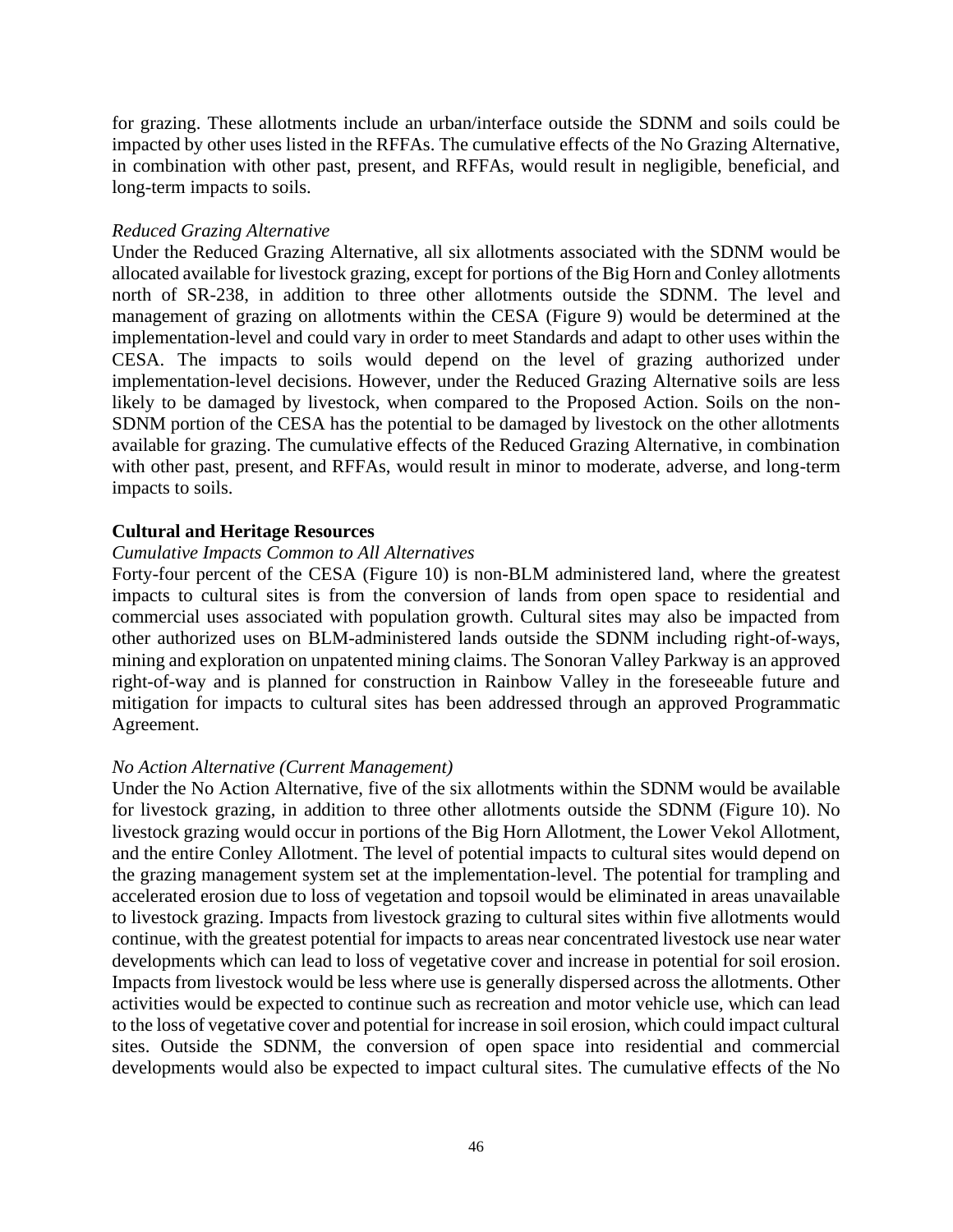Action Alternative, in combination with other past, present, and RFFAs, would result in negligible to minor, and long-term impacts cultural and heritage resources.

#### *Proposed Action*

Under the Proposed Action, all six allotments would be available for livestock grazing, in addition to three other allotments outside the SDNM (Figure 10). The level of potential impacts to cultural sites would depend on the level of grazing and adjustments of grazing management set at the implementation-level. Dispersed livestock grazing has low potential to impact cultural sites. Cultural sites adjacent to areas of concentrated use around water developments have the greatest potential to be impacted by livestock grazing. Concentrated use can lead to loss of vegetative cover and increase in potential for soil erosion, which could impact cultural sites. Other activities would be expected to continue such as recreation and motor vehicle use, which can lead to the loss of vegetative cover and potential for increase in soil erosion, which could impact cultural sites. Outside the SDNM, the conversion of open space into residential and commercial developments would also be expected to impact cultural sites. The cumulative effects of the Proposed Action, in combination with other past, present, and RFFAs, would result in negligible to minor, and longterm impacts cultural and heritage resources.

#### *No Grazing Alternative*

Under the No Grazing Alternative, all six allotments would be unavailable for livestock grazing within the SDNM. Three other allotments outside the SDNM would continue to be available for livestock grazing (Figure 10). The potential for trampling and accelerated erosion due to loss of vegetation and topsoil from livestock grazing would be eliminated in the SDNM. Under the No Grazing Alternative, there would be no livestock grazing within the de Anza NHT Corridor and Management Area, eliminating potential impacts to historic trails. Other activities would be expected to continue such as recreation and motor vehicle use, which can lead to the loss of vegetative cover and potential for increase in soil erosion, which could impact cultural sites. Outside the SDNM, the conversion of open space into residential and commercial developments would also be expected to impact cultural sites. The cumulative effects of the No Grazing Alternative, in combination with other past, present, and RFFAs, would result in negligible to minor, and long-term impacts cultural and heritage resources.

#### *Reduced Grazing Alternative*

Under the Reduced Grazing Alternative, all six allotments within the SDNM would be available for livestock grazing, except for portions of the Conley and Big Horn allotments north of SR-238, in addition to three other allotments outside the SDNM (Figure 10). The level of potential impacts to cultural sites would depend on the grazing management system set at the implementation-level. The potential for trampling and accelerated erosion due to loss of vegetation and topsoil would be eliminated in areas unavailable to livestock grazing. Impacts from livestock grazing to cultural sites within the allotments would continue, with the greatest potential for impacts to areas near concentrated livestock use near water developments which can lead to loss of vegetative cover and increase in potential for soil erosion. Impacts from livestock would be less where use is generally dispersed across the allotments. Under the Reduced Grazing Alternative, there would be no livestock grazing within the Anza NHT Corridor and Management Area, eliminating potential impacts to historic trails. Other activities would be expected to continue such as recreation and motor vehicle use, which can lead to the loss of vegetative cover and potential for increase in soil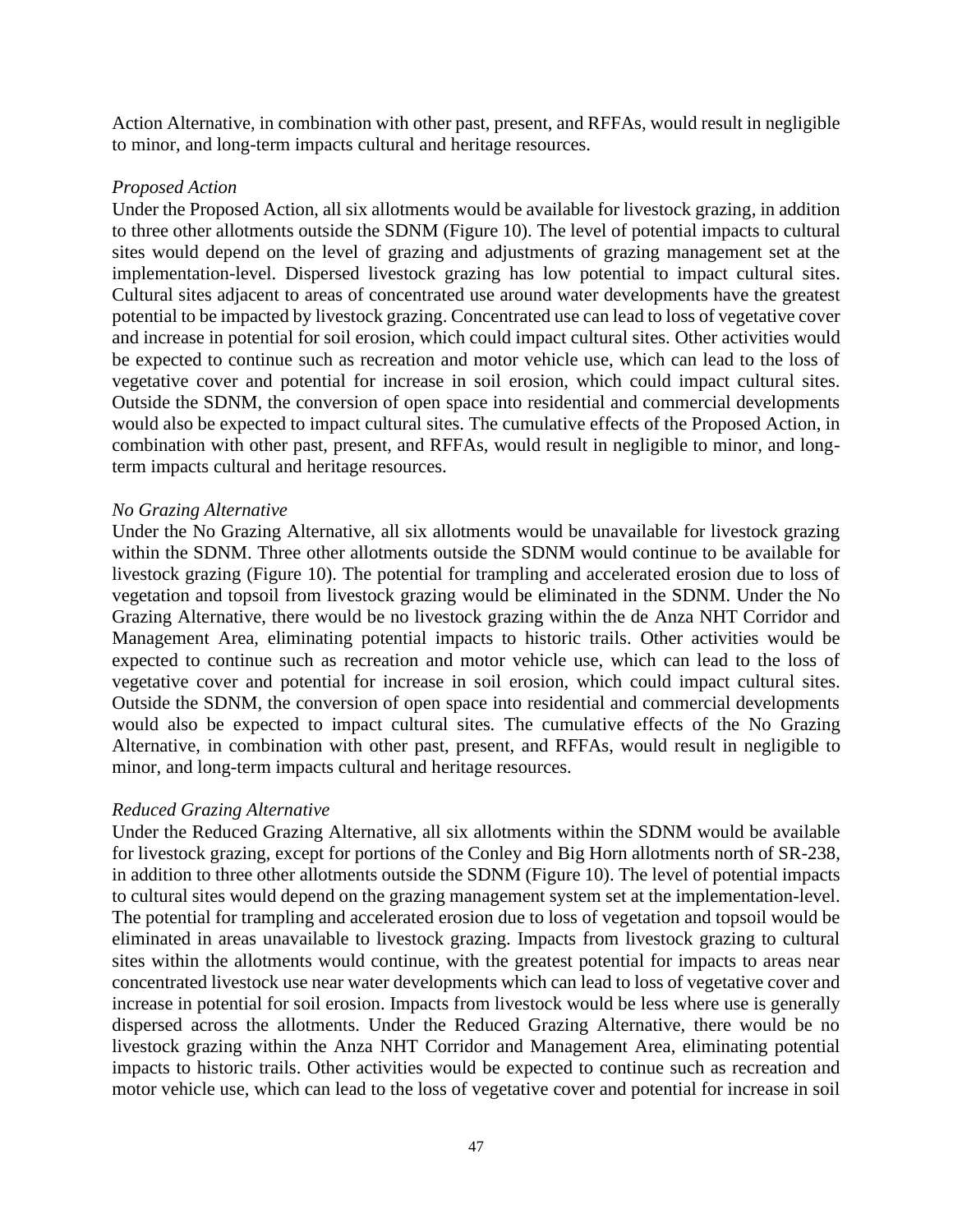erosion, which could impact cultural sites. Outside the SDNM, the conversion of open space into residential and commercial developments would also be expected to impact cultural sites. The cumulative effects of the Reduced Grazing Alternative, in combination with other past, present, and RFFAs, would result in negligible to minor, and long-term impacts cultural and heritage resources.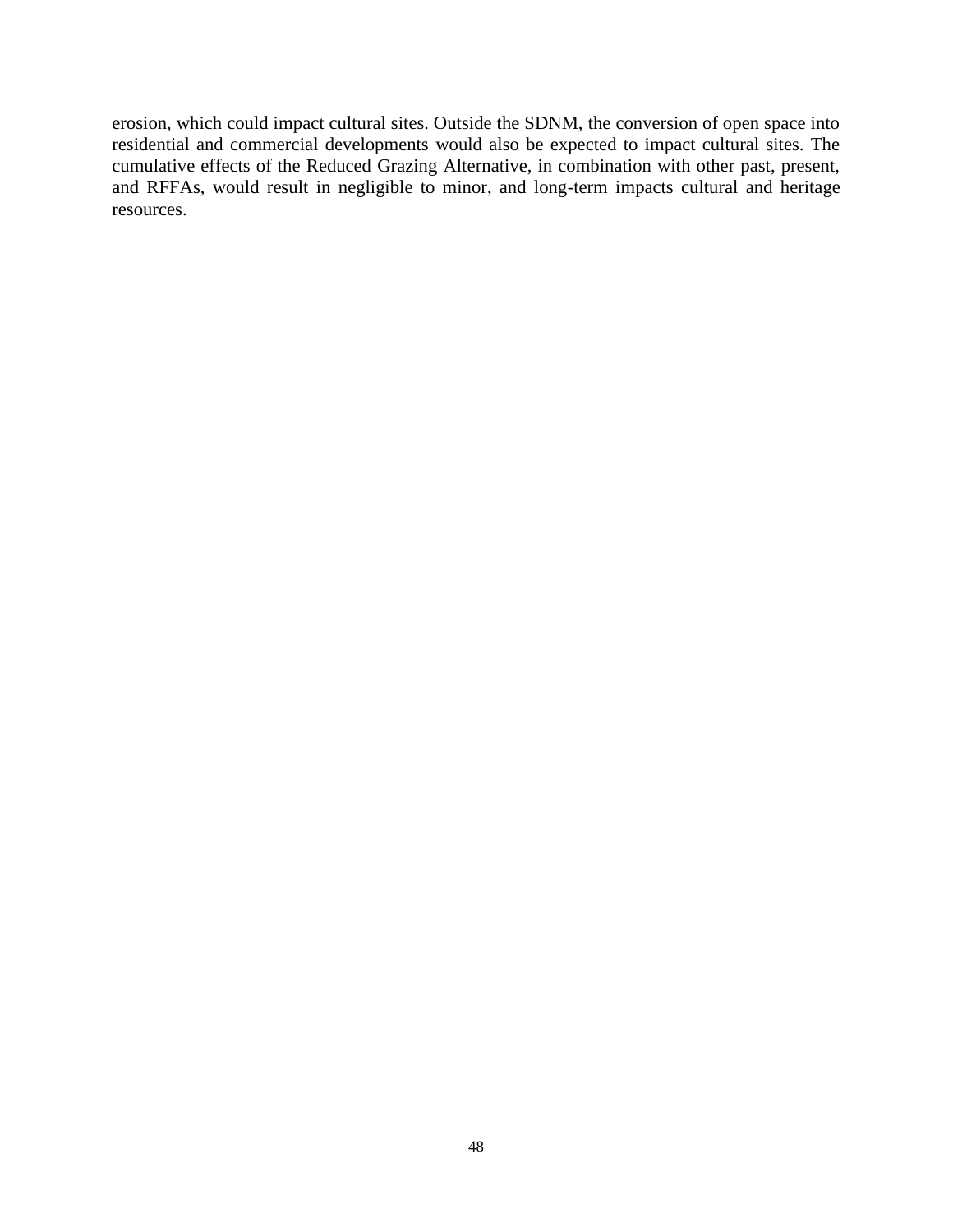# <span id="page-48-0"></span>**5.0 PERSONS, GROUPS, AND AGENCIES CONSULTED**

## <span id="page-48-1"></span>**5.1 List of Preparers**

The following individuals were involved in the preparation of this Draft RMPA/EA:

| <b>Name</b>                                             | Title                      | <b>Project Expertise</b>               |
|---------------------------------------------------------|----------------------------|----------------------------------------|
| Brian Buttazoni                                         | Planning and Environmental | National Environmental Policy Act,     |
|                                                         | Specialist                 | Socioeconomics, Cumulative Effects     |
| Michael Daehler                                         | <b>Biologist</b>           | <b>Biological Resources</b>            |
| Doug Whitbeck<br><b>Rangeland Management Specialist</b> |                            | Livestock Grazing, Vegetation, Noxious |
|                                                         |                            | and Invasive Weeds, Soils              |
| Cheryl Blanchard                                        | Archeologist               | Cultural and Heritage Resources        |

## **Bureau of Land Management**

## <span id="page-48-2"></span>**5.2 Public Review**

This Draft RMPA/EA has been made available to the public for review and comment for 30-days. Comments must be received by the close of business on June 6, 2020. All comments would be reviewed and categorized by the BLM. Although not required for an EA by regulation, an agency may respond to and summarize substantive and timely comments received as a part of the Proposed RMPA/EA in a new appendix (BLM 2008).

Substantive comments would:

- 1) Question, with reasonable basis, the accuracy of the information in the Draft RMPA/EA;
- 2) Question, with reasonable basis, the adequacy of, methodology for, or assumptions used for the Draft RMPA/EA;
- 3) Present new information relevant to the Draft RMPA/EA;
- 4) Present reasonable alternatives other than those analyzed in the Draft RMP/EA; and/or
- 5) Cause changes or revisions in one or more of the alternatives.

## <span id="page-48-3"></span>**5.3 Tribes, Individuals, Organizations or Agencies Consulted**

The following tribes, individuals, organizations or agencies were consulted during public scoping and/or public review of this Draft RMPA/EA:

*Tribes* Ak-Chin Indian Community Hopi Tribe Tohono O'odham Nation Pasua Yaqui Tribe Salt River Pima-Maricopa Indian Community Gila River Indian Community

*Individuals* Alcock, A. Blackstone, E. Borg, C. Burgess, J.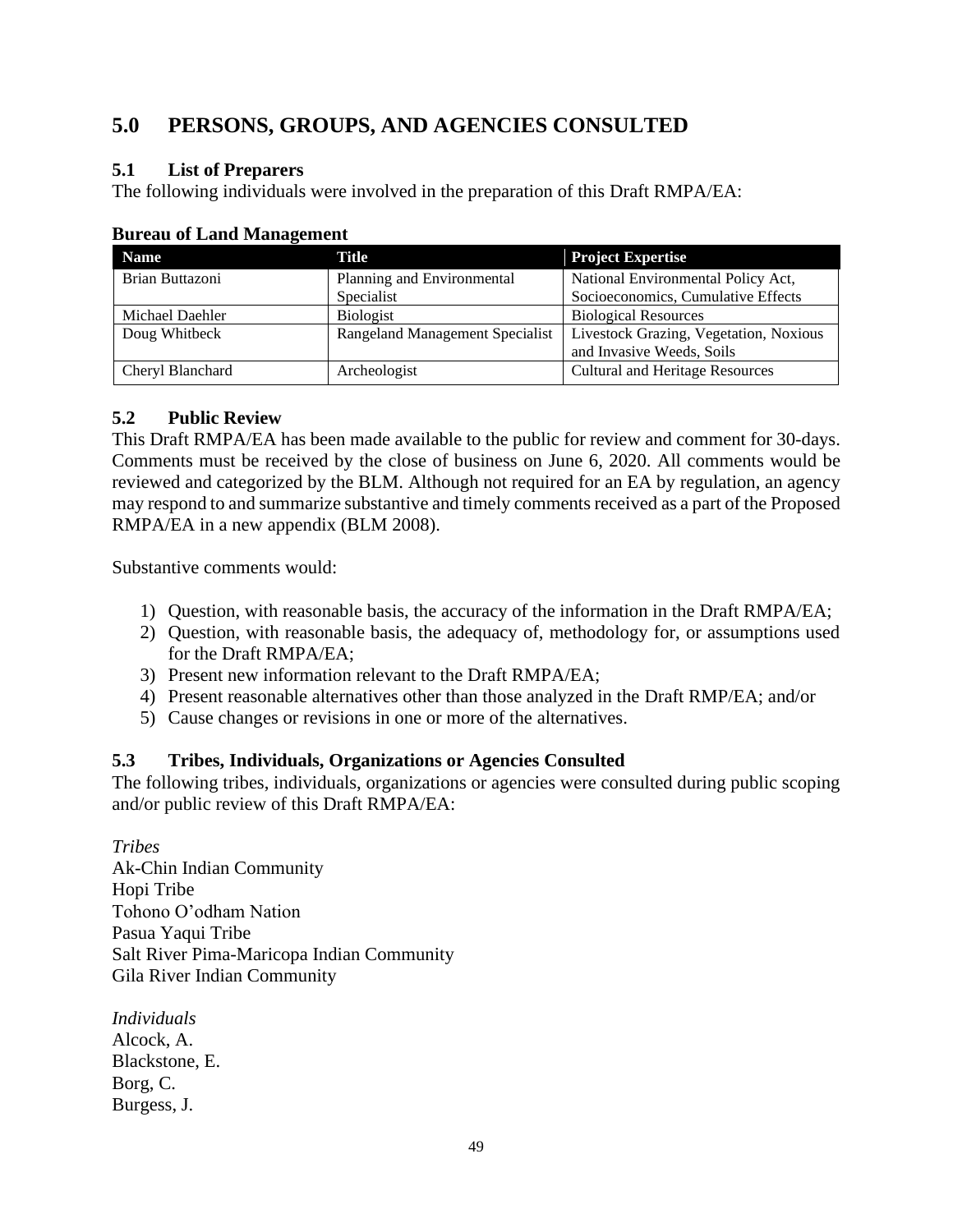Caldwell, D. Campbell, K. Castillo, L. Chamberlin, L. Cooke, D. Cuezze, T. Cusick, J. Dalley, C. Dixon, K. Downer, C. Draper, M. Eagle, J. Gentile, D. Goldsmith, D. Glaccum, E. Harrington, C. Hedgecoke, S. Hill, Ann. Hughes, B. Kozarsky, D. Jackson, A. Jacobs, S. James, A. Kelley, S. Kreemer, C. Lybarger, L. Marcus, S. March, J. Matteson, B. Maucelio, G. McGinley, C. McNeil, B. Mercier, M. Moss, P. Pierce, N. Prather, E. Public, J. Qartuccio, J. Ramirez, C . Sauber, M. Seeling, C. Shelton, J. Siebert, J. Spotts, R. Stevens, R. Stromberg, J.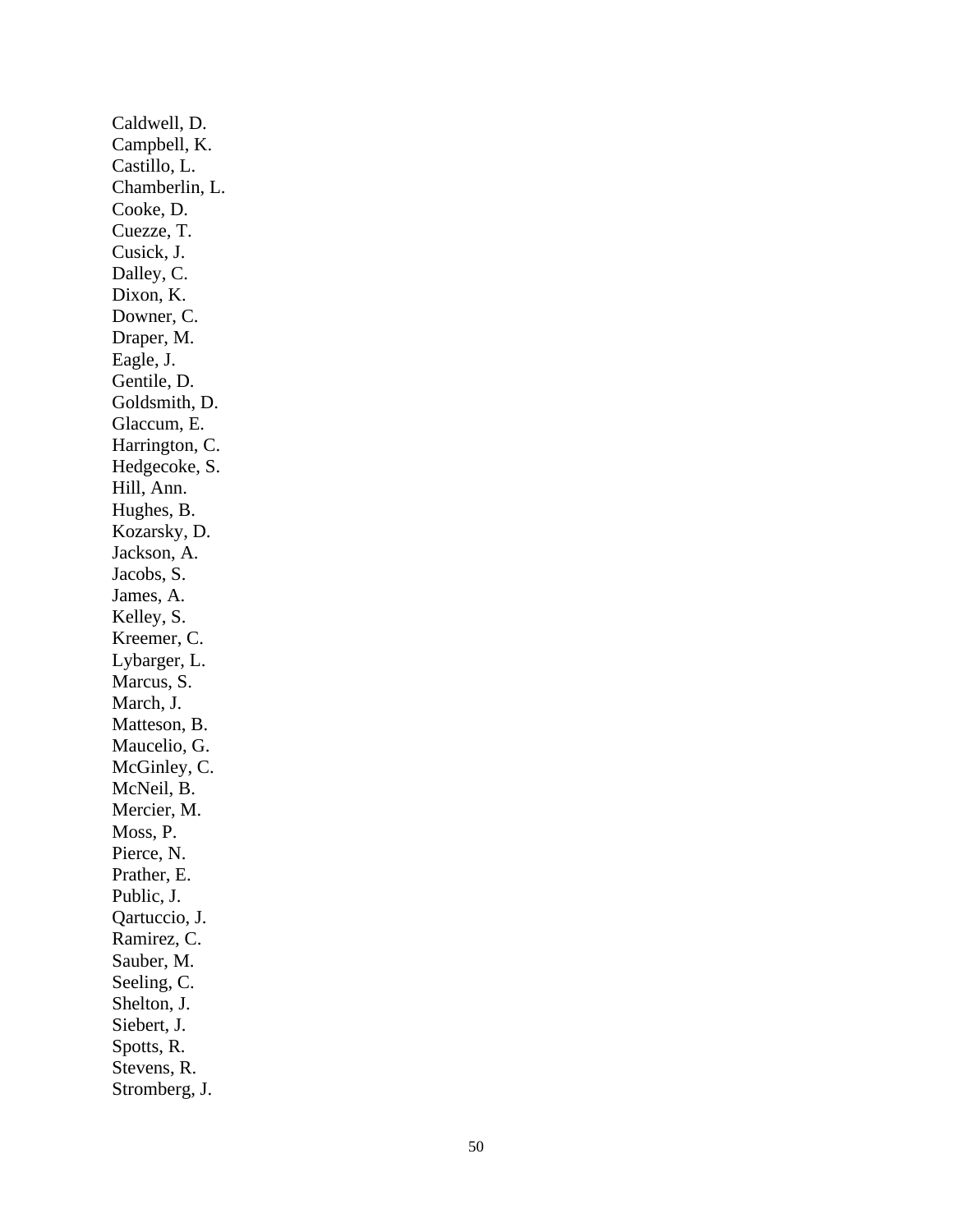Turner, D. Utz, T. Vaaler, J. Weiss, A. Welsh, S. Williams, M. Williamson, J.

#### *Organizations*

Arizona Wilderness Coalition Archeology Southwest Center for Biological Diversity Conservation Congress Defenders of Wildlife Desert Tortoise Council El Paso Natural Gas Company Friends of Cabeza Prieta Friends of Saddle Mountain Keith Cattle LLC K Cross Cattle Co. Land and Water Fund Leibold Livestock LLC Pacific Biodiversity Institute Plains Pipeline LP Public Lands Foundation Qwest dbA CenturyLink Sierra Club Southwest Gas Corporation SRP Land Department Transwestern Pipeline Company Roberts Enterprises Inc. UTZ Enterprises Inc. Western Watersheds Project The Wilderness Society Wild Earth Guardians Wilderness Watch

#### *Agencies*

Arizona Game and Fish Department, Region 4 Arizona Game and Fish Department, Region 6 Arizona State Land Department Arizona Department of Transportation Arizona Department of Agriculture Arizona Department of Environmental Quality Arizona Department of Administration Arizona Public Service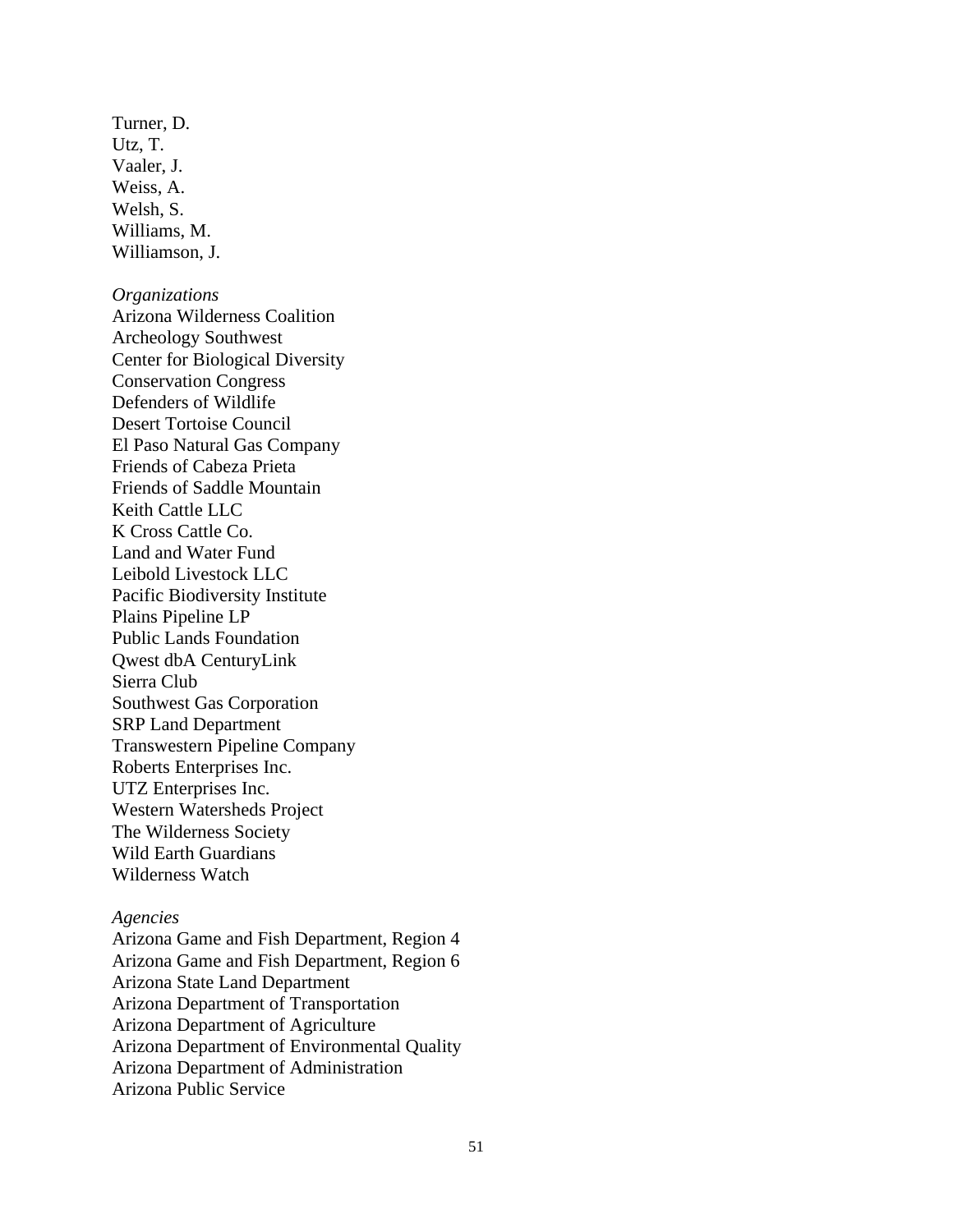Arizona State Highway Department Arizona State Health Services Bureau of Reclamation Arizona Project Office City of Goodyear Federal Highways Administration Maricopa Department of Transportation Maricopa County Maricopa County Flood Control District Paloma Irrigation & Drainage Pinal County U.S. Fish and Wildlife Service, Arizona Ecological Services U.S. Geological Services, Tempe Field Office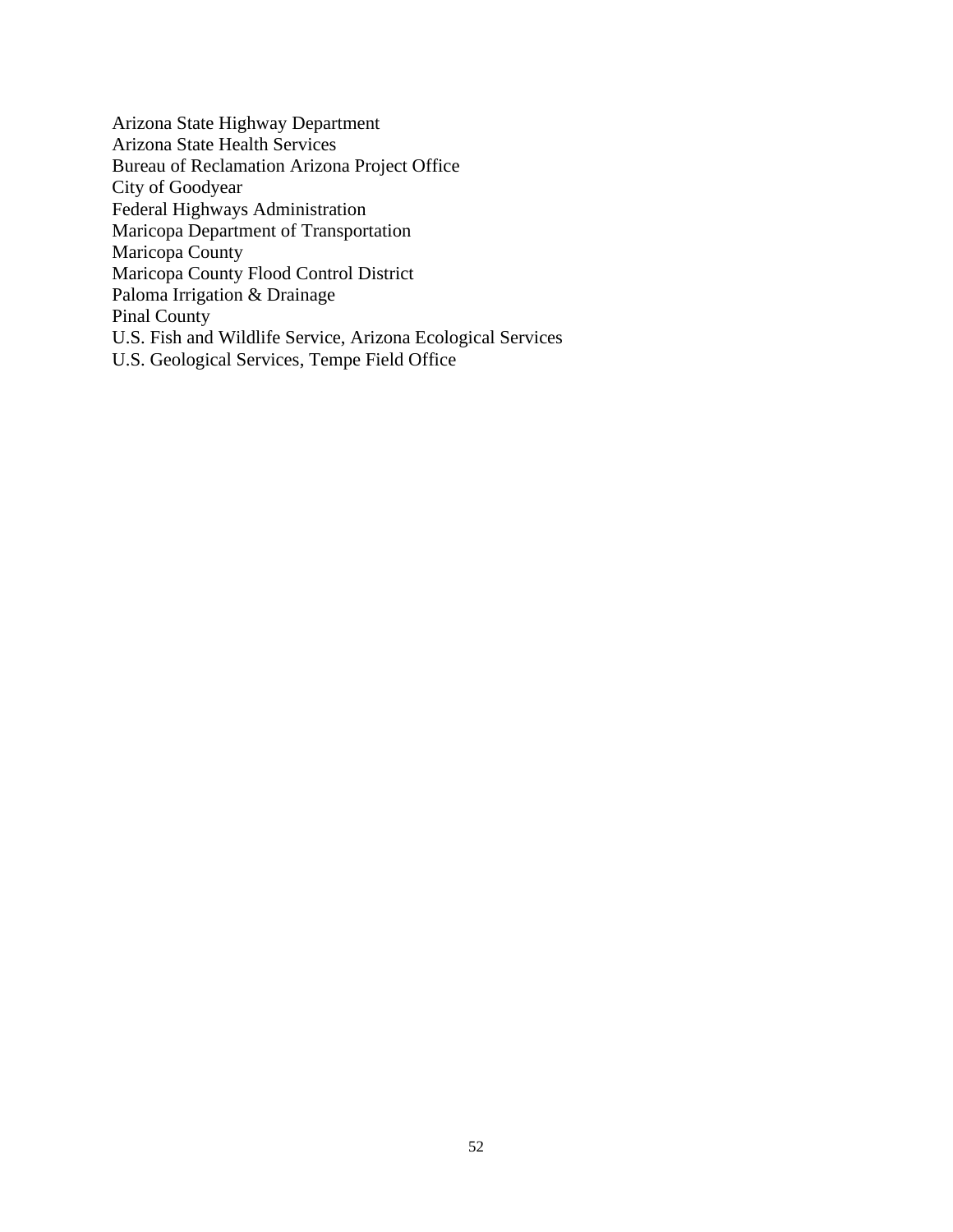## <span id="page-52-0"></span>**6.0 REFERENCES**

- Belnap, J. 1995. *Surface Disturbances: Their Role in Accelerating Desertification*. Environmental Monitoring and Assessment 37:39-57.
- Belnap, J. 2001. *Factors Influencing Nitrogen Fixation and Nitrogen Release in Biological Soil Crusts*. Pages 241-262 *in* J. Belnap and OL. Lange (eds.), Biological soil Crusts: Structure, Function, and Management. 1<sup>st</sup> edition. Ecological Studies, Volume 150. Springer-Verlag, Berlin.
- Bureau of Land Management (BLM). 1985. *Lower Gila River South, Final Environmental Impact Statement/ Resource Management Plan.* U.S. Department of the Interior. Phoenix, Arizona. August.
	- \_\_\_\_\_\_\_\_\_\_\_\_\_\_ (BLM). 2008. *National Environmental Policy Act Handbook* (H-1790-1). U.S. Department of the Interior. January.

\_\_\_\_\_\_\_\_\_\_\_\_\_\_ (BLM). 2012a. *Sonoran Desert National Monument Record of Decision & Approved Resource Management Plan*. Phoenix, Arizona. September.

- \_\_\_\_\_\_\_\_\_\_\_\_\_\_ (BLM) 2012b. *Lower Sonoran and Sonoran Desert National Monument Proposed Resource Management Plan and Final Environmental Impact Statement*. Phoenix, Arizona. June.
- Caldwell, M.M. 1984. *Plant Requirements for Prudent Grazing*. Pages 117-152 *in* Developing Strategies for Rangeland Management: A Report Prepared by the Committee on Developing Strategies for Rangeland Management. National Research Council/National Academy of Sciences. Westview Press, Boulder, Colorado.
- Darling, J. Andrew and Barnaby Lewis. 2007. *Ancient Trails of the Arid Southwest* in Archaeology Southwest, Volume 21, Number 4, pages 16-17.
- Darling, J. Andrew and B. Sunday Eiselt. 2009. "O'odham Trails and the Archaeology of Space" in *Landscape of Movement: Trails, Paths, and Roads in Archaeological Perspective*, edited by James E. Snead, Clark L. Erickson, and J. Andrew Darling, pages 61 - 83. University of Pennsylvania Museum of Archaeology and Anthropology, Philadelphia.
- Darling, J. Andrew and Sunday Eiselt. 2009. "Trails Research in the Gila Bend Area" in *Trails, Rock Features, and Homesteading in the Gila Bend Area: A Report on the State Route 85 Gila Bend to Buckeye Archaeological Project*, Gila River Indian Community Research Papers 4, edited by John L. Czarzasty, Kathleen Peterson, Glen E. Rice, and J. Andrew Darling, pages. 199-227, ASU Anthropological Field Studies, Number 43. Gila River Indian Community, Cultural Resource Management Program, Sacaton, Arizona.
- Hall, J.A, S. Weinstein, and C.L. McIntyre. 2005. *The Impacts of Livestock Grazing in the Sonoran Desert: A Literature Review and Synthesis*. The Nature Conservancy in Arizona, Tucson.